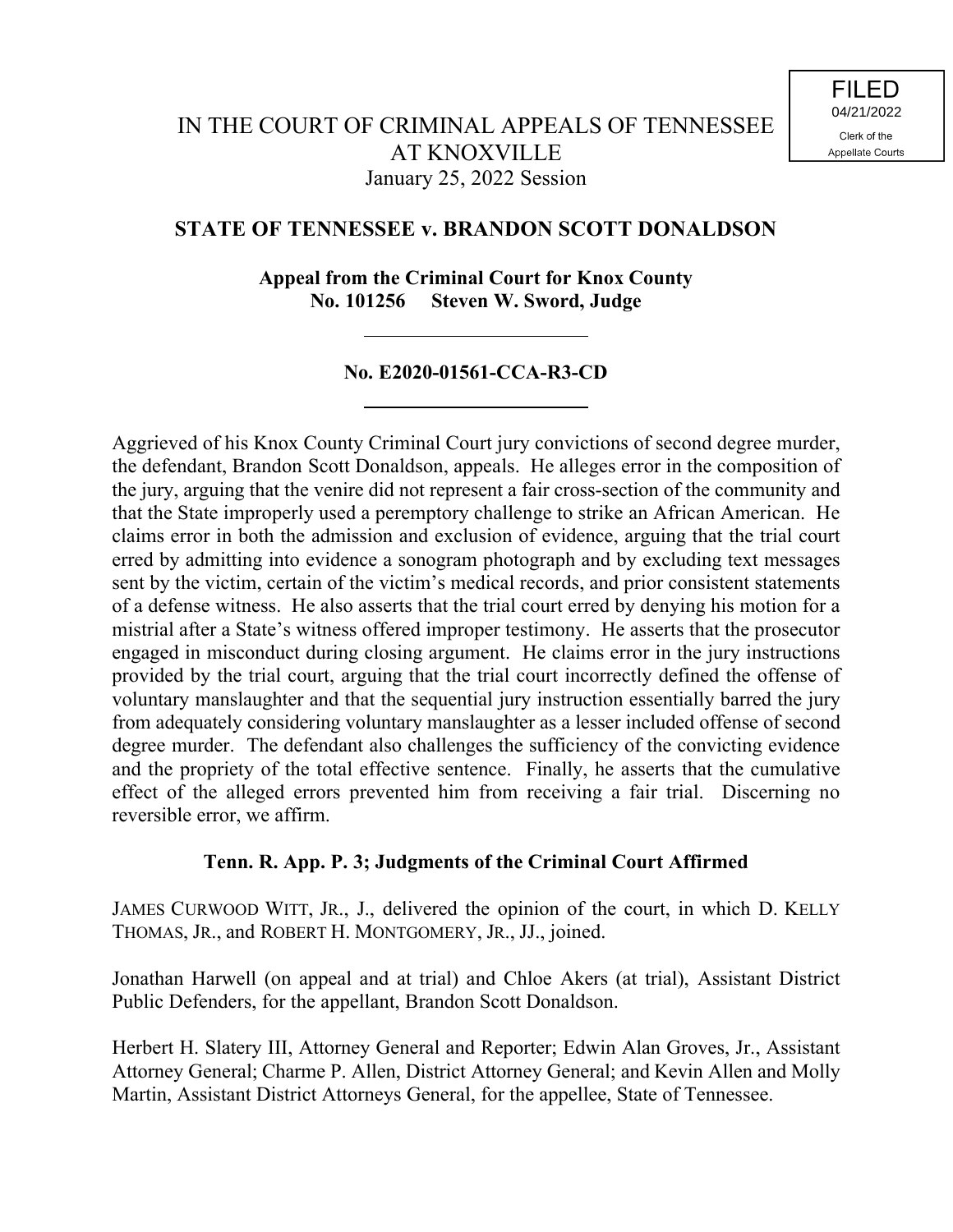#### **OPINION**

The Knox County Grand Jury charged the defendant with alternative counts of the first degree murder of Marcia Crider, alternative counts of the first degree murder of Ms. Crider's unborn child, the attempted first degree murder of Ms. Crider's mother, Pebbles Renee Jones,<sup>1</sup> and one count of employing a firearm during the commission of a dangerous felony related to the February 13, 2013 shooting death of Ms. Crider and her unborn child. Following a January 2015 jury trial, a Knox County Criminal Court Jury convicted the defendant of the second degree murder of Ms. Crider and her unborn child, the attempted second degree murder of Ms. Jones, and employing a firearm during the commission of a dangerous felony. The trial court imposed a total effective sentence of 68 years. The defendant appealed his convictions, and, on direct appeal, this court reversed his convictions based upon the trial court's erroneous exclusion of evidence and remanded the case for a new trial. *See State v. Brandon Scott Donaldson*, No. E2016-00262-CCA-R3-CD, slip op. at 1 (Tenn. Crim. App., Knoxville, July 6, 2017).

# *Summary of Facts*

The evidence adduced at the July 2018 retrial established that the defendant and Ms. Crider began dating in December 2012 after Ms. Crider ended her long-term relationship with Andre Crutchfield. At the time, Ms. Crider was pregnant with Mr. Crutchfield's child. Although Ms. Crider lived with Ms. Jones, she frequently spent the night at the Porter Avenue residence the defendant shared with Angela Knighton, a woman to whom he referred as his aunt. The defendant moved in with Ms. Knighton, who was legally blind, "a little less than a year" before the offenses.

The sometimes querulous relationship between the defendant and Ms. Crider reached a breaking point on February 13, 2013. On that day, the couple argued. Ms. Knighton awoke to Ms. Crider's "yelling very loud" and "calling him mother $f^{***}$ "s ... and t[elling] him that he was a dirty dick, motherf\*\*\*\*\*, and that's the reason why his dick was burning, and she got her situation taken care of." Ms. Knighton also heard "like two smacks" and then the defendant's telling Ms. Crider "that she wasn't going to keep putting her hands on him too many times." The argument escalated, and Ms. Crider refused the defendant's appeals to leave. Ms. Crider took her belongings out of her bag as quickly as the defendant placed them in the bag. Ms. Knighton, who had walked to the defendant's room, then placed Ms. Crider's belongings in the bag and asked Ms. Crider to leave. The

l

By the time of the retrial of this case, Ms. Jones had returned to using her maiden surname, which was Crider. Because Jones is the surname used in the indictment and to avoid confusion, we will refer to her as Ms. Jones throughout this opinion.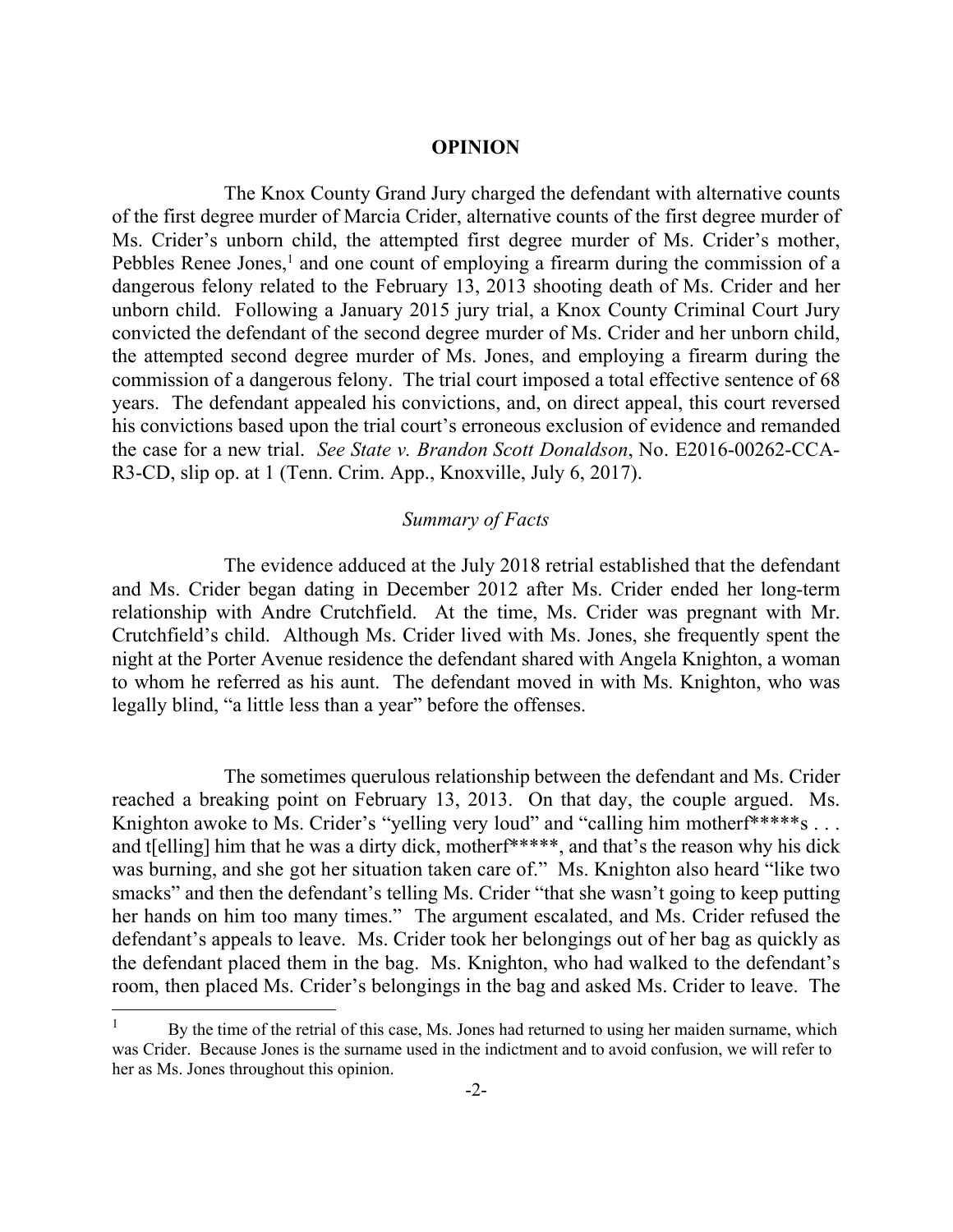defendant lifted Ms. Crider and carried her into the living room and then tossed her bag into the yard. Ms. Crider, in turn, "put [her things] back in the bag and brought them back into [Ms. Knighton's] house." Ms. Crider warned the defendant that "she was going to call her uncles to have [the defendant] f\*\*\*\*\* up." The defendant left the Porter Avenue residence, leaving Ms. Knighton with Ms. Crider, who was "belligerent, just screaming, hollering, cursing." Ms. Knighton overheard Ms. Crider telephone the defendant and tell "him to bring her money back and that she was gonna have her uncles to f\*\*\* him up, to take care of him." Ms. Knighton telephoned the defendant to warn him "to be careful because she had somebody after him."

Ms. Crider telephoned Ms. Jones and reported that the defendant had "put his hands on her" and had taken the money Ms. Jones had given her to buy necessities for her child. After Ms. Crider relayed these allegations to her, Ms. Jones went to the Porter Avenue residence to pick up Ms. Crider. Ms. Jones also telephoned the defendant to chastise him for striking Ms. Crider and for taking her money. When Ms. Jones arrived at the residence, the defendant was not home, and Ms. Knighton let her inside. Ms. Crider gathered her belongings, and the two women were on their way out when they encountered the defendant, who was armed with a handgun. The defendant gave Ms. Jones \$1,120 dollars, and Ms. Crider argued that he owed her another \$80. When it appeared that the two would argue over the money, Ms. Jones hurried Ms. Crider outside with a promise to reimburse her for the \$80. At that point, Ms. Crider "cocks her little head to the side, and she said, 'Hmm, I hope that \$80 is worth the Sprite I poured in your shoes, huh.'" Ms. Knighton rushed into the bedroom and found that two pairs of the defendant's shoes "were full of liquids, clear liquids, Sprite" and that "all his clothes were bleached on the bed." The defendant, still armed, also hurried to his bedroom while the two women went to Ms. Jones's car.

As Ms. Jones drove away, the defendant came out of the Porter Avenue residence and fired his gun at Ms. Jones's vehicle. Although Ms. Jones initially believed that the women had gotten away unscathed, she soon realized that Ms. Crider had been shot. Ms. Jones pulled over and telephoned 9-1-1. Ms. Crider eventually succumbed to her injuries: two gunshot wounds, one of which entered the right side of the upper back then traveled through the right third rib, the right lung, the aorta and pulmonary trunk, and the left lung before coming to rest within her left breast and the other of which entered the left side of the lower back then traveled through the left side of the pelvis, penetrated her uterus, and passed through the head of her 13-week-old male fetus before coming to rest in her bladder. Two bullets were recovered from Ms. Crider's body, and two were recovered from Ms. Jones's vehicle. Forensic testing established that the bullets and the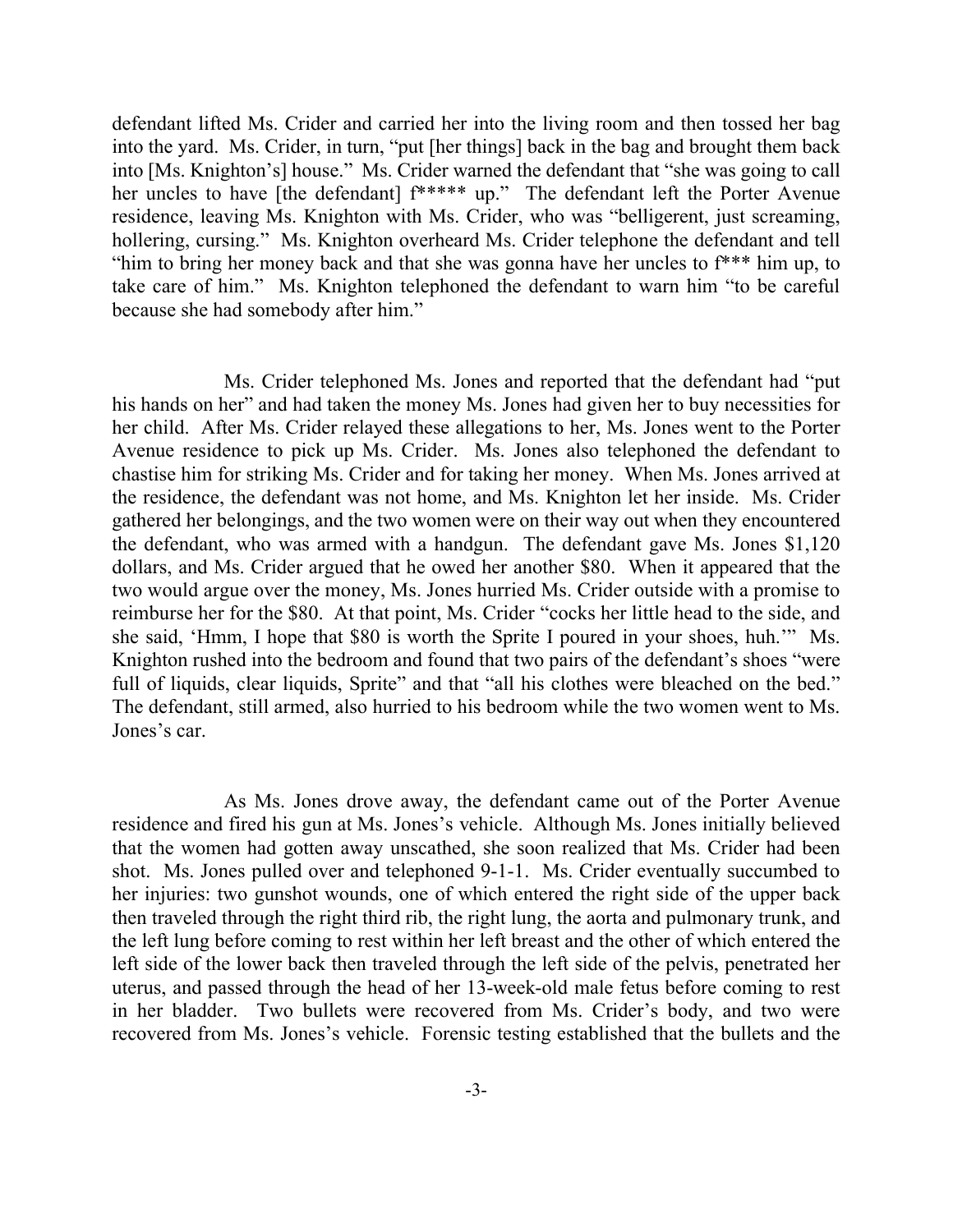11 cartridge casings recovered from near the Porter Avenue residence had been fired from the same gun.

The defendant disappeared immediately after the shooting, and because both Ms. Jones and Ms. Knighton knew him only by the nickname "L," it took authorities some time to ascertain his identity. A fingerprint obtained from ammunition discovered in the room where "L" had stayed at the Porter Avenue residence was matched to the defendant. The United States Marshals Service eventually located the defendant in Cook County, Illinois, on March 8, 2013.

The defendant admitted that on the day of the offenses, he had \$1,200 that belonged to Ms. Crider and that they drove to meet friends of the defendant "on Catalpa." When one of the defendant's friends gave Ms. Crider a compliment, she "lashed out on" the friend "and called him . . . all type of names and just . . . went crazy on him." The defendant left before the situation could "escalate" and drove toward Ms. Jones's residence. Ms. Crider refused to get out of the car until the defendant took her to his house to retrieve her bag. Ms. Crider continued "bickering" with and yelling at the defendant with brief breaks for "[c]alling people on the phone, texting." The defendant said that he became so frustrated with Ms. Crider's behavior that he "turn[ed] the music up. Every time you get louder, I turn the music up louder, 'cause I don't want to talk to you." He eventually told Ms. Crider that it was time to end the relationship, which "made it worse." Ms. Crider "said, 'You're probably the motherf\*\*\*er that gave me herpes,'" which shocked him and quickly escalated their argument.

Inside the Porter Avenue residence, Ms. Crider did not gather her belongings as promised but instead sat on the defendant's bed "and gets on the phone and starts calling people, starts texting people." She and the defendant continued to argue, and the defendant told Ms. Crider that she had to leave. Ms. Crider told the defendant that someone was coming to pick her up, which made him nervous because "I don't know who she's called on the phone. I know she's mad at me; and I know when people get mad, they do bad things sometimes." At that point, the defendant told Ms. Crider that he was taking her home and began packing her things. In response, "she went to the clothes rack in my room and was snatching stuff off my clothes rack and throwing it." When he went to clean up the mess, Ms. Crider began "pulling her stuff out the bag. I'm putting it back in the bag, and . . . this went on for . . . I don't even know how long." The defendant denied "slapping, punching, [or] choking" Ms. Crider but admitted that after Ms. Crider "took a swing at me," "I grabbed her" and "tried to pull her out of the room towards . . . the living room." He said that he "was gonna carry her outside," but "she dropped her weight and she fell to the floor," which made him realize "[t]hat wasn't the way to deal with it." The defendant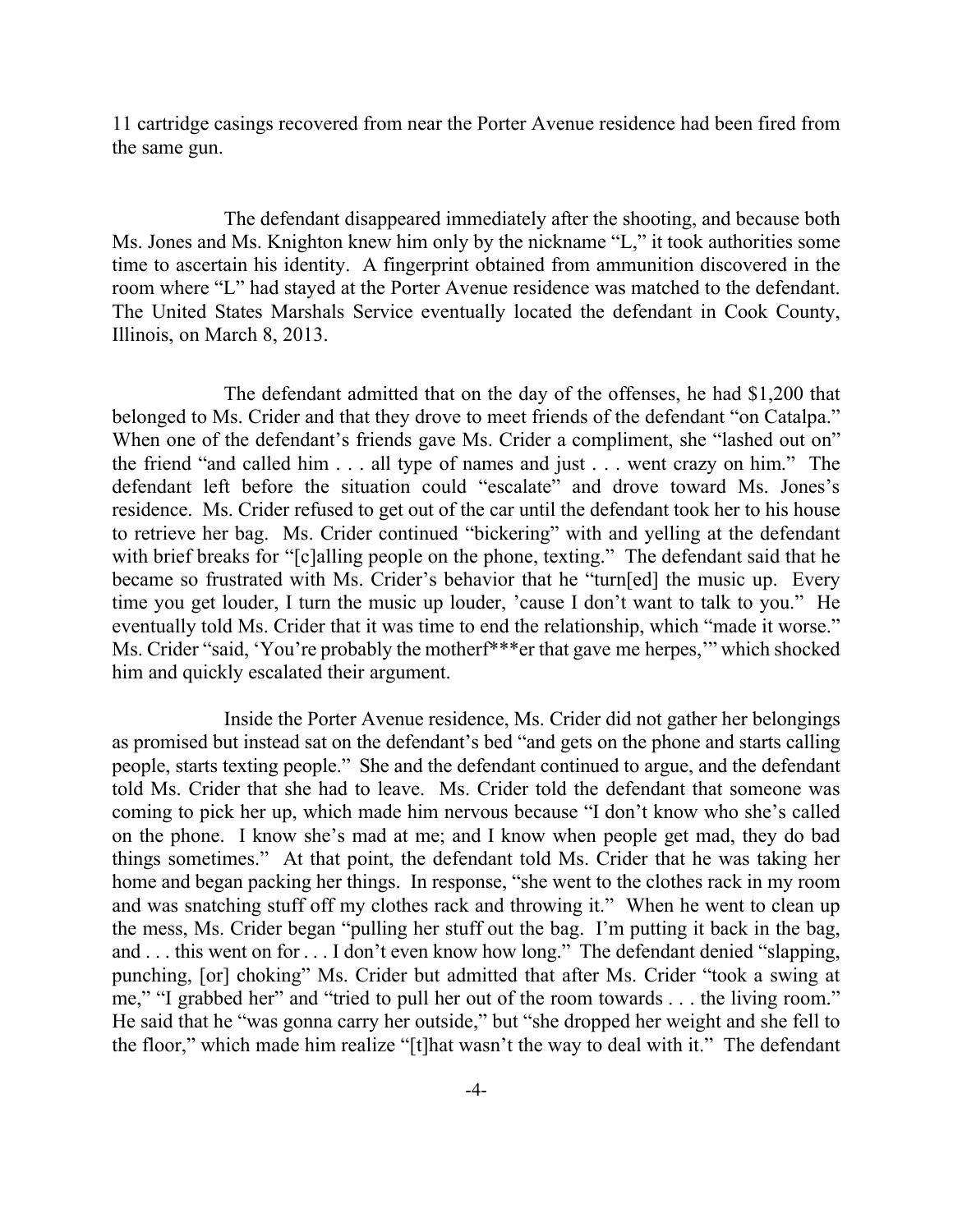left the Porter Avenue residence at that point becaue he "needed some space . . . some time for myself."

After he left, Ms. Crider called the defendant several times and asked him "to bring her money." He told her that he would return her money if she would leave. Later, Ms. Jones called the defendant and asked about the money. The defendant told Ms. Jones that he would give Ms. Crider's money to Ms. Jones if Ms. Jones would "go and get her and take her somewhere" because he "just [did] not want to be around" Ms. Crider. The defendant told Ms. Jones that he "was going to stop and check on my things, 'cause when I left [Ms. Crider] was throwing my things around." He said that his "thinking at the time" was that he had Ms. Crider's money and that if she had destroyed his property, she was "gonna have to pay for them." He admitted that he was angry when he returned to the Porter Avenue residence but that "against my better judgment," he went into the house. The defendant testified that he "felt like I was going back into another argument" but that he felt there was "no way to prevent it, and I had to face it head on."

When the defendant walked inside the Porter Avenue residence, Ms. Crider "still was saying things to me, but I had made my mind up that I wasn't going to engage with her." Instead, he "came through the door and reached in my pocket, and I handed [Ms. Jones] the money." He recalled Ms. Crider's "saying something about" Sprite or his clothes "but that's not what . . . triggered me the most at that . . . particular time." Instead, it was Ms. Crider's comment that she knew where his mother lived and where he kept his money. He interpreted Ms. Crider's comment as "a serious threat" "against my whole family, 'cause my younger brothers were staying there. My mom was staying there." He added, "I was shocked that she would threaten me like that." At that point, the defendant "grabbed my gun, and I turned around . . . to approach them," but Ms. Knighton blocked his way. He said that he "felt like I was on autopilot. Like, I wasn't in control of myself. I felt like I was outside of my body watching myself." He pushed Ms. Knighton aside and "ran out of the house, and I ran towards the car." He "fired at the car" and then "panicked, and I ran, and I'm sorry."

The defendant "went and got a hotel room and stayed in the hotel room" instead of turning himself in to the police because he was "so scared. I was terrified. They were showing my picture, saying I'm armed and dangerous. I didn't know if they seen me out, if I tried to turn myself in, that they would shoot me." He said that he "was so upset with myself," particularly after learning that Ms. Crider had died, and that he "didn't have the tools to handle the situation properly." Eventually, the defendant left Knoxville and traveled to Illinois because he "couldn't breathe in Knoxville. I -- I couldn't sleep."

Based upon this evidence, the jury convicted the defendant as charged of the second degree murder of Ms. Crider and her unborn child but found the defendant not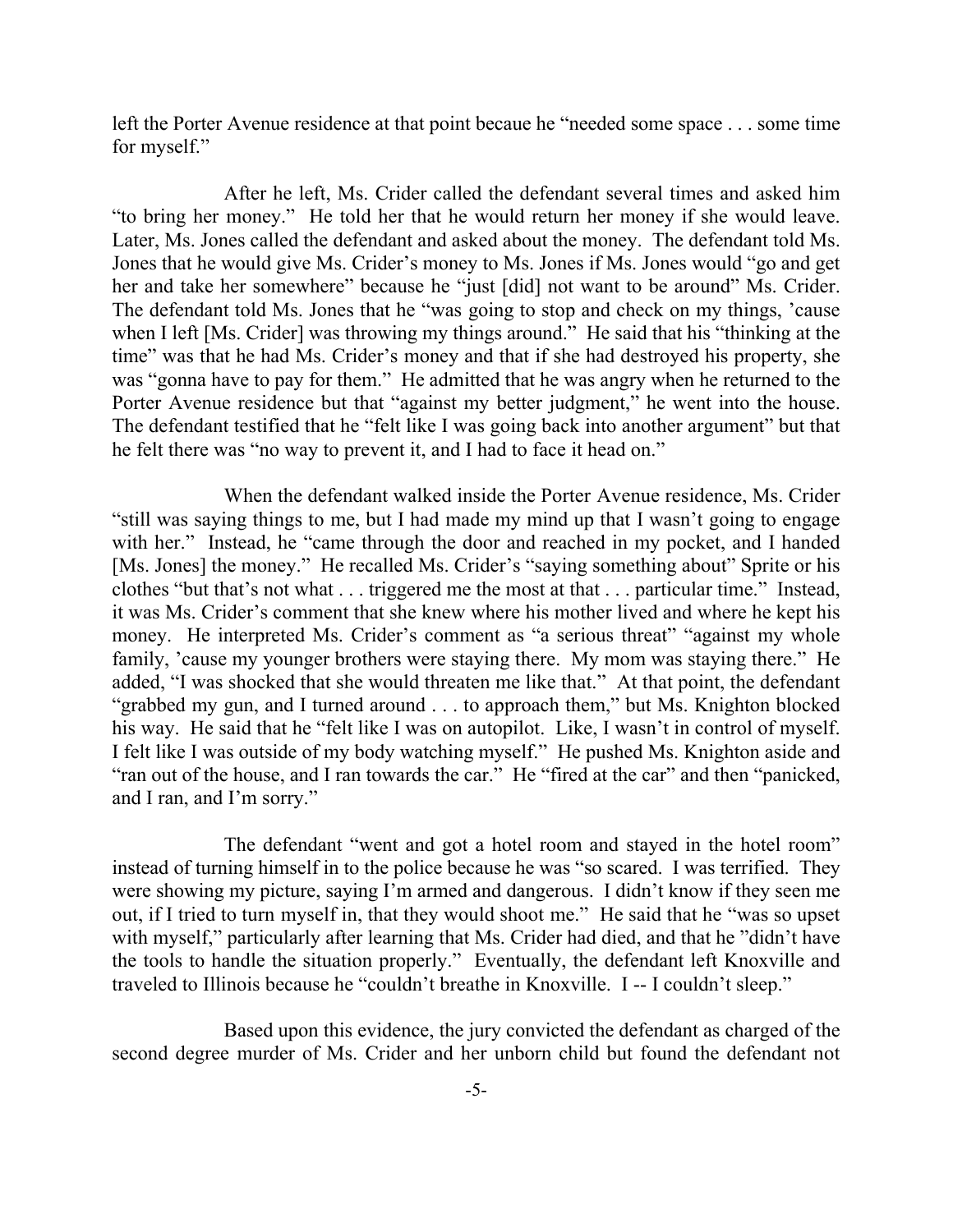guilty of the attempted second degree murder of Ms. Jones and employing a firearm during the commission of a dangerous felony. Following a sentencing hearing, the trial court imposed consecutive sentences of 25 years for the defendant's convictions of second degree murder. The defendant filed an unsuccessful motion for new trial followed by a timely notice of appeal.

In this timely appeal, the defendant challenges the composition of the jury, the trial court's rulings excluding certain evidence, the trial court's ruling admitting a sonogram photograph of Ms. Crider's unborn child, the trial court's denial of his motion for a mistrial, the propriety of the State's closing argument, the jury instructions for the offense of voluntary manslaughter, the sufficiency of the convicting evidence, the imposition of consecutive sentences, and the cumulative effect of the errors at trial. We consider each claim in turn.

#### *I. Jury Issues*

"[J]ury selection in criminal cases . . . ordinarily consists of three phases." *Flowers v. Mississippi*, 139 S. Ct. 2228, 2238 (2019). During the first phase, "a group of citizens in the community is randomly summoned to the courthouse on a particular day for potential jury service." *Id.* In the second phase, "a subgroup of those prospective jurors is called into a particular courtroom for a specific case" and subjected to questioning "by the judge, as well as by the prosecutor and defense attorney" to determine which, if any, of the prospective jurors should be excused "based on their answers." *Id.* In the third phase, "the prosecutor and defense attorney may challenge certain prospective jurors" either "for cause, which usually stems from a potential juror's conflicts of interest or inability to be impartial" or by using "a set number of peremptory challenges or strikes," which "traditionally may be used to remove any potential juror for any reason—no questions asked." *Id.*

In this case, the defendant presents two challenges to the jury selection process in his case. First, he argues that the venire from which the petit jury was ultimately drawn did not represent a fair cross-section of Knox County. Second, he asserts that the State improperly exercised a peremptory challenge to dismiss an African American prospective juror.

### *A. Fair Cross-Section*

When the prospective jurors entered the courtroom, the defendant drew the court's attention to the fact that the 54-person venire contained only three people of color, two African Americans and one person of "Asian or Philippine extraction," and that, given the African American population of Knox County, he would have expected "four or five"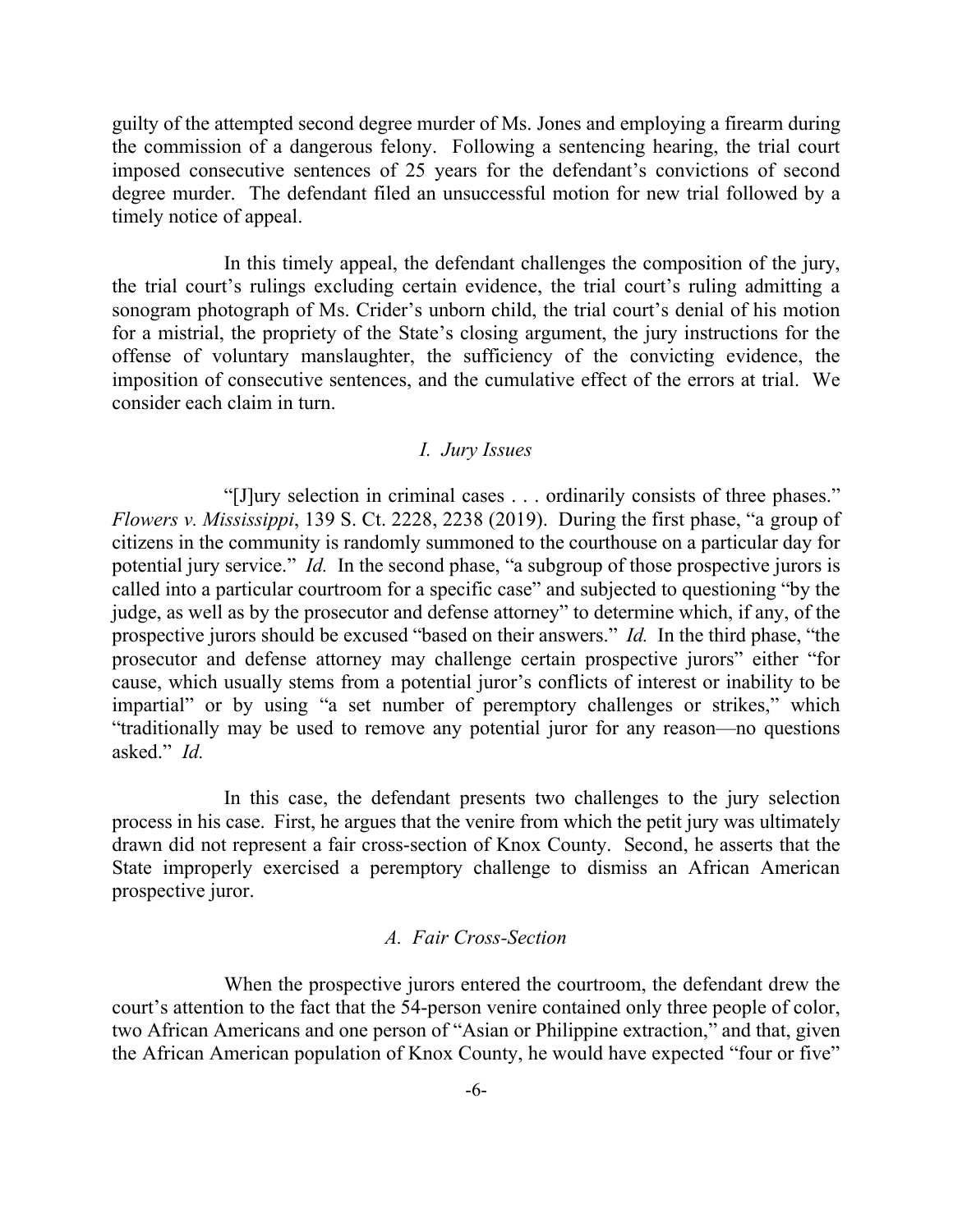African Americans in a venire of that size. The defendant conceded that he had no "proof of intentional discrimination by any actor in terms of summonsing these people . . . pursuant to an apparently neutral procedure" but asserted that "we would all be blinding ourselves to the obvious to think that this is merely a statistical anomaly." He asked for a mistrial on grounds that the venire did not reflect a fair cross-section of the community. The trial court denied the motion.

The defendant exhibited to his amended motion for new trial information regarding the juror summonses issued in Knox County in April and July 2018, census data from that same time period, and demographic information gleaned from questionnaires completed by potential jurors during the jury orientation sessions. The reports indicated that in April 2018, a total of 1,400 juror summonses were sent. From this number, 228 summonses were returned by mail, 180 potential jurors were classified as "no show," 392 were excused for various statutory reasons, and 31 were disqualified. A total of 430 potential jurors responded to a questionnaire. Of those who completed the questionnaire, 5.14 percent reported their race as "Black or African American." For July 2018, a total of 1,600 jury summonses were issued. Some 261 of those were returned by mail, 339 were designated as "no show," 432 were excused from jury service, and 92 were disqualified. A total of 509 potential jurors responded to a questionnaire in July. Of those who completed the questionnaire, 6.32 percent reported their race as "Black or African American."

The defendant also exhibited to his motion an affidavit from Matthew Vogel, Associate Professor of Criminal Justice at the University of Albany. In his affidavit, Doctor Vogel stated that he had reviewed the information that the defendant had exhibited to his motion and that he had concluded that the percentage of African Americans in the venire was 3.7 percent, that the percentage of African Americans among the 428 people who revealed their race in April was 5.1 percent, and that the percentage of African Americans among the 506 people who revealed their race in July was 6.3 percent. Doctor Vogel determined that the absolute disparity between the jury-eligible African American population of 8.32 percent and the percentage ultimately represented in the venire was 4.62 percent and that the comparative disparity between the two was 55.5 percent. Doctor Vogel then utilized a formula to determine that "it is unlikely that the observed disparities in the jury orientations reflect a random process. Instead, all three measures point to the systematic exclusion of Blacks and African American jurors in Knox County." He added, however, "On the other hand, approximately 1 out of every 10 venires of 54 jurors would have an absolute disparity of 4.62 or less, suggesting that this disparity could be attributed to a random process."

At the hearing on the defendant's motion for new trial, Knox County Criminal Court Clerk Michael Hammond testified that his office "assists the . . . jury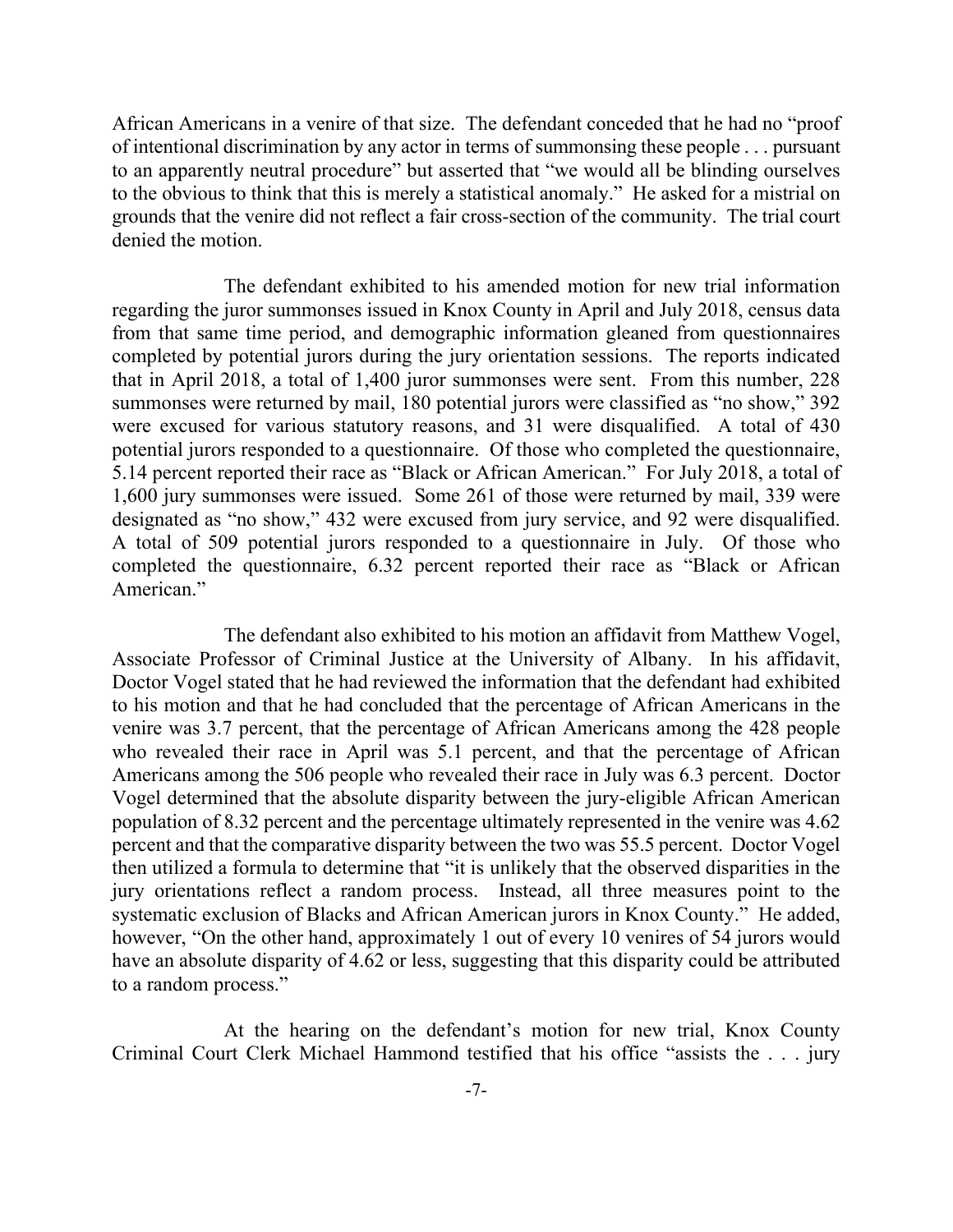coordinator" with issuing summonses to potential jurors. Mr. Hammond said that he began working with information technology personnel in 2016 to institute procedures that would ensure "that we had proper jury pools." Mr. Hammond said that, during this process, he had been assured "that the random selection of the jurors and the summonses were being done properly." Mr. Hammond testified that he continued "spot-checking and looking at when the summonses go out to make sure that we are meeting those guidelines." He said that Knox County utilized an entirely automated jury selection system and that once the individuals summonsed responded to the "cattle call," they were asked to "voluntarily fill out a questionnaire" that asked for demographic information. Mr. Hammond said that the clerk's office used the information gleaned from the questionnaire "for our own internal purposes just to see the makeup of the jury pool." He explained that, because participation was completely voluntary and because no attempt was made to verify the information reported, he did not consider the questionnaire "scientific" but "more of a[n] internal document for our purposes to see the makeup of the people who actually came to the jury orientation."

Mr. Hammond testified that the information revealed in the jury questionnaires from April and July 2018 did not accurately and completely reflect the pool of potential jurors summonsed. Instead, the questionnaires represented "only the people who actually showed up at the orientation and who voluntarily chose to fill out that survey." Mr. Hammond said that when the summonses were sent, officials did not know the race or gender of the individuals to whom they were issued.

He explained that his office had a method to go back and examine the makeup of the jurors selected and that he had done so for the entire year of 2018 in response to the defendant's challenge. At that time, the African American population made up 8.9 percent of the population of Knox County, and the percentage of African Americans summonsed for jury duty ranged from 8.3 to 10.4 percent. He said that if a particular pool failed to accurately reflect the percentage of any particular group, "[w]e would probably just take that and void it." Mr. Hammond testified that since he began cross-checking the numbers, he had not had to void any pool.

Mr. Hammond testified that, in preparation for the hearing, he had examined the jury panel called for the defendant's case "to determine which batch" of summonses "they would have come from." He then "went back and looked at the batches" to determine that the percentage of African Americans included in those batches averaged 9.02 percent.

During cross-examination, Mr. Hammond testified that Knox County conducted its jury selection process pursuant to statute using information from the Department of Safety that was updated every two years. After 1,400 individuals were randomly selected using the data, the clerk's office sent the addresses "to an offsite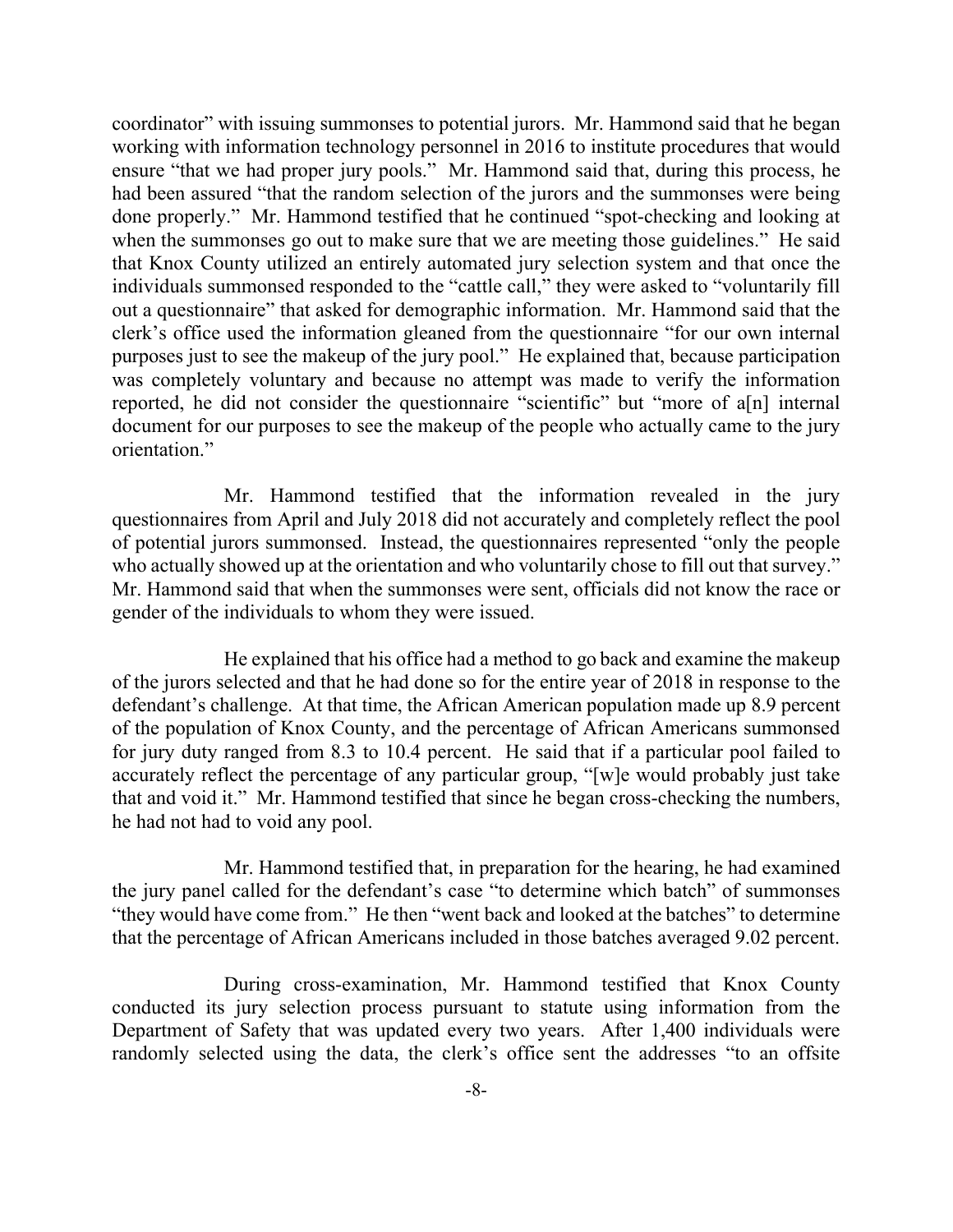company who does USPS address verification." Juror summonses were sent via first class mail to prospective jurors at the verified addresses. He said that only jurors who "submitted a doctor's excuse, if there was a medical reason as to why they could not" serve would be permitted to skip the juror orientation event. His office kept a record of those submitting medical excuses. The juror orientation event was held at The Expo Center, which, he said, was five to 10 minutes from downtown Knoxville. He said that, to his knowledge, no potential juror had contacted the office to say that they did not have transportation to get to the event. He estimated that 60 to 70 percent of the original 1,400 individuals summonsed would actually attend the orientation event. He said that his office kept track of those individuals who did not attend but did not do anything with that information aside from sending out follow-up letters asking them to contact the clerk's office.

Mr. Hammond testified that, at the orientation event, jurors were given a time frame within which they would be on call to report for jury duty if their panel was called. Potential jurors who did not report when their panel was called would be reported to the trial judge, who would then be responsible for determining how to proceed. He said that, typically, the clerk's office would call the individual and find out why they did not report. They would report any response to the judge. He said that, in his experience, "90 to 95 percent, if not 100 percent" of potential jurors assigned to panels reported as required. He added, "We have very few no-shows."

Kasey Wenger Stone testified that she was the criminal court jury coordinator and that she had previously worked as an assistant to the previous jury coordinator. She testified that the jury pool in the defendant's case was selected from "six different summons" and that the percentage of African Americans summonsed for those six batches was 9.02 percent. She said that the clerk's office could determine the demographic composition of the potential jurors who report for service at any given time but that they "don't track that because we've taken care of that in the front end" by ensuring that the correct percentage of members from each distinctive group is represented in the number of summonses sent out. She said that the clerk's office did not "have power or control over who actually participates or contacts our office" after the summonses were issued.

The defendant agreed that the clerk's office had followed the statutory procedures and had "gone above and beyond" to try and ensure that summonses were sent to a fair cross-section of the community. He argued, however, that "something" was happening "in between jury summonses going out" and individuals actually reporting for the juror orientation sessions. He theorized that "maybe there's a disproportionate percentage of African Americans who move around" or that "maybe there's a disproportionate percentage of African Americans who just don't respond and realize nothing ever happens to them." He asserted that these issues were nevertheless "part of the system" and that the defendant did not bear the "burden to explain how to fix it." The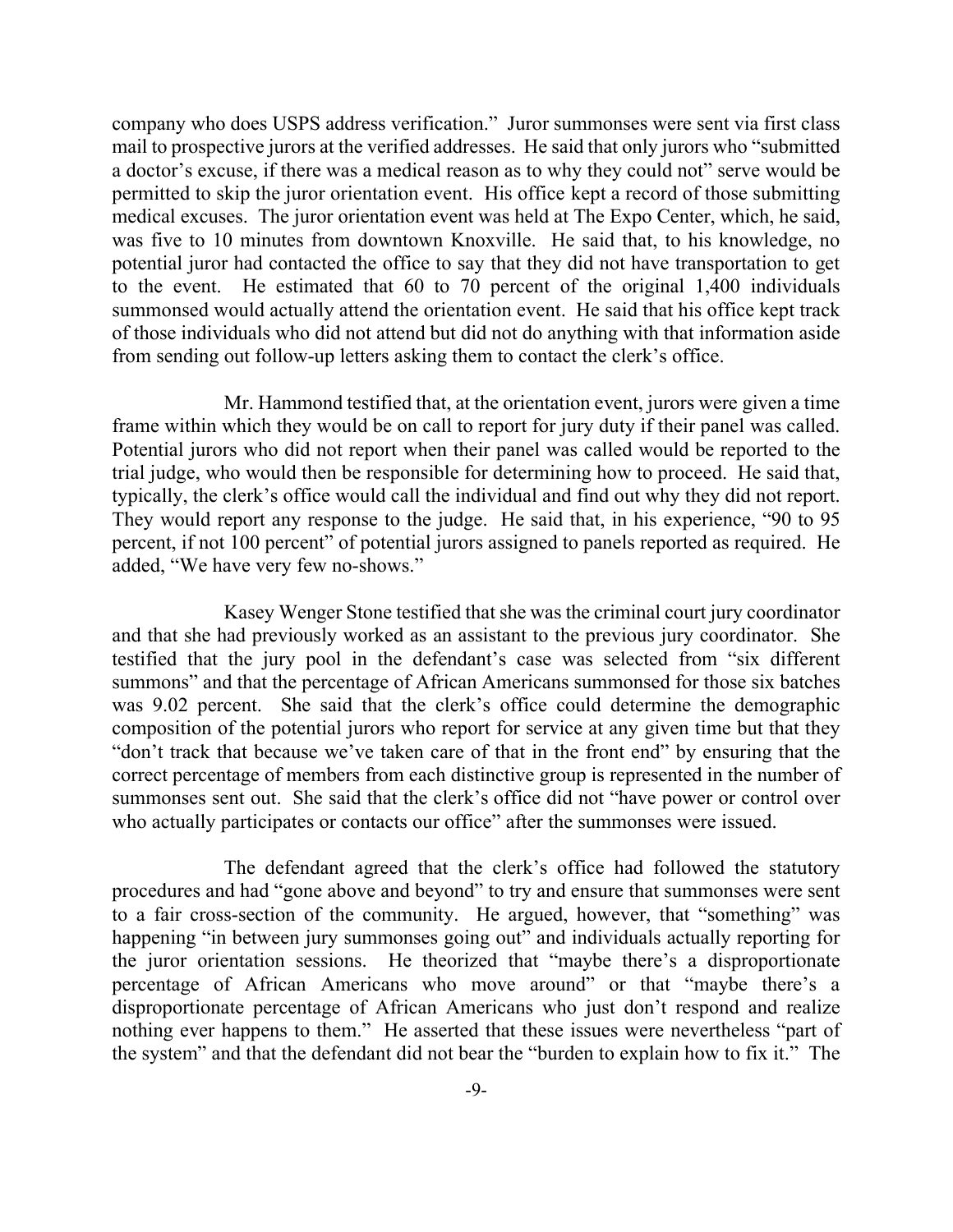trial court concluded that the clerk's office had utilized a constitutionally appropriate jury selection procedure. The court found that "it was a fair cross-section."

On appeal, the defendant reiterates his claim that he was denied the constitutional right to trial by a jury selected from a fair cross-section of the community. The State contends that the defendant has failed to establish a prima facie violation of the fair cross-section requirement.

"The Sixth Amendment secures to criminal defendants the right to be tried by an impartial jury drawn from sources reflecting a fair cross section of the community." *Berghuis v. Smith*, 559 U.S. 314, 319 (2010) (citing *Taylor v. Louisiana*, 419 U.S. 522 (1975)). "[T]o establish a prima facie violation of the Sixth Amendment's fair-crosssection requirement," the defendant

> must show: "(1) that the group alleged to be excluded is a 'distinctive' group in the community; (2) that the representation of this group in venires from which juries are selected is not fair and reasonable in relation to the number of such persons in the community; and (3) that this underrepresentation is due to systematic exclusion of the group in the jury-selection process."

*Berghuis*, 559 U.S. at 319 (quoting *Duren v. Missouri*, 439 U.S. 357, 364 (1979)). As the Court observed, "[t]he first showing is, in most cases, easily made; the second and third are more likely to generate controversy." *Berghuis*, 559 U.S. at 319. The Court has not "specifie[d] the method or test courts must use to measure the representation of distinctive groups in jury pools" but has identified three "imperfect" methods either "employed or identified" in lower federal court decisions: absolute disparity, comparative disparity, and standard deviation. *Id.* at 329 (citation omitted). "Absolute disparity" is calculated by subtracting the percentage of members of the allegedly excluded group in the jury pool from the percentage of members of the same group "in the local, jury-eligible population." "Comparative disparity" is calculated "by dividing the absolute disparity . . . by the group's representation in the jury-eligible population." *Id.* at 323. "Standard deviation analysis seeks to determine the probability that the disparity between a group's jury-eligible population and the group's percentage in the qualified jury pool is attributable to random chance." *Id.* at 324 n.1. Our supreme court found "much to agree with in the approach adopted by the Michigan Supreme Court and referenced in *Berghuis*" and adopted the same "case-by-case approach" utilized by the Michigan Supreme Court: "Provided that the parties proffer sufficient evidence, courts should consider the results of all the tests in determining whether representation was fair and reasonable." *State v. Hester*, 324 S.W.3d 1, 43 (Tenn. 2010) (quoting *People v. Smith*, 615 N.W.2d 1, 3 (2000)).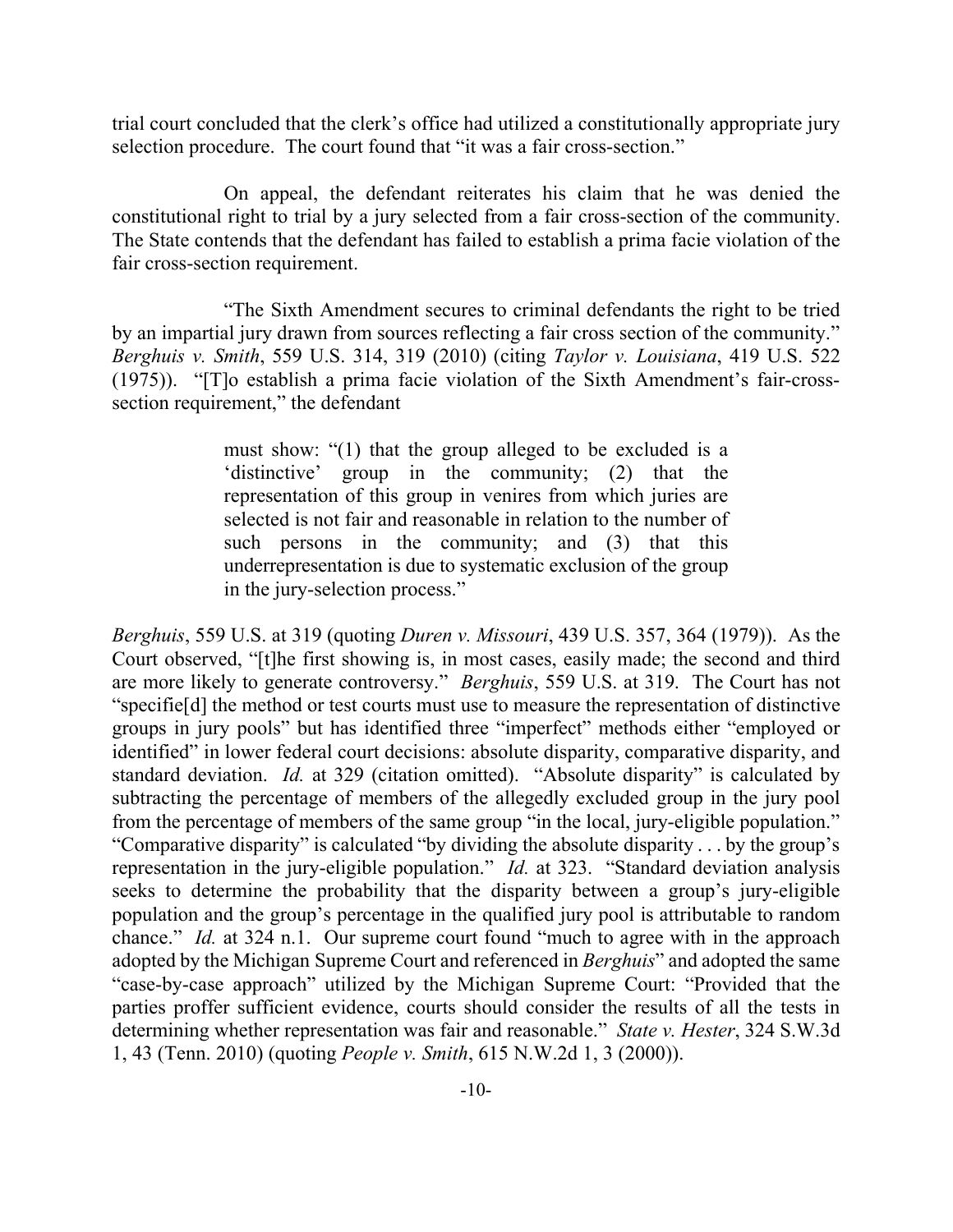Here, the defendant presented evidence, uncontested by the State, that the difference between the percentage of jury-eligible African American residents in Knox County and the percentage of African Americans contained in the jury pool from which the jury was selected created an absolute disparity of 4.62 percent and a comparitive disparity of 55.5 percent. The record establishes that juror summonses were sent to a number of African Americans that represented a percentage equal to or greater than the total percentage of jury-eligible African American residents. It is true that, based upon the information gleaned from the jury questionnaires in April and July 2018, the percentage of African Americans that attended the juror orientation events was much lower. The record establishes, however, that not every potential juror who attended the event completed the voluntary questionnaire and that not every person who completed the questionnaire answered the question about race. It is also true that the percentage of African Americans represented on the actual venire from which the defendant's jury was chosen was far below the percentage of jury-eligible African Americans in Knox County. Using this evidence, the defendant certainly established that African Americans are a distinct group and arguably established that African Americans were underrepresented in the jury pool. As the Supreme Court has observed, however, these factors are generally the most easily established.

We turn then to the third factor, whether the underrepresentation was attributable to the systematic exclusion of the group in the jury-selection process. On this point, the defendant asserts that he bears no burden of proof, arguing that he is not required "to explain the exact reasons for this problem." On this point, he is, quite simply, wrong. "No 'clearly established' precedent of this Court supports [a] claim that [the defendant] can make out a prima facie case merely by pointing to a host of factors that, individually or in combination, might contribute to a group's underrepresentation." *Berghuis*, 559 U.S. at 332. In *Berghuis*, the Court specifically rejected the argument that *Duren* "placed the burden of proving causation on the State." *Id.* Instead, the Court said, the defendant must identify a particular practice and must prove that the practice has caused systematic underrepresentation. *Id.*; *see also, e.g.*, *State v. Lilly*, 930 N.W.2d 293, 307-08 (Iowa 2019). The defendant does not actually suggest any particular practice that resulted in the systematic exclusion of African American jurors during the jury-selection process utilized in Knox County. Instead, he suggests that, because the standard deviation was greater than that that could be explained by chance, "there is something inherent in the jury selection system that produces this flawed outcome. It is thus, by definition, 'systematic.'" His own expert, however, indicated that "approximately 1 out of every 10 venires of 54 jurors would have an absolute disparity of 4.62 or less, suggesting that this dispartiy could be attributed to chance." Moreover, because the demographic information from the questionnaires represented only those who agreed to fill them out and not the entirety of persons who appeared for juror orientation, the relevance of the information is suspect. The defendant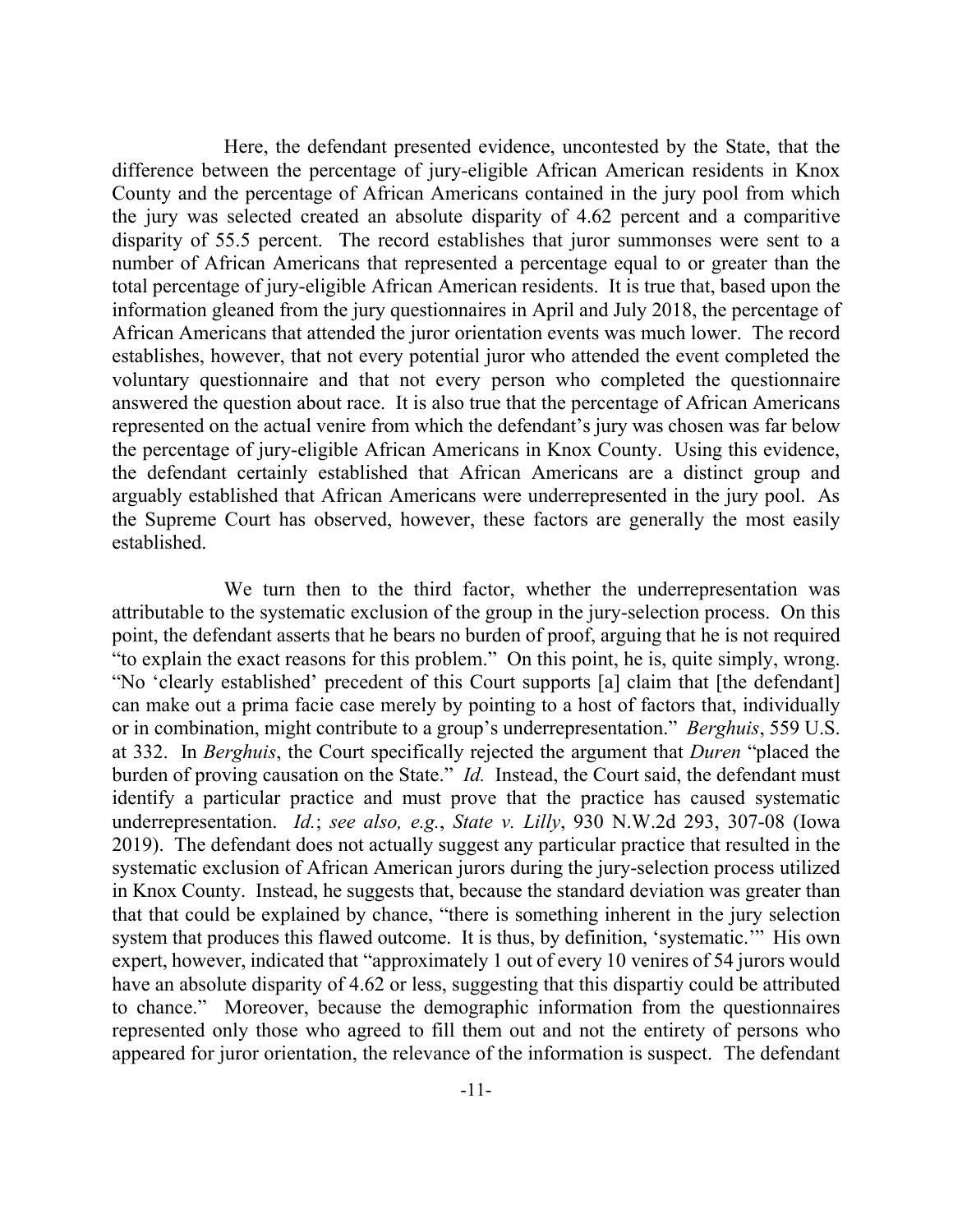points to a number of social and economic issues that might explain the underrepresentation of African American jurors, but those courts that have considered the issue have determined that such factors are only relevant to the extent that the jury selection system makes them so.

The defendant relies heavily on *Duren*, but the proof he presented in this case differs from that presented by Duren in both quantity and quality. At issue in *Duren* were "provisions of Missouri law granting women who so request an automatic exemption from jury service." *Duren v. Missouri*, 439 U.S. 357, 360 (1979). Duren presented specific evidence that women were grossly underrepresented in "every venire for nearly a year" and that the underrepresentation could be tied directly to the structure of the exemption for women, which not only allowed women to be exempted from jury duty solely on the basis of gender but also presumed that any woman who did not respond to a jury summons had chosen to exercise the exemption. *See Duren*, 439 U.S. at 366. Duren demonstrated "that a large discrepancy occurred not just occasionally but in every weekly venire for a period of nearly a year," indicating "that the cause of the underrepresentation was systematic that is, inherent in the particular jury-selection process utilized," which allowed Duren to show "that the underrepresentation of women in the final pool of prospective jurors was due to the operation of Missouri's exemption criteria—whether the automatic exemption for women or other statutory exemptions—as implemented in Jackson County." *Id.*

Here, the defendant presented statistical evidence only from the juror summonses sent in April and July 2018. Although he did present the affidavit of another criminal defense attorney who asserted that he could not recall having participated in a trial in which "more than 2 or 3" African Americans appeared in the venire, this evidence fell far short of that presented by Duren. Additionally, and perhaps more importantly, the defendant pointed to no specific part of the system to which the discrepancy could be attributed. This case is not like *Duren*, where Duren obtained relief because he "demonstrated systematic exclusion with particularity" by showing "that women's underrepresentation was persistent" and by identifying "the two stages of the jury-selection process 'when . . . the systematic exclusion took place.'" *Berghuis*, 559 U.S. at 328 (quoting *Duren*, 439 U.S. at 366). The evidence presented by the defendant established that a variety of race-neutral exemptions were utilized by a total of 824 potential jurors, in contrast to *Duren*, where an essentially automatic exemption for women specifically accounted for the underrepresentation of women.

Moreover, in *Berghuis v. Smith*, the Supreme Court examined Smith's "list" of potential reasons for underrepresentation, which "include[d] the County's practice of excusing people who merely alleged hardship or simply failed to show up for jury service, its reliance on mail notices, its failure to follow up on nonresponses, its use of residential addresses at least 15 months old, and the refusal of Kent County police to enforce court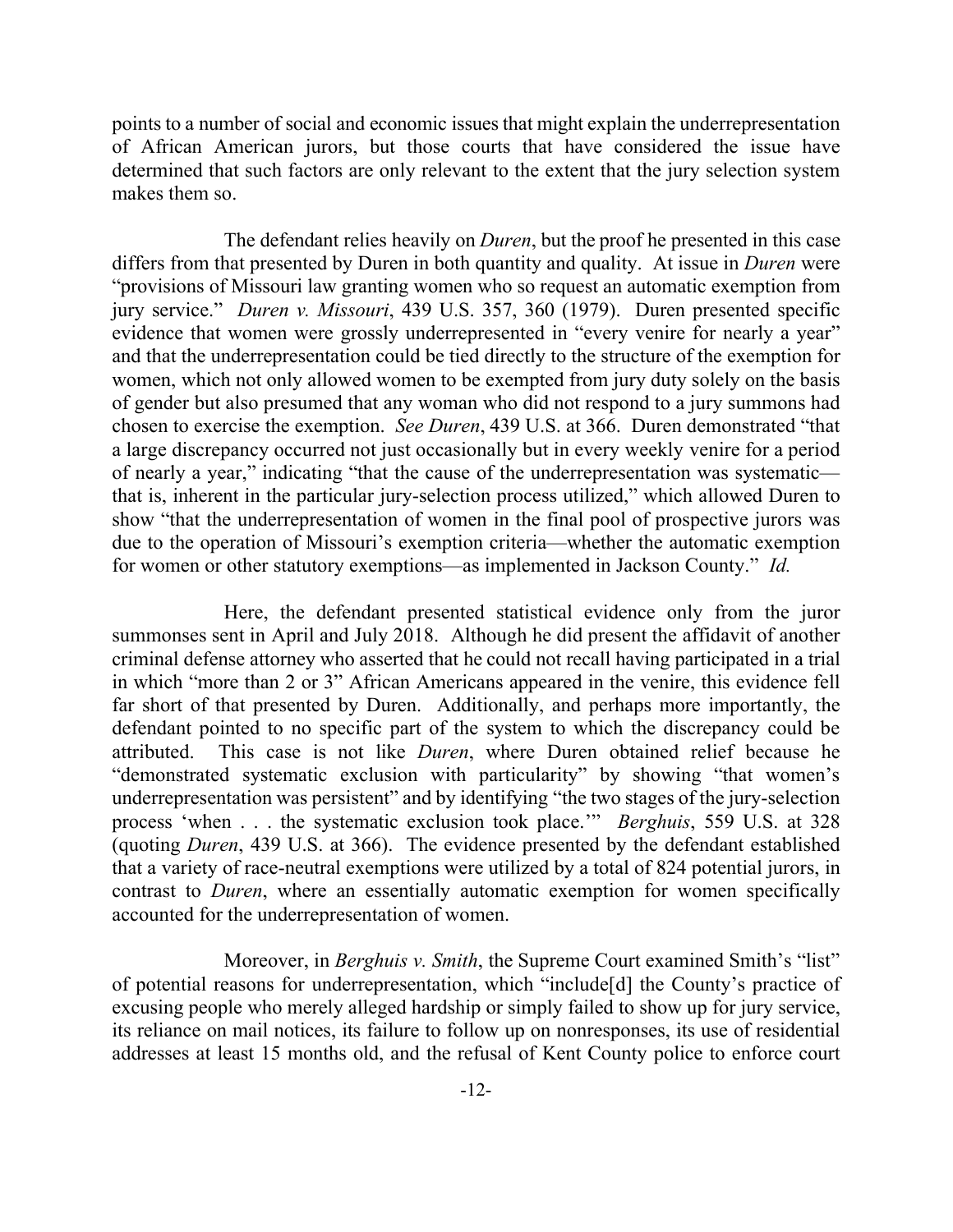orders for the appearance of prospective jurors," and found that Smith had failed to demonstrate systematic exclusion of African Americans. *Berghuis*, 559 U.S. at 332. Smith's list, rejected by the Court, looks strikingly similar to the reasons cited by the defendant as possible reasons for the winnowing of African Americans from the jury pool, including the use of "driver's license data that is updated only every two years," the association of transience with lower income "and the percentage of African Americans who are lower-income [being] greater than the population in general," the lack of access to the juror orientation sessions and to trial, "the historic legacy of the justice system in the South," and "the fact that the system takes no steps to track down or compel jurors to show up if they do not respond to their summons." As the Court observed, it had never held that a defendant could "make out a prima facie case merely by pointing to a host of factors that, individually or in combination, might contribute to a group's underrepresentation" and had "never 'clearly established' that jury-selection-process features of the kind on Smith's list can give rise to a fair-cross-section claim." *Berghuis*, 559 U.S. at 332-33. The State is not required to establish a perfect selection system or to create venires that directly mirror the population every single time. It is enough that the selection process does not systematically exclude African Americans.

We conclude that the defendant has failed to establish a prima facie violation of the fair cross-section requirement.

### *B. Batson v. Kentucky*

The defendant also argues that the State improperly utilized a peremptory challenge to excuse the only African American from the venire and that the State failed to establish a race-neutral reason for doing so. The State asserts that the prosecutor provided race-neutral reasons for excusing the juror in question.

The "Constitution forbids striking even a single prospective juror for a discriminatory purpose." *Snyder v. Louisiana*, 552 U.S. 472, 478 (2008). "A prosecutor's wrongful exclusion of a juror by a race-based peremptory challenge is a constitutional violation committed in open court at the outset of the proceedings" that "casts doubt over the obligation of the parties, the jury, and indeed the court to adhere to the law throughout the trial of the cause." *Powers v. Ohio*, 499 U.S. 400, 412-13 (1991). An accused can "establish a prima facie case of purposeful discrimination in selection of the petit jury solely on evidence concerning the prosecutor's exercise of peremptory challenges." *Batson v. Kentucky*, 476 U.S. 79, 96 (1986). "Under *Batson*, once a prima facie case of discrimination has been shown by a defendant, the State must provide race-neutral reasons for its peremptory strikes. The trial judge must consider the State's proffered reasons "in light of all of the relevant facts and circumstances, and in light of the arguments of the parties" and "determine whether the prosecutor's stated reasons were the actual reasons or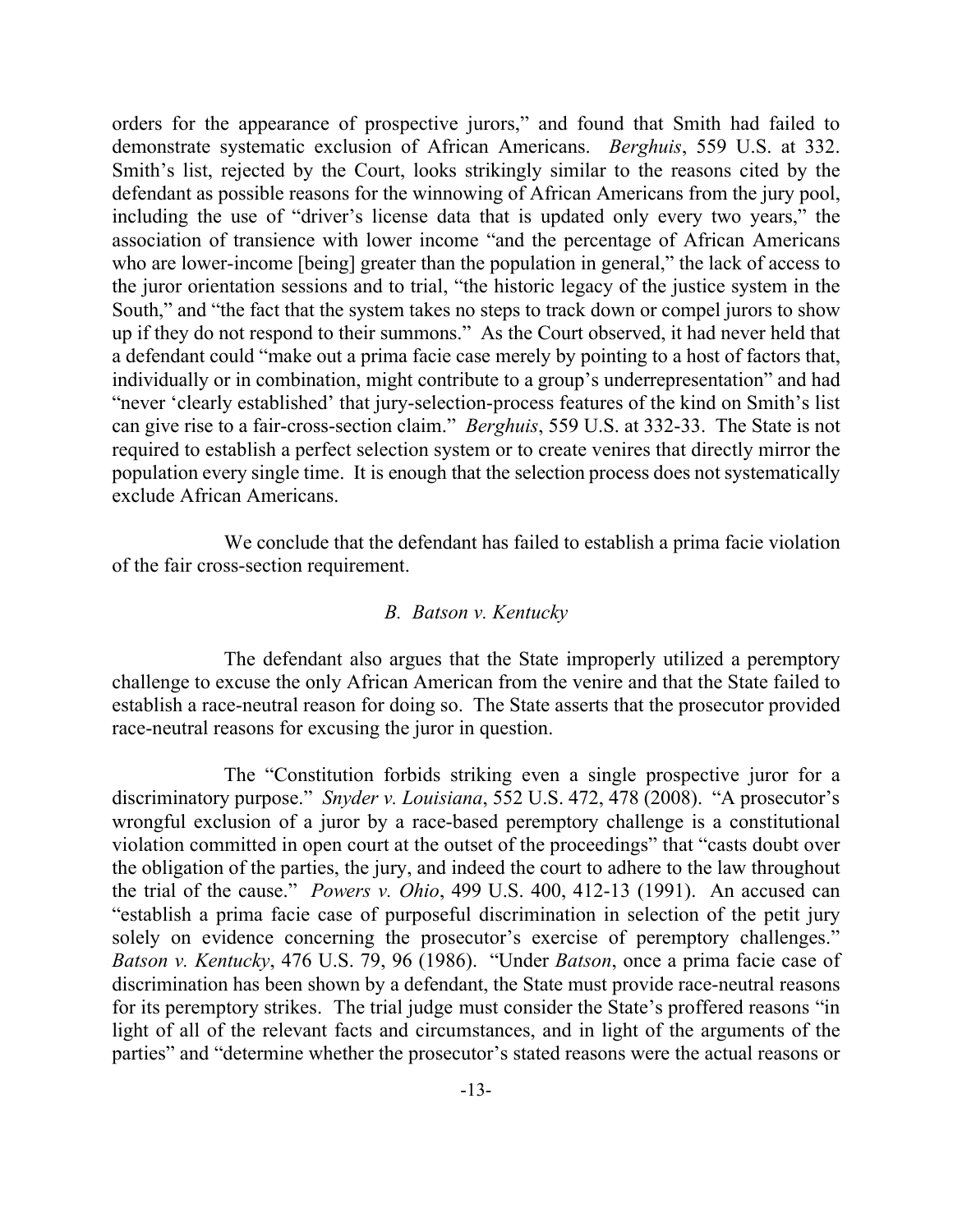instead were a pretext for discrimination." *Flowers,* 139 S. Ct. at 2241 (citation omitted). Case law permits "criminal defendants raising *Batson* challenges to present a variety of evidence to support a claim that a prosecutor's peremptory strikes were made on the basis of race" including:

> • statistical evidence about the prosecutor's use of peremptory strikes against black prospective jurors as compared to white prospective jurors in the case;

> • evidence of a prosecutor's disparate questioning and investigation of black and white prospective jurors in the case;

> • side-by-side comparisons of black prospective jurors who were struck and white prospective jurors who were not struck in the case;

> • a prosecutor's misrepresentations of the record when defending the strikes during the *Batson* hearing;

> • relevant history of the State's peremptory strikes in past cases; or

> • other relevant circumstances that bear upon the issue of racial discrimination.

*Id.* at 2243.

On appeal, the reviewing court is "highly deferential" to "the trial court's factual determinations in a *Batson* hearing," which "largely will turn on evaluation of credibility." *Id.* (citation omitted). "[A] trial court's ruling on the issue of discriminatory intent must be sustained unless it is clearly erroneous." *Id.* at 2244 (citation omitted).

Here, during the first round of peremptory strikes, the State excused the only African American prospective juror to be seated in the jury box. The trial court asked the State "to be on the safe side," to "put a race-neutral reason on the record on why you're striking" Prospective Juror F. The prosecutor replied:

> Several, judge. First off, he mumbles when he speaks. I couldn't understand clearly the responses that he was giving. He -- on several instances, he was scowling during . . . my portion, and then when [defense counsel] got up, he started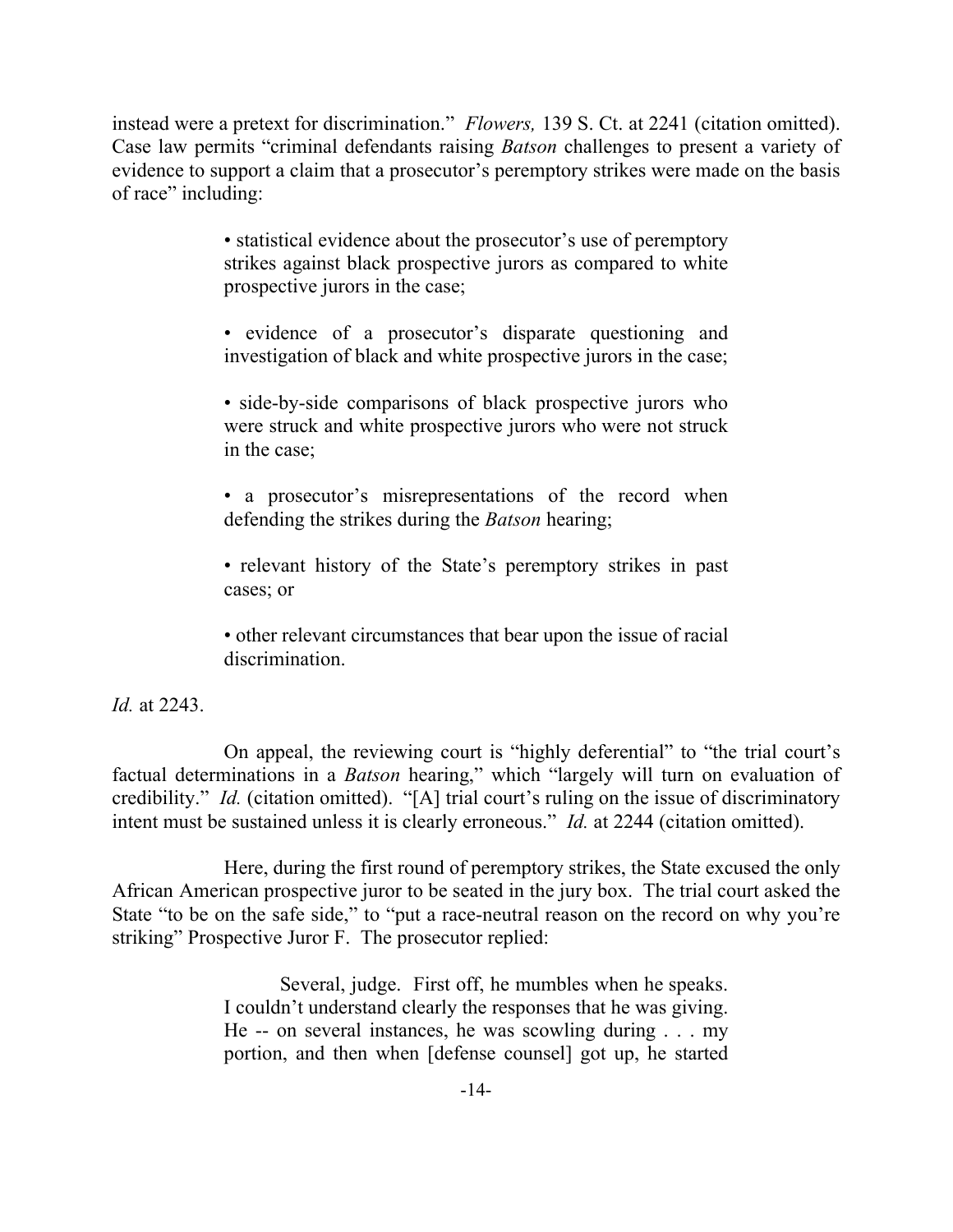nodding significantly when she first started hers. He looks like he's having trouble hearing, 'cause he's putting his hand to his ear on several occasions, and he -- and I thought initially the scowling was because he may have vision problems, and I see he . . . has now put on sunglasses. And I think that . . . his voice trails off when he's speaking. It's because of the mumbling. It happened to both [defense counsel] and myself where we continued onto another person, and he continued to speak.

The trial court agreed that Prospective Juror F was "scowling at" the prosecutor and found that to be "a race-neutral reason."

After the jury was seated but before the trial began, the defendant again objected to the State's striking Prospective Juror F, asserting that the State's purportedly race-neutral reasons for the strike were pretextual. He argued that the State could not rely on Prospective Juror F's alleged trouble seeing and hearing because the State did not "take the obvious step of asking do you have this problem." As to the prosecutor's complaint of the prospective juror's "mumbling," the defendant stated that mumbling did not suggest that someone could not be a fair juror. The State defended the proffered reasons, claiming again that Prospective Juror F "was nodding with approval when [defense counsel] got up there, and he was scowling . . . noticeably, to me, Judge, at least, when I was talking during my portion of voir dire." The prosecutor argued that "mumbling obviously would" impact the ability to "communicate effectively with other jurors during deliberations."

The trial court again concluded that "they are race neutral reasons." The court described Prospective Juror F as a "very unique individual" who "did have a very different demeanor that goes well beyond his cultural heritage or his skin that I thought stood out to me." The court said it "was joking when I said he was scowling at you" and that "he just always looked kind of like he had that look on his face, to me, but you were watching probably more closely than I was."

We begin with the defendant's assertion that the trial court impermissibly manufactured a race-neutral reason for the striking of Prospective Juror F instead of simply evaluating those offered by the State. Although the exercise of peremptory challenges "are often the subjects of instinct" and although "it can sometimes be hard to say what the reason is," "when illegitimate grounds like race are in issue, a prosecutor simply has got to state his reasons as best he can and stand or fall on the plausibility of the reasons he gives." *Miller-El v. Dretke*, 545 U.S. 231, 252 (2005). "A *Batson* challenge does not call for a mere exercise in thinking up any rational basis. If the stated reason does not hold up, its pretextual significance does not fade because a trial judge, or an appeals court, can imagine a [race-neutral] reason." *Id.* Stated differently, the mere "substitution of a reason for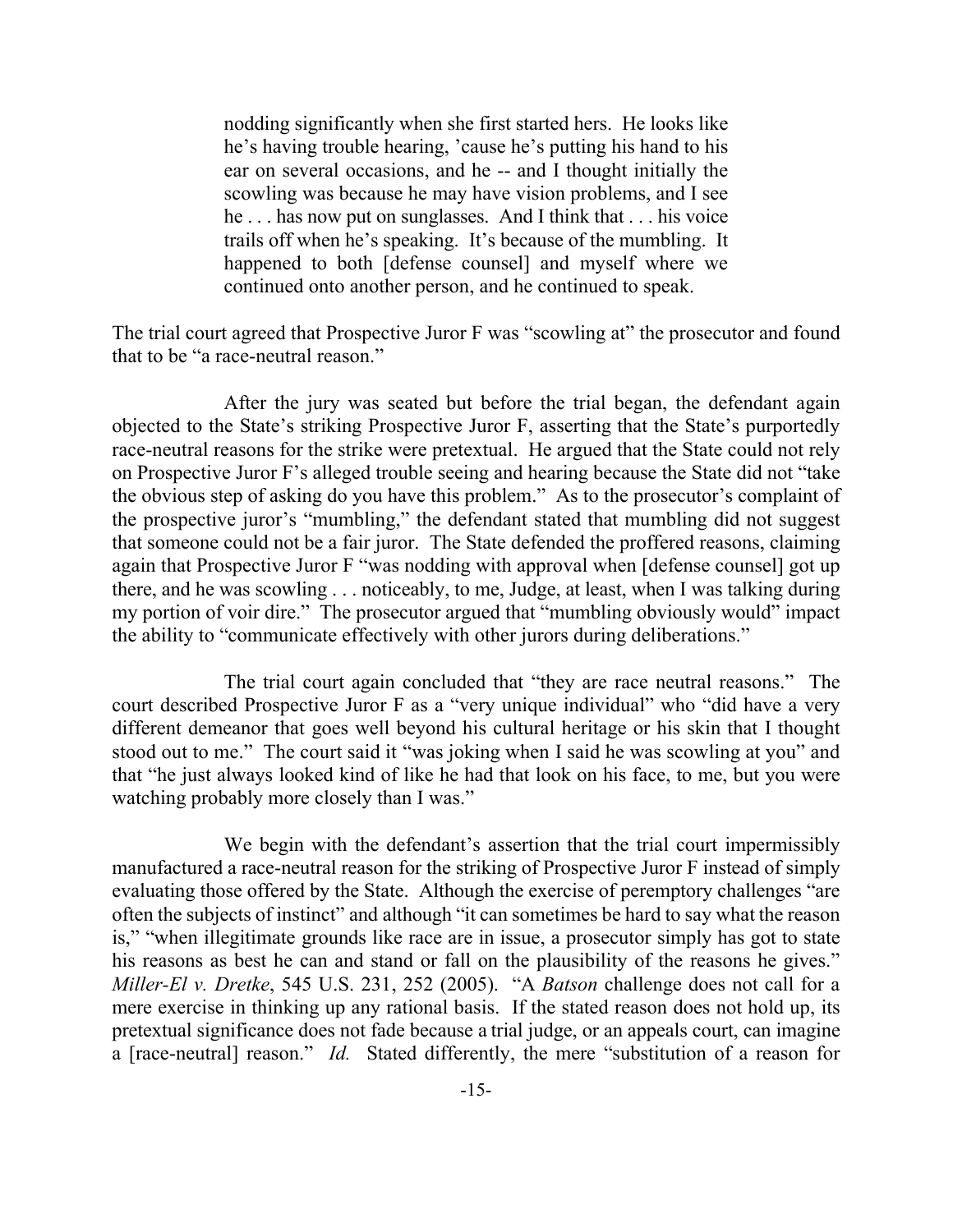eliminating [a prospective juror] does nothing to satisfy the prosecutors' burden of stating a racially neutral explanation for their own actions." *Id.* In consequence, the trial court's observation that Prospective Juror F was a "very unique individual" who "did have a very different demeanor that goes well beyond his cultural heritage or his skin," could not have satisfied the requirement of a race-neutral reason for the State's striking him.

We turn then to the reasons actually offered by the State. The prosecutor indicated that he believed, based upon some of his physical actions, that Prospective Juror F struggled with hearing and vision issues. The record reflects, however, that the State did not ask the prospective juror if he had any issues with his hearing or vision that might impact his ability to act as a juror in the defendant's case. "[T]he State's failure to engage in any meaningful voir dire examination on a subject the State alleges it is concerned about is evidence suggesting that the explanation is a sham and a pretext for discrimination." *Miller-El*, 545 U.S. at 246 (quoting *Ex parte Travis*, 776 So. 2d 874, 881 (Ala. 2000)); *see also State v. Robert A. Franklin*, No. E2017-00334-CCA-R3-CD, 2018 WL 3998766, at \*29 (Tenn. Crim. App., Knoxville, Aug. 21, 2018) (recognizing "that a prosecutor's failure to ask additional questions on a topic of concern can suggest that the prosecution's raceneutral explanation is merely pretextual"). Although physical infirmaties such as problems with vision or hearing could certainly be race-neutral reasons for striking a juror, the record does not contain any evidence to support the prosecutor's statements about Prospective Juror F's vision and hearing because the State did not ask the juror any questions about those issues.

We are left then, with the prosecutor's assertion that Prospective Juror F was "scowling" during the State's portion of voir dire and nodding in agreement during the defendant's portion. "Although non-verbal communication, such as demeanor or inattentive behavior, can form a race-neutral basis for a peremptory strike, we recognize that race-neutral explanations based on subjective assessments 'must be carefully scrutinized.'" *Robert A. Franklin*, 2018 WL 3998766, at \*30 (quoting *State v. Carroll*, 34 S.W.3d 317, 320 (Tenn. Crim. App. 2000)). When the State relies on a prospective juror's demeanor as a race-neutral reason for exercising a peremptory strike, "the judge should take into account, among other things, any observations of the juror that the judge was able to make during the voir dire," but "a demeanor-based explanation" need not "be rejected if the judge did not observe or cannot recall the juror's demeanor." *Thaler v. Haynes*, 559 U.S. 43, 48 (2010). Indeed, deference to the ruling of the trial court "is especially appropriate where a trial judge has made a finding that an attorney credibly relied on demeanor in exercising a strike." *Snyder*, 552 U.S. at 479.

Here, the trial judge initially agreed with the State's assertion that Prospective Juror F had been scowling at the prosecutor but later indicated that it had only been "joking" and observed that what the prosecutor believed to be a scowl might simply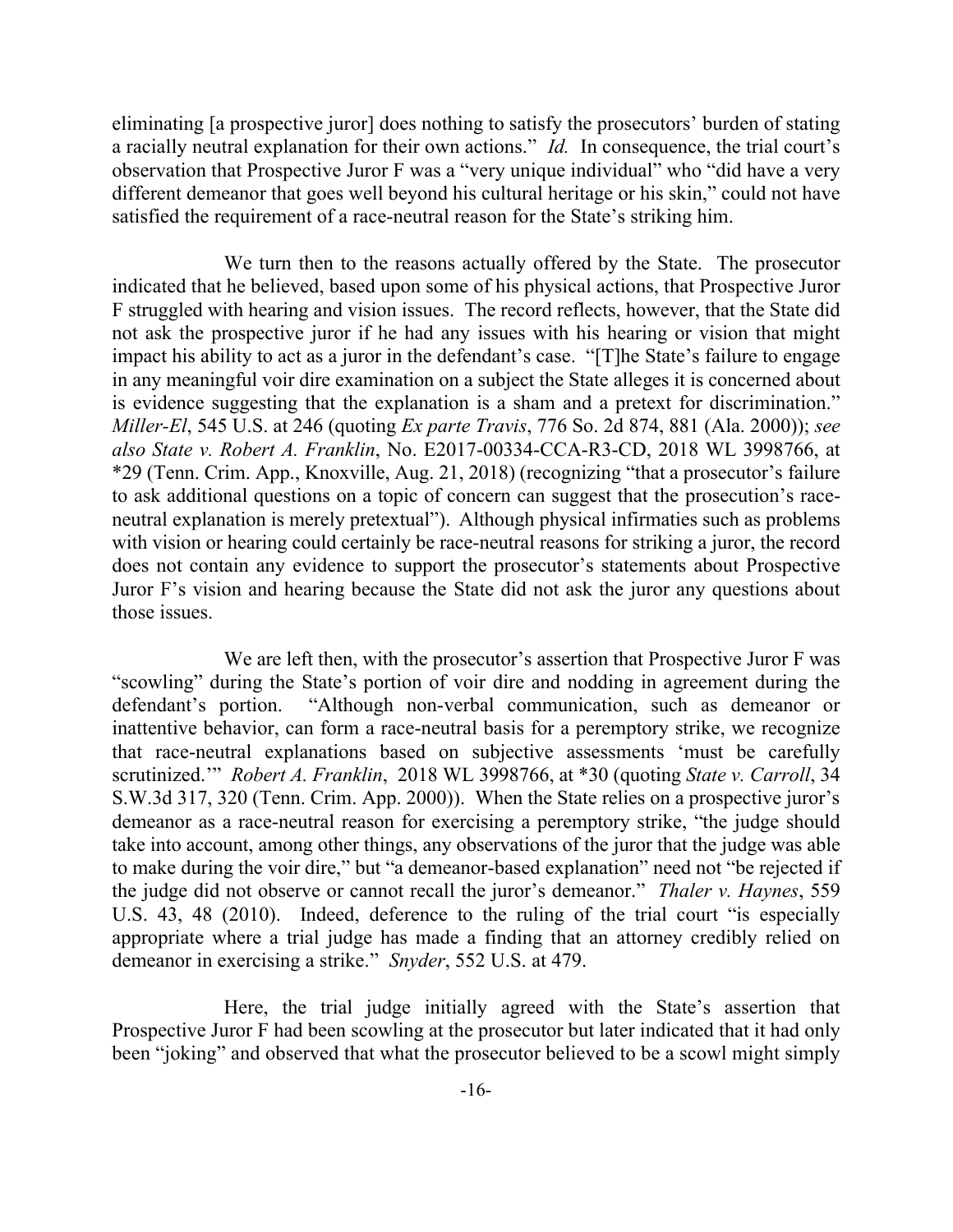have been the prospective juror's default expression. The court acknowledged, however, that it had not observed the jurors as closely as the prosecutor and did not dispute the prosecutor's account. To be sure, a prospective juror's body language communicating an inclination to favor or disfavor one side over the other is an acceptable race-neutral reason for striking the juror. Consequently, it is our view that the ruling of the trial court that the State had offered a race-neutral reason for striking Prospective Juror F was not clearly erroneous. The defendant is not entiled to relief on this issue.

### *II. Exclusion of Evidence*

The defendant asserts that the trial court erred by excluding from evidence testimony and text messages that suggested that Ms. Crider was soliciting someone to rob the defendant or his family, medical records detailing Ms. Crider's diagnosis and treatment "for a variety of STD's" in the months preceding the offenses, and the prior consistent statement of a witness, all of which, he argues, would have served to corroborate other defense evidence. The trial court excluded the evidence on grounds that it constituted inadmissible hearsay. The State contends that the trial court did not err.

"'Hearsay' is a statement, other than one made by the declarant while testifying at the trial or hearing, offered in evidence to prove the truth of the matter asserted." Tenn. R. Evid. 801(c). "Hearsay is not admissible except as provided by these rules or otherwise by law." *Id.* 802. Tennessee Rules of Evidence 803 and 804 provide exceptions to the general rule of inadmissibility of hearsay. Our supreme court has confirmed that "[t]he standard of review for rulings on hearsay evidence has multiple layers." *Kendrick v. State*, 454 S.W.3d 450, 479 (Tenn. 2015). The "factual and credibility findings" made by the trial court when considering whether a statement is hearsay, "are binding on a reviewing court unless the evidence in the record preponderates against them." *Id.* (citing *State v. Gilley*, 297 S.W.3d 739, 759-61 (Tenn. Crim. App. 2008)). "Once the trial court has made its factual findings, the next questions—whether the facts prove that the statement (1) was hearsay and (2) fits under one [of] the exceptions to the hearsay rule—are questions of law subject to de novo review." *Kendrick*, 454 S.W.3d at 479 (citing *State v. Schiefelbein*, 230 S.W.3d 88, 128 (Tenn. Crim. App. 2007); *Keisling v. Keisling*, 196 S.W.3d 703, 721 (Tenn. Ct. App. 2005)); *see also Gilley*, 297 S.W.3d at 760 (stating that because "[n]o factual issue attends" the trial court's determination whether a statement is hearsay, "it necessarily is a question of law"). "If a statement is hearsay, but does not fit one of the exceptions, it is inadmissible, and the court must exclude the statement. But if a hearsay statement does fit under one of the exceptions, the trial court may not use the hearsay rule to suppress the statement." *Kendrick*, 454 S.W.3d at 479; *see also Gilley*, 297 S.W.3d at 760-61.

The defendant also argues that his constitutional right to present a defense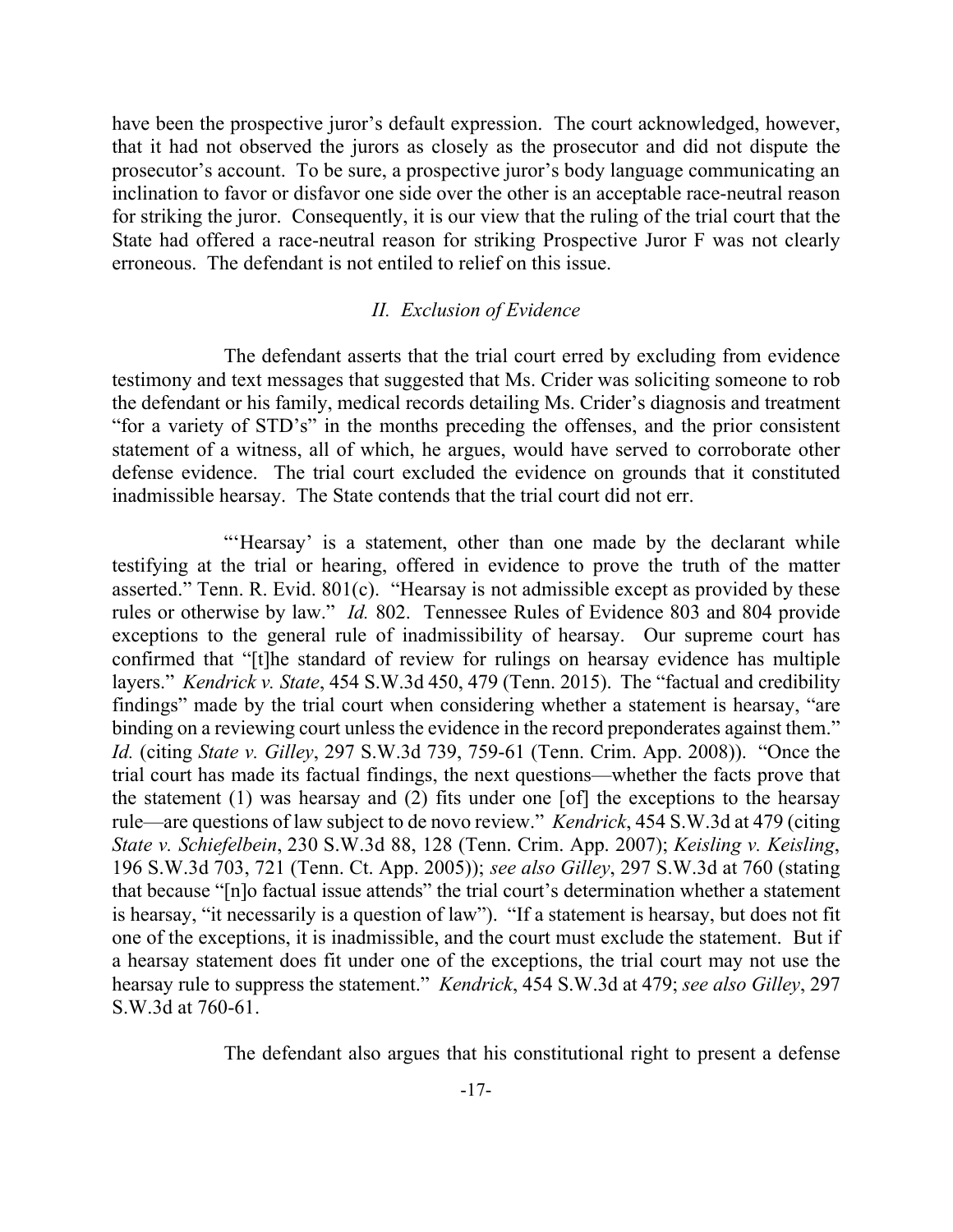trumps the application of the rules of evidence with regard to the challenged evidence. Although "[p]rinciples of due process require that a defendant in a criminal trial have the right to present a defense and to offer testimony" favorable to his cause, *State v. Flood*, 219 S.W.3d 307, 316 (Tenn. 2007) (citing *Chambers v. Mississippi*, 410 U.S. 284, 294 (1973); *State v. Brown*, 29 S.W.3d 427, 431 (Tenn. 2000)), that right is not without limits, *see Flood*, 219 S.W.3d at 316 (citing *Chambers*, 410 U.S. at 302). Indeed, the Supreme Court has observed that "[i]n the exercise of this right, the accused, as is required of the State, must comply with established rules of procedure and evidence[.]" *Chambers*, 410 U.S. at 302. "So long as the rules of procedure and evidence are not applied arbitrarily or disproportionately to defeat the purposes they are designed to serve, these rules do not violate a defendant's right to present a defense." *Flood*, 219 S.W.3d at 316 (citing *United States v. Scheffer*, 523 U.S. 303, 308 (1998); *Holmes v. South Carolina*, 547 U.S. 319 (2006); *Chambers*, 410 U.S. at 302). To determine whether a particular evidentiary ruling has violated a defendant's constitutional right to present a defense, a reviewing court must consider:

(1) Whether the excluded evidence is critical to the defense;

(2) Whether the evidence bears sufficient indicia of reliability; and

(3) Whether the interest supporting exclusion of the evidence is substantially important.

*Flood*, 219 S.W.3d at 316 (citing *Brown*, 29 S.W.3d at 434-45; *State v. Rice*, 184 S.W.3d 646, 673 (2006); *State v. Rogers*, 188 S.W.3d 593, 614 (Tenn. 2006)).

# *A. Ms. Crider's Threats*

The defendant asked the court to allow Ms. Knighton to testify "that in that same time period" Ms. Knighton heard Ms. Crider "make phone calls to individuals, asking them to come and help." He argued that the evidence was necessary "to show the full picture" and that the testimony "can't be hearsay" because it was Ms. Crider's "asking someone to do something." The trial court disagreed, ruling that the testimony constituted inadmissible hearsay.

The defendant made the following offer of proof on the record:

Q And you also heard her make calls to someone else -- in which she was asking them to come F-up "L"; is that right?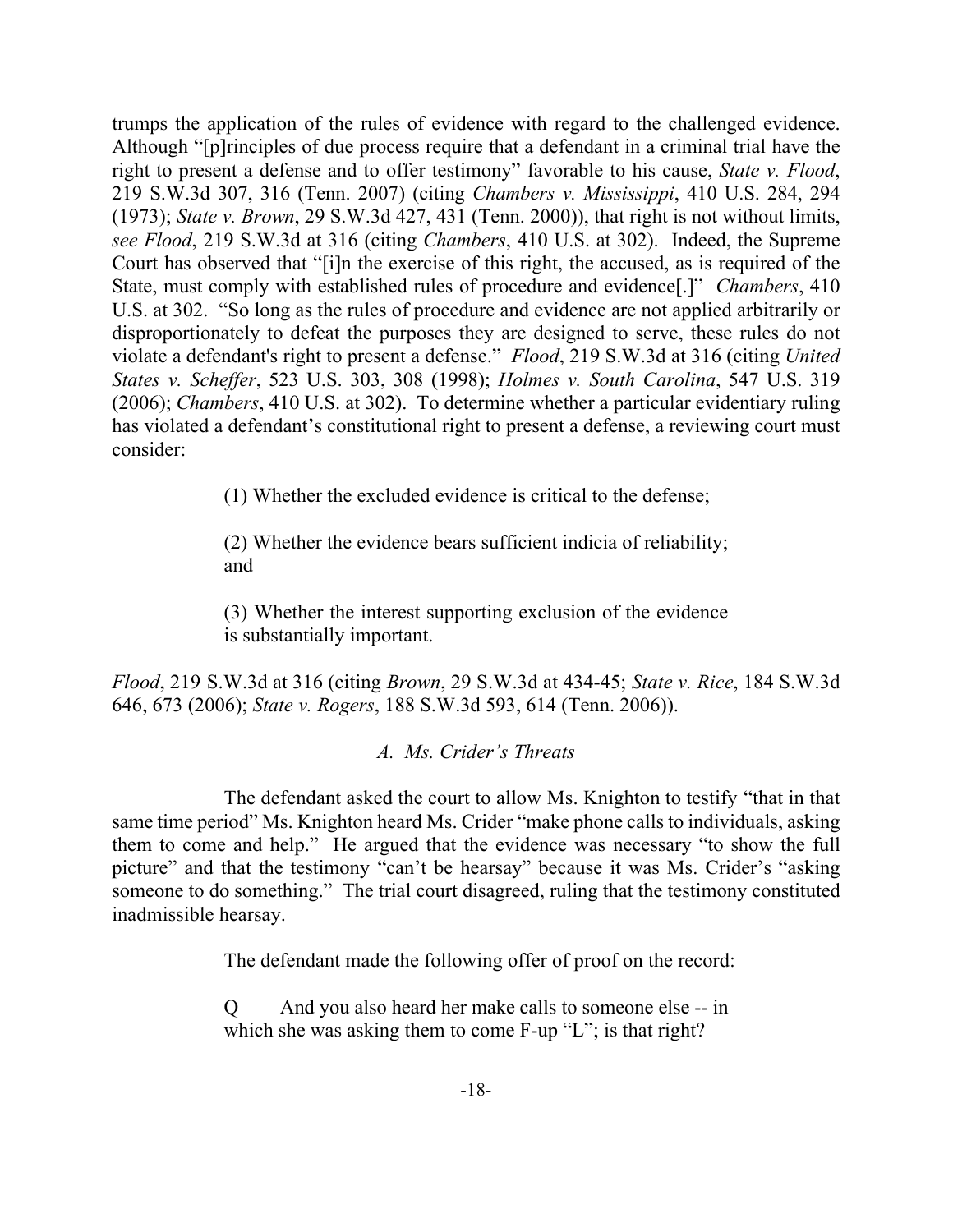A Yes.

Q And when those calls were made, you were in the room with her, right next to her?

A I was.

Even after the proffer, the trial court maintained that the evidence was inadmissible.

The defendant also sought the introduction of text messages sent and received and telephone calls placed by Ms. Crider before her death on the day of the offenses. The text messages had been gathered during the forensic examination of her cellular telephone by the KPD. The defendant argued that the evidence "would be relevant absolutely to a state of passion produced by provocation defense." The defendant also asked the trial court to admit the text messages and telephone calls to corroborate Ms. Knighton's testimony, saying that "looking at these records absolutely bolsters the idea that [Ms.] Knighton is being completely truthful when she is saying that [Ms. Crider] is telling [the defendant] that she's going to have something done to him." The defendant also argued that the State's failure to fully investigate the text messages could "cast doubt on the validity of the investigation." The trial court sustained the State's objection, ruling that "these text messages are hearsay. They weren't made to the defendant, and so I'm gonna exclude them."

At the defendant's first trial, the trial court excluded testimony from Ms. Knighton regarding the victim's telephone conversations and alleged threats against the defendant, and this court determined that "such statements were not erroneously excluded." *Brandon Scott Donaldson*, slip op. at 12. As she did at the first trial, Ms. Knighton confirmed that the defendant was gone when Ms. Knighton overheard Ms. Crider make the threatening statements about the defendant and that she did not communicate the specific information to the defendant. As we explained in our earlier opinion, because the defendant was not aware of the specific contents of the information that Ms. Knighton overheard, it could not serve as a basis for finding that Ms. Crider had provoked the defendant and, consequently, "it could only have been offered for its truth." *Id.* Consequently, Ms. Knighton's testimony was inadmissible hearsay.

As indicated above, the defendant tried a new tactic to gain admission of the evidence, arguing that it was admissible to corroborate other testimony by Ms. Knighton and testimony from the defendant, who did not testify at the first trial. The text messages and the conversations overheard by Ms. Knighton were, unquestionably, hearsay. No exception supports their admission into evidence, and the defendant does not argue otherwise. That the evidence might have bolstered the credibility of the defense witnesses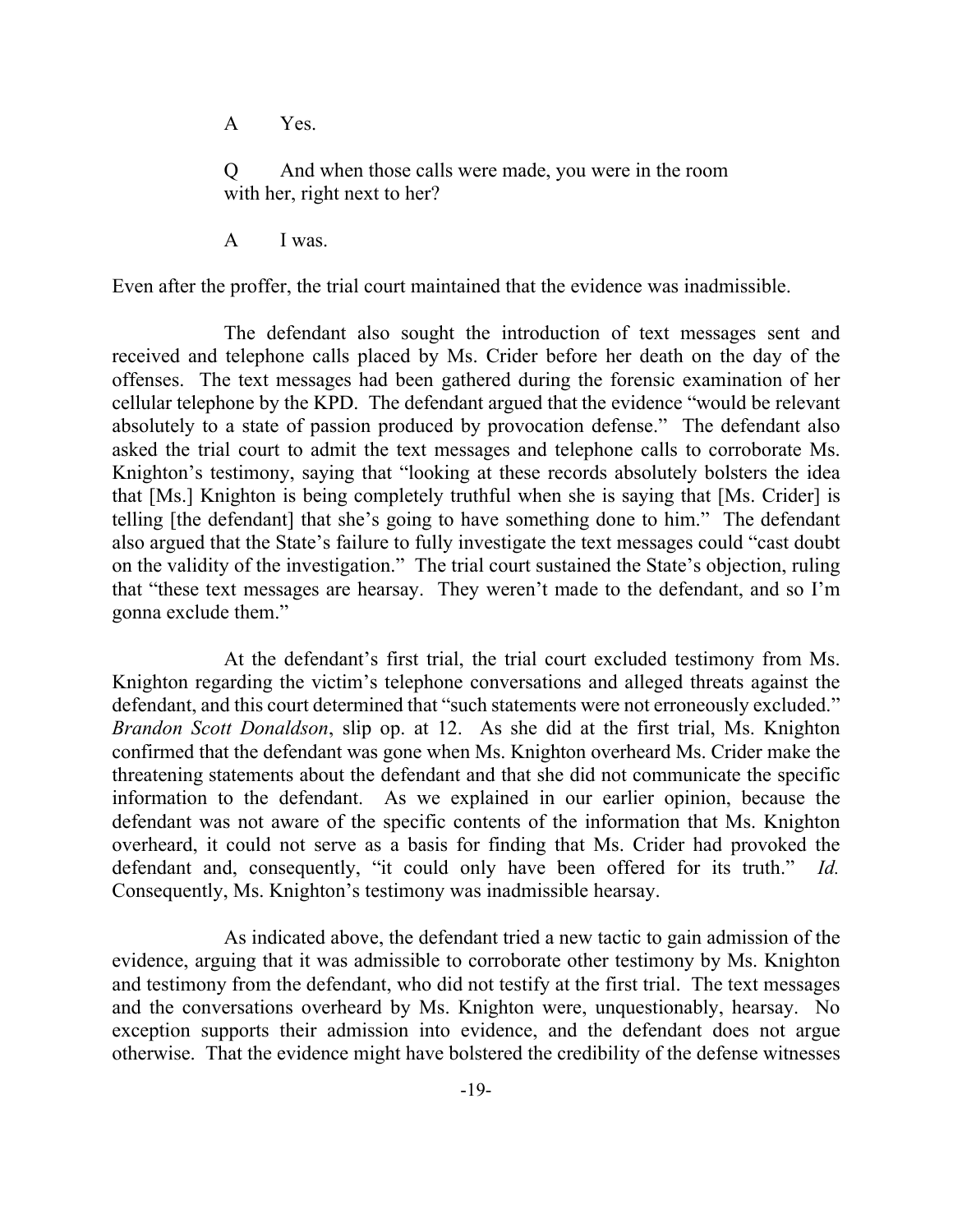does not alter its character. Indeed, because the purpose for offering the evidence was to enhance the veracity of the testimony offered by the defense, it was necessarily offered for the truth of the matter asserted. If it was not true, then it could not bolster credibility. Because the defendant did not know about the specific threats conveyed in the text messages and telephone calls, they were irrelevant. Moreover, in contrast to the first trial, the defendant testified at the second trial and told the jury that Ms. Crider had threatened to harm him and his family. Additionally, in contrast to the second trial, Ms. Knighton was permitted to testify about the statements that she heard Ms. Crider make to the defendant about sexually transmitted disease and was permitted to testify that she telephoned the defendant to warn him "to be careful because [Ms. Crider] had somebody after him." In light of this additional evidence and because the defendant was unaware of the threats, when viewed under the criteria set forth in *Flood*, we cannot say that the substance of Ms. Crider's text messages and telephone calls was critical to the defense. Consequently, the trial court did not err by excluding it.

In a related issue, the defendant wanted to introduce Mr. Crutchfield's previous testimony about the text messages and telephone calls he exchanged with Ms. Crider on the day of the offenses. The defendant asked the trial court to find Mr. Crutchfield legally unavailable as a witness because they had been unable to serve him with a subpoena. The State objected on hearsay grounds.

The trial court found that Mr. Crutchfield was legally unavailable but determined that "parts of the transcript" were "inadmissible in this trial." The court specifically ruled that "all the stuff about her asking him to come to Knoxville and to do anything, anything she's saying to him, I think is inadmissible hearsay, even though he's unavailable as a witness."

Mr. Crutchfield's prior testimony was hearsay, and his prior testimony about the messages and calls he exchanged with Ms. Crider was hearsay within hearsay. At the first trial, the State called Mr. Crutchfield as a witness, and he was permitted to testify about the messages not because they were not hearsay but because the defendant did not object to their admission. They were hearsay then, and they are hearsay now. Indeed, the defendant does not actually posit an exception to the hearsay rule that would permit the admission of the excluded testimony but argues instead that the information should have been admitted under the criteria in *Flood* because it was critical to his defense, again asserting that its purpose would have been to corroborate the defendant's testimony that Ms. Crider had threatened him. As we explained above, however, the defendant was unaware of Ms. Crider's conversations with Mr. Crutchfield, and the State did not argue that Ms. Crider did not threaten the defendant. As a result, Mr. Crutchfield's testimony does not satisfy the criteria for admission under *Flood.*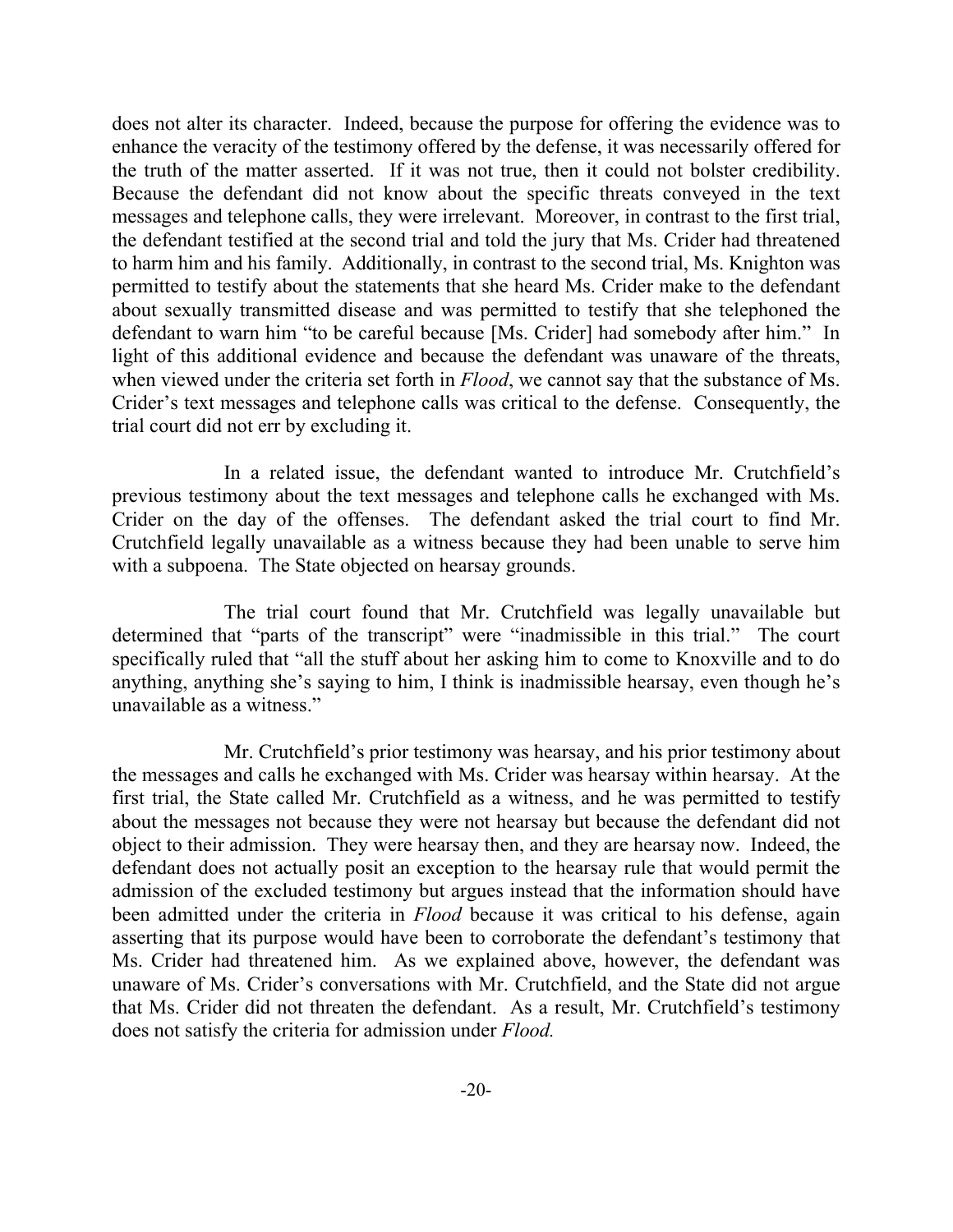### *B. Medical Records*

The defendant asked the trial court to permit him to admit "medical records that are consistent with" Ms. Crider's having been treated for two sexually transmitted diseases, which evidence he argued was relevant to corroborate Ms. Knighton's testimony that she overheard Ms. Crider tell the defendant that she knew why his "dick was burning" and that she had gotten her own "situation taken care of." The court found that the reason the original statement came in was because "it's not offered to prove the truth of the matter asserted. Now you're trying to bring in proof to show it was true, and I think that's inadmissible." The court said that even if the records themselves were admissible via an exception to the hearsay rule, if the court allowed the records to be admitted, their admission "removes the justification for the original statement being brought in, in the first place."

In the defendant's first appeal, we concluded that "Ms. Knighton's testimony regarding the victim's statements to the defendant about giving him a venereal disease was clearly not offered to prove the truth of the matter asserted; rather, these statements were offered to show the potential effect on the listener, *i.e.*, the defendant." *Brandon Scott Donaldson*, slip op. at 12. Thus, we concluded that "[b]ecause these out-of-court statements of the victim's were not offered for their truth, they did not qualify as hearsay, and the trial court erred by excluding them on that basis." *Id.* During the retrial, the defendant sought to not only admit Ms. Knighton's testimony on grounds that it was not offered for its truth but also to prove that Ms. Crider's statements were true. Whether the statements were true or not was irrelevant. The only relevance came from their effect on the defendant. Consequently, regardless of whether Ms. Crider's medical records might have been admissible under an exception to the hearsay rule, they remained inadmissible because they were irrelevant. *See* Tenn. R. Evid. 401, 402.

### *C. Other Statements Overheard by Ms. Knighton*

During Ms. Knighton's direct examination testimony, the defendant asked Ms. Knighton whether she had overheard Ms. Crider make a telephone call just after the defendant left the Porter Avenue residence. When the defendant asked about the substance of that conversation, the State objected on hearsay grounds. The defendant argued that Ms. Knighton would testify that she overheard Ms. Crider tell Ms. Jones that the defendant had hit her and injured her to a degree that she needed an ambulance and that Ms. Knighton attempted to "yell through the phone, 'No, he didn't. He did not hurt her.'" He argued that the evidence was relevant to establish that Ms. Crider was behaving in a provocative manner and "engaging in a set of manipulations." The trial court deemed the evidence inadmissible. The defendant made the following offer of proof: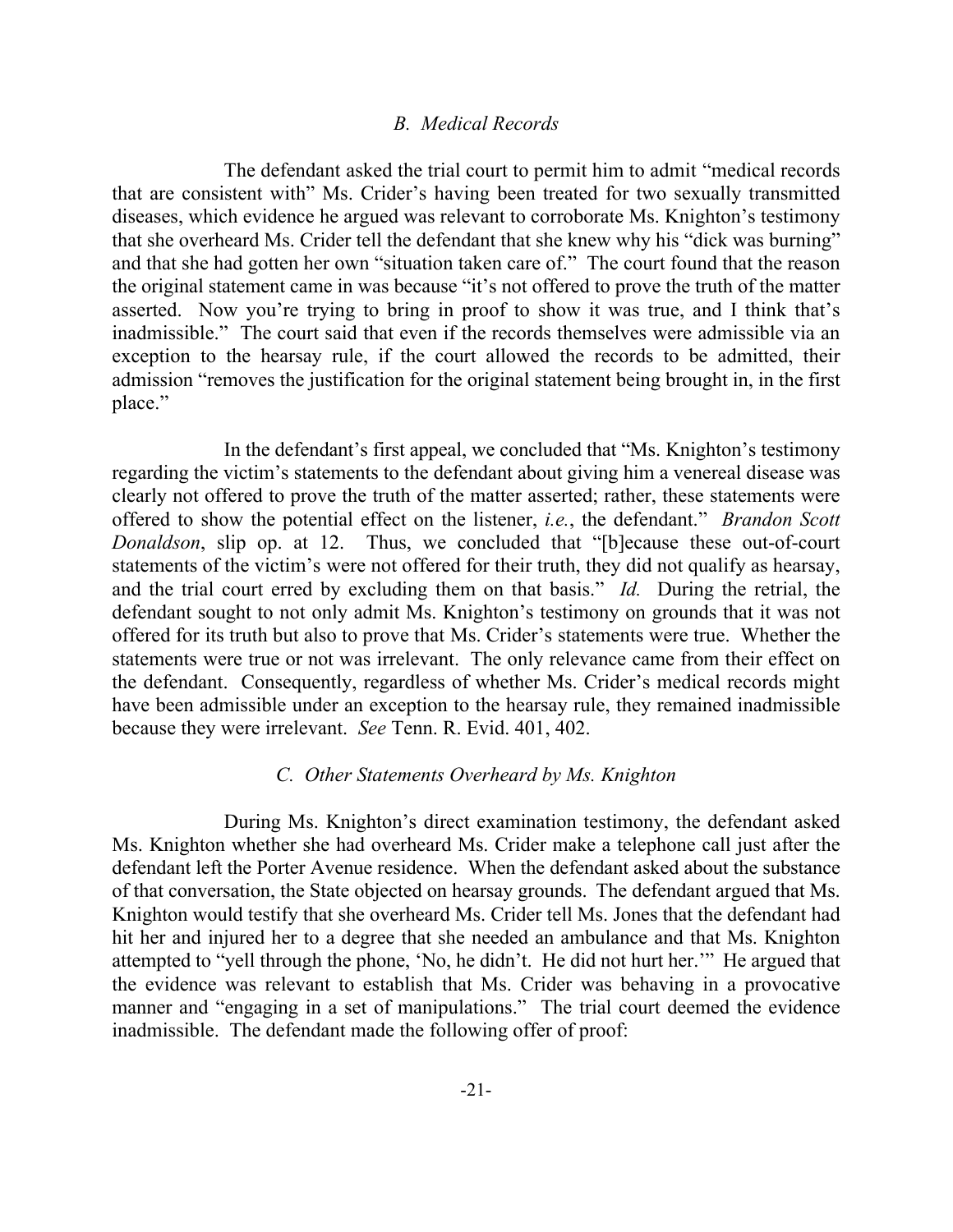Q Directing your attention to the time when you were in the house with [Ms. Crider], [the defendant] had already left, am I right that [Ms. Crider] -- you overheard [Ms. Crider] call someone that you believed to be her mother; is that right?

A Yes.

Q And you overheard her telling her mother there had been a fight, that she had been hit, and that she needed an ambulance; is that right?

A Yes.

Q And you could see her, you could tell she had not been injured and did not need an ambulance, and you orally said - with the hope that the person on the other end of the line could hear, you said, "No, that's not true, ma'am"?

A I did.

The court did not alter its ruling in light of the offer of proof.

The defendant argues that because Ms. Crider's statement that the defendant had hurt her was not offered for its truth, it was not hearsay. Although it is true that the statement was not hearsay, it was also not relevant. That Ms. Crider told Ms. Jones that the defendant had hurt her did not make any fact of consequence more or less probable. The defendant claims that it was relevant to show Ms. Crider's "attitude and emotional state," but other, more competent evidence clearly established Ms. Crider's demeanor that morning. In any event, even if the evidence was marginally relevant, its exclusion was harmless given its minimal probative value.

*D. Prior Consistent Statements by Ms. Knighton*

During his case-in-chief, the defendant called Investigator Tim Riddle and attempted to ask him about some statements made during his lengthy interview with Ms. Knighton that were consistent with her direct examination testimony to rehabilitate her credibility generally, which he argued had been "destroyed" on cross-examination. The State objected, arguing that it had "attacked her on the issue of bleach, and the issue of not knowing" who the defendant's mother was and that the defendant should not be permitted to offer prior consistent statements on any issue other than those two. The trial court concluded that Ms. Knighton's credibility was not "seriously attacked on this issue" and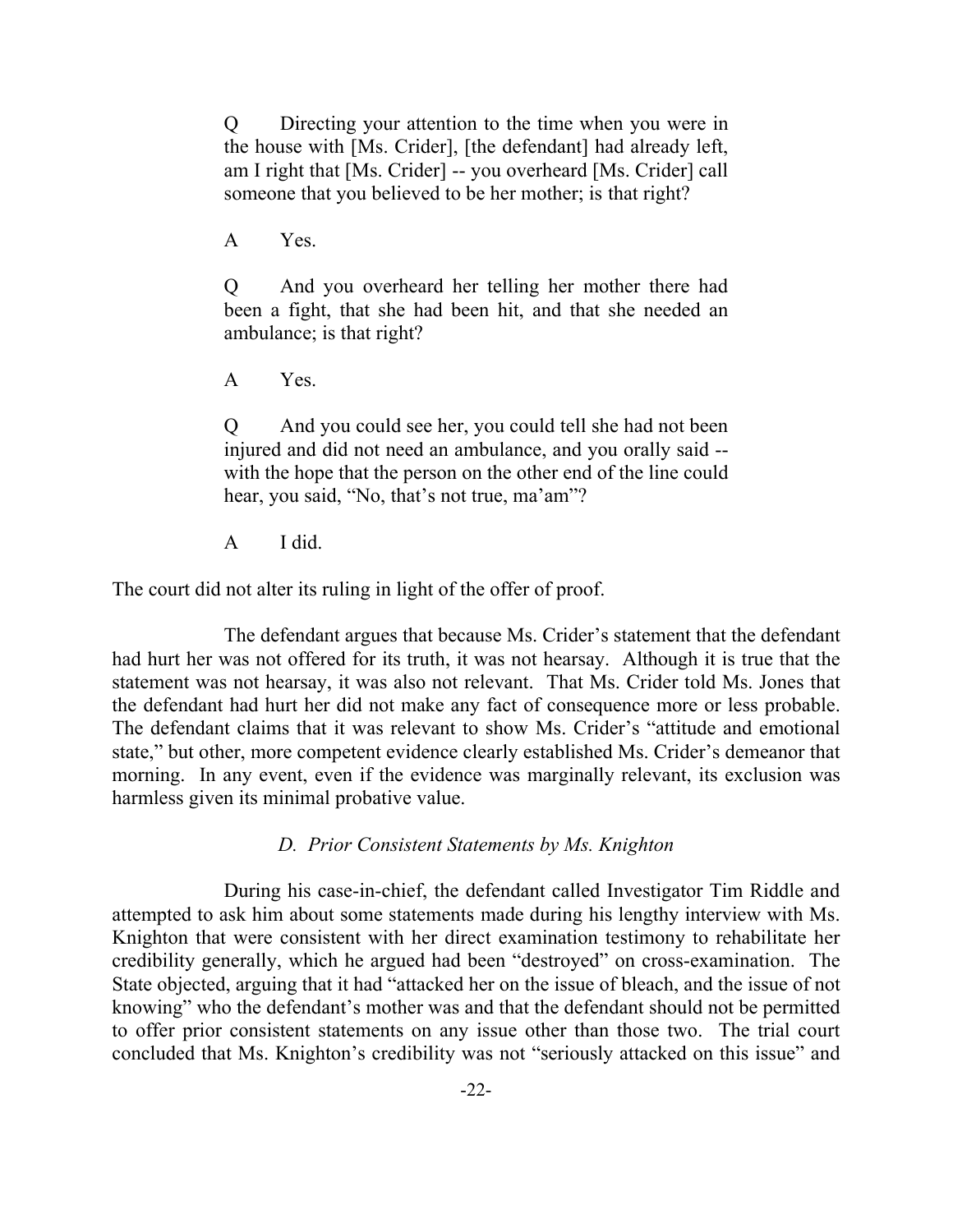found that the proffered statement was not "a proper consistent statement on that part." The court found that the defendant could offer a prior consistent statement "about the bleach being there."

"Prior statements of witnesses, whether consistent or inconsistent with their trial testimony, constitute hearsay evidence if offered for the truth of the matter asserted therein." *State v. Braggs*, 604 S.W.2d 883, 885 (Tenn. Crim. App. 1980) (citations omitted). "Although prior *inconsistent* statements of a witness may be admissible for impeachment purposes, the general rule, subject to certain exceptions, is that evidence of prior *consistent* statements may not be used to rehabilitate the impeached witness." *Id.* (citations omitted) (emphasis added). Three exceptions to the general rule exist, but the defendant relies on only one. Under that exception, when "the witness'[s] testimony [has] been assailed or seriously questioned to the extent that the witness'[s] credibility needs shoring up," the witness's prior consistent statement "may be admissible, as an exception to the rule against hearsay, to rehabilitate a witness when insinuations of recent fabrication have been made, or when deliberate falsehood has been implied." *State v. Benton*, 759 S.W.2d 427, 434 (Tenn. Crim. App. 1988). The defendant contends that Ms. Knighton's statement to Investigator Riddle that she overheard Ms. Crider insinuate that she had given the defendant a sexually transmitted disease was admissible to shore up her credibility because "[t]he State cross-examined Ms. Knighton regarding her credibility, and even directly accused her of lying."

Although it is true that the State cross-examined Ms. Knighton regarding her credibility, it did not do so in a manner that exceeded that which occurs every time a witness for the opposing party is cross examined. The only insinuations of fabrication or allegations of deliberate falsehood related to Ms. Knighton's direct examination testimony that she observed clothing on the defendant's bed that had been doused with bleach and that she had gathered the clothing into a plastic garbage bag in the very brief interval between the defendant's departure and the arrival of the police and then placed it on her back porch, never to be mentioned again. The State pointed out that even after hours of questioning by Investigator Riddle, Ms. Knighton made no mention of the bleached clothing that could, at that very time, have been located by officers on her porch. The State did not challenge her testimony on grounds that she had fabricated the claim of sexually transmitted disease. That Ms. Knighton's statement to Investigator Riddle on the issue of Ms. Crider's sexually transmitted disease was consistent with her trial testimony *on that issue* had no bearing at all on the issue of the bleached clothing. Stated another way, the impeachment of a witness on one issue does not render admissible every prior consistent statement the witness made in the case. To hold otherwise would make a mockery of the general rule excluding prior consistent statements. To the extent that it is not clear from the case law, we specifically hold that a witness's prior consistent statement about a particular issue may be admissible to rehabilitate the witness when the witness's testimony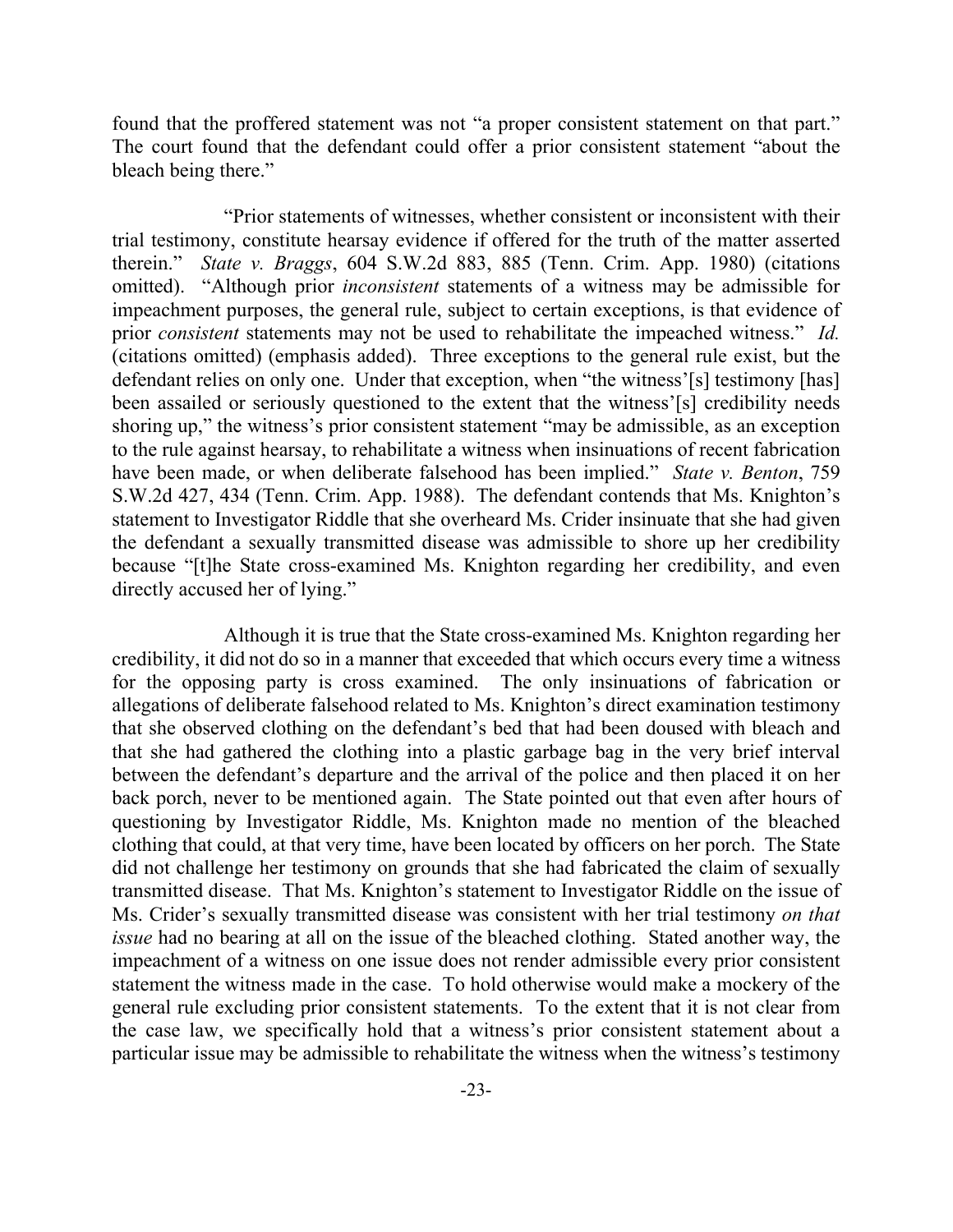about that same issue has been attacked, impeached, or branded with the mark of recent fabrication. General attacks on the witness' credibility do not open the door to the admission of all the witness's statements that happen to be consistent with the witness's trial testimony.

### *III. Sonogram*

The defendant asserts that the trial court erred by admitting into evidence a sonogram image of Ms. Crider's unborn child. The State contends that the trial court did not err.

The defendant was charged with the second degree murder of Ms. Crider's unborn child under the terms of Code section 39-13-214, which provides that, "[f]or the purposes of this part, 'another' and 'another person' include a human embryo or fetus at any stage of gestation in utero, when any such term refers to the victim of any act made criminal by this part." T.C.A. § 39-13-214(a). Tennessee Code Annotated section 40-38- 103 provides that, "[i]n a prosecution for any criminal homicide, an appropriate photograph of the victim while alive shall be admissible evidence when offered by the district attorney general to show the general appearance and condition of the victim while alive." T.C.A. § 40-38-103(c). Here, the State offered a sonogram image taken of Ms. Crider's fetus during a doctor's appointment the week before the offenses. Ms. Jones, who had attended the appointment where the image was taken, verified its authenticity. In our view, the image was relevant and admissible to satisfy the State's burden of proving that the defendant knowingly killed "another." *See* T.C.A. § 39-13-210(a).

## *IV. Mistrial*

The defendant contends that the trial court erred by denying his motion for a mistrial, presented after Investigator Riddle spontaneously offered clearly inadmissible testimony during direct examination. The State asserts that the trial court did not err.

Prior to trial, the defendant moved the trial court to exclude evidence collected during the investigation that suggested that the defendant might have been engaged in the illegal drug trade and evidence that the defendant had committed or been charged with any other crimes not related to those at issue in this case. The trial court granted the motion. Despite the court's earlier ruling, during his direct examination testimony Investigator Riddle, while detailing the process he used to identify and apprehend the defendant, stated that after confirming the defendant's identity, he "went and took out the warrants for [the defendant] and placed them on file, and then I realized he had two other warrants pending as well." The defendant objected and moved for a mistrial, noting the court's earlier ruling. The trial court agreed that Investigator Riddle's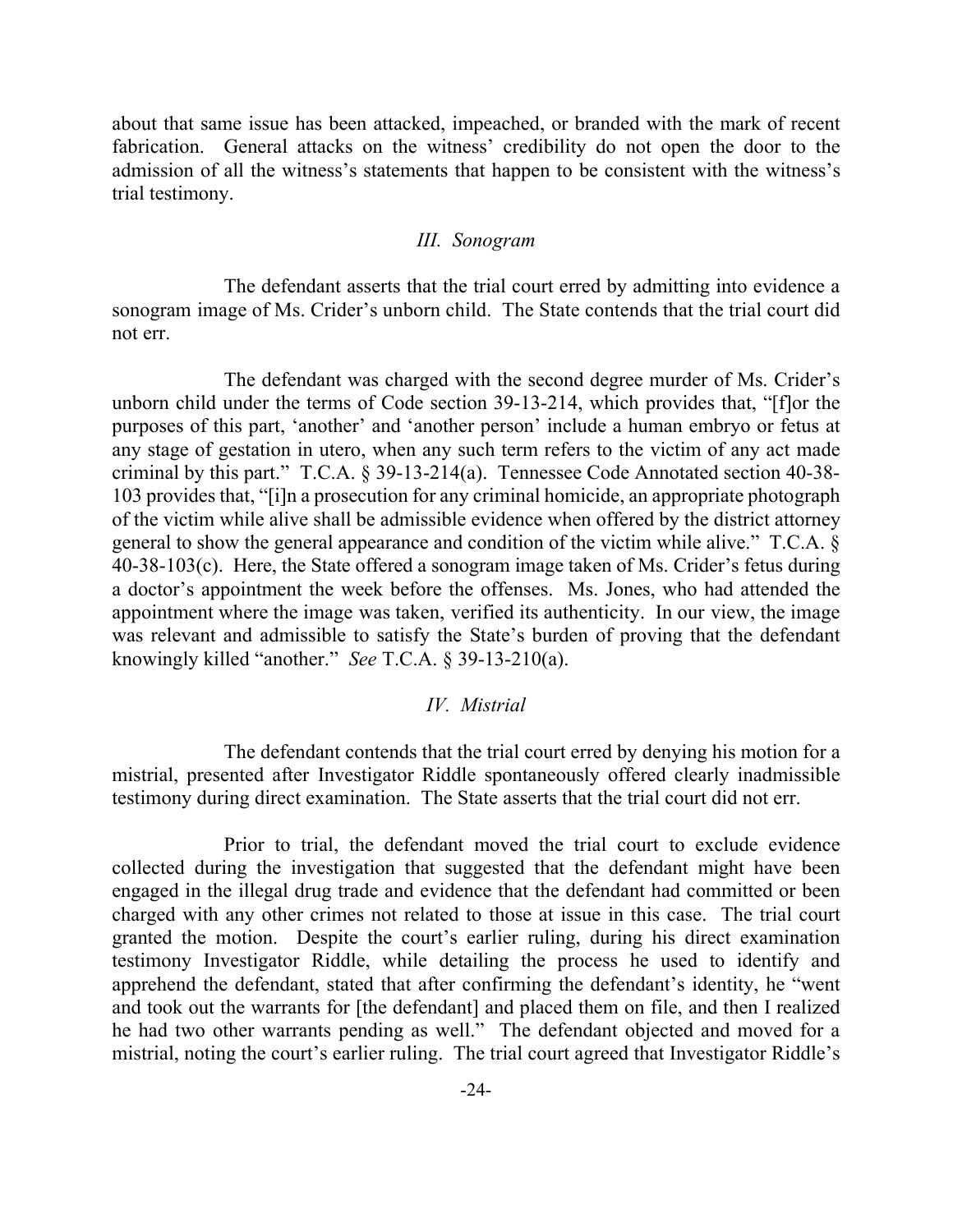statement was not only "not responsive to the question" he had been asked but was also "clearly in violation of the [c]ourt's order." The court further observed that the statement was "the kind of thing too that in any trial that would never come in, or very, very rarely come in. So I don't understand why the investigator felt the need to throw that out there." The court concluded, however, that the danger for unfair prejudice was somewhat mitigated by the fact that the investigator had not specified "the nature of the warrants." The court declined to grant a mistrial but agreed to provide a curative instruction to the jury. The trial court also admonished the State to "be really careful from here on out, 'cause if it happens again, I'm probably going to grant that motion, and there will not be a third trial."

We find no abuse of discretion in the trial court's decision to deny the defendant's motion for mistrial. *See State v. Nash*, 294 S.W.3d 541, 546 (Tenn. 2009). "Normally, a mistrial should be declared only if there is a manifest necessity for such action." *State v. Saylor*, 117 S.W.3d 239, 250 (Tenn. 2003) (citing *State v. Millbrooks*, 819 S.W.2d 441, 443 (Tenn. Crim. App. 1991)). "In other words, a mistrial is an appropriate remedy when a trial cannot continue, or a miscarriage of justice would result if it did." *Saylor*, 117 S.W.3d at 250 (quoting *State v. Land*, 34 S.W.3d 516, 527 (Tenn. Crim. App. 2000)). "The purpose for declaring a mistrial is to correct damage done to the judicial process when some event has occurred which precludes an impartial verdict." *State v. Williams*, 929 S.W.2d 385, 388 (Tenn. Crim. App. 1996).

Investigator Riddle's statement that the defendant had two other warrants pending was fleeting, and the defendant's objection cut the testimony short. Moreover, the remark was not made in response to any improper questioning by the State, and the State made no attempt to exploit the improper comment. Additionally, the trial court issued a curative instruction admonishing the jury to disregard "any reference to warrants." Finally, the court admonished the State to warn its witness that any further testimony offered in contravention of the court's earlier ruling would likely result in the court's granting a mistrial and dismissing the case. Under these circumstances, nothing indicated a manifest necessity for the declaration of a mistrial, and the trial court's decision to deny the motion did not result in a miscarriage of justice. *See Saylor*, 117 S.W.3d at 250.

### *V. Closing Argument*

The defendant asserts that the prosecutor made inappropriate comments during closing argument. Specifically, he argues that the prosecutor committed misconduct by inflaming and confusing the jury by calling the defendant a predator, by offering his "expert opinion" about the inferences to be drawn from the location of the shell casings, by stating "medical information that was not in the record," and by "repeatedly misstat[ing] the relevant legal question."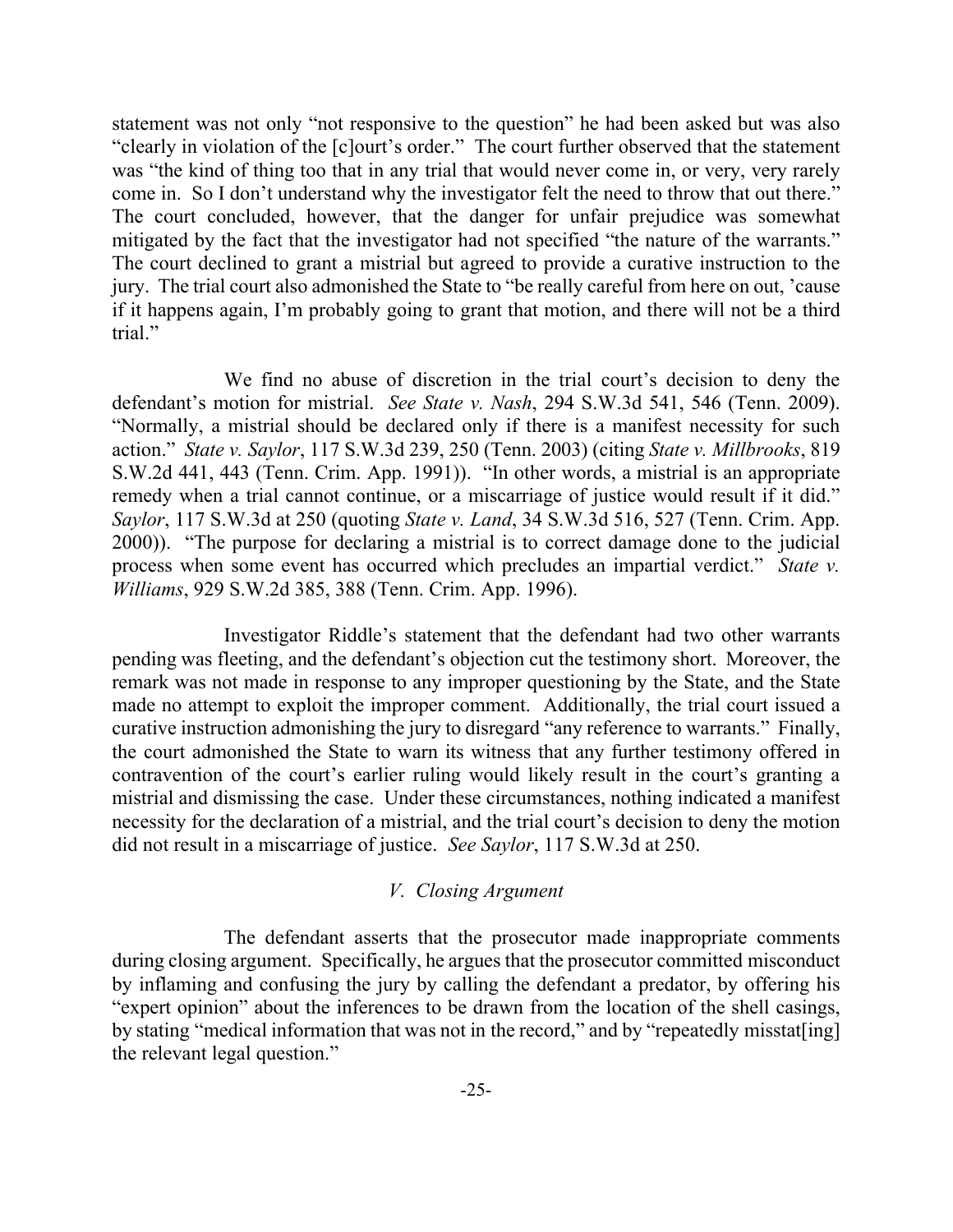The prosecutor began his rebuttal with the following remarks:

"Who do you think you're fooling? "Do you take me for a fool?" I told you in voir dire that's the kind of juror that I wanted, jurors that would sit there with common sense, and this is a case about common sense. And everything they just argued lacks sense when you think about what happened in this case. This was a case of a gun-toting, poison-peddling, dopedealing Brandon Donaldson acting like a predator on Porter Avenue.

The defendant objected to the prosecutor's characterization of the defendant, but the trial court overruled the objection. The prosecutor immediately repeated the characterization: "Gun-toting, poison-peddling, dope-dealing Brandon Donaldson acting like a predator in the manner in which . . . he fired into that car." The defendant objected again, and the trial court sustained "the objection to 'acting like a predator.' Disregard the 'acting like a predator."

The prosecutor continued:

You saw actually three different planes of that car getting -- getting hit. You saw one coming into the back window with a downward trajectory, right. Where was the shooter then? The shooter had to have been above the car. The shooter had to have been up on the lawn. The second set of shots are going into the trunk, straight away. You see the angles as it goes around the car, finally making it to the driver's side of the car, right? The shots as they go into the car are moving around the back of the car, and look at all the shell casings all the way up the street. He's chasing that car.

The defendant objected, arguing that there had been "no testimony to this." The trial court overruled the objection but instructed the jury to "disregard if they don't believe the evidence supports the argument." The prosecutor went on to argue that the placement of the shell casings showed that the defendant was "out in the street, going up the street chasing that car, and he wants you to come in here, and say, 'Well, give me a lesserincluded offense. I was acting -- I was in a state of passion.' No. You were intending to kill those people. You shot 11 times."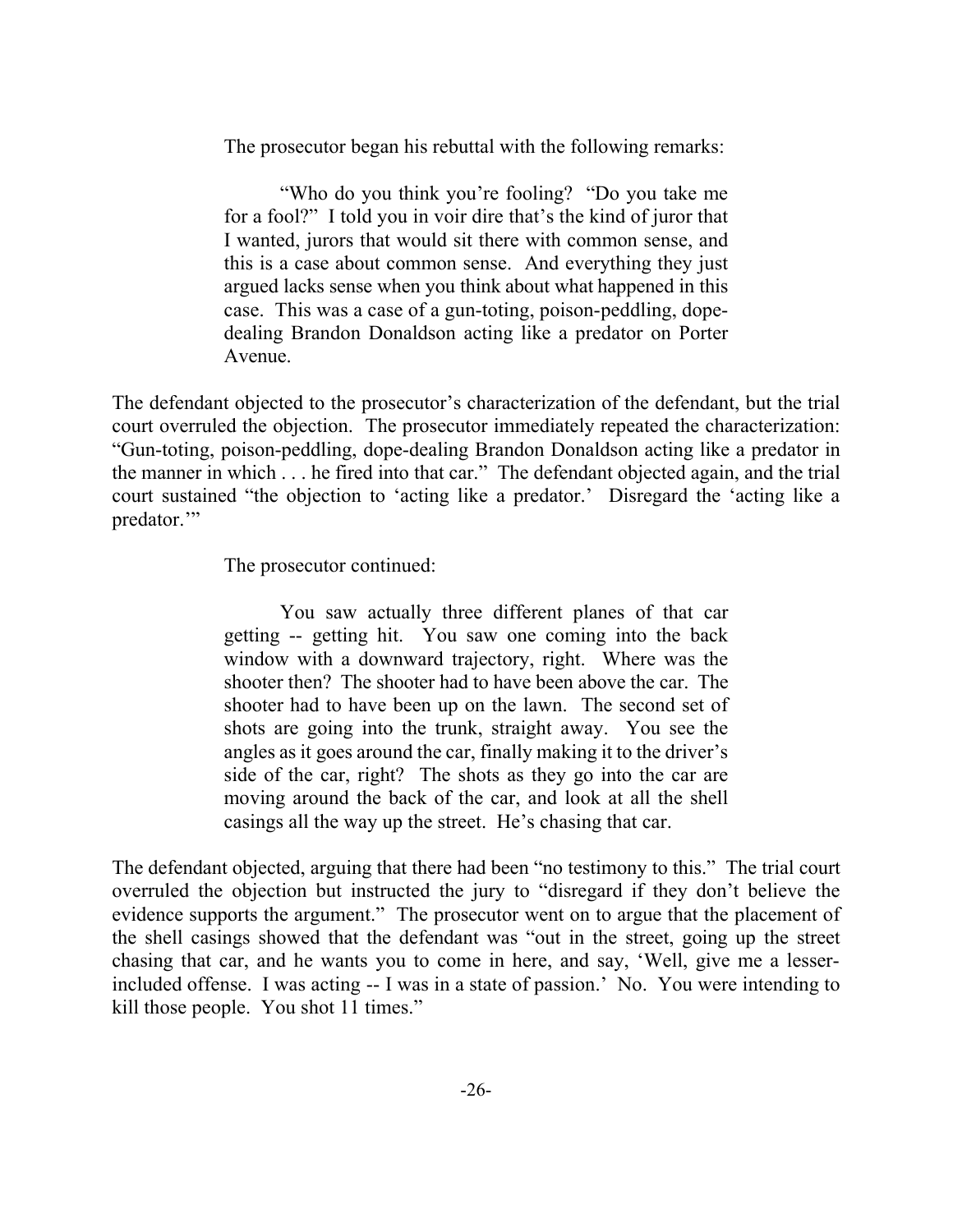Later, the prosecutor argued that Ms. Knighton's testimony was a "complete exaggeration of his -- of conduct" and asserted that Ms. Knighton "was making that up" when she said Ms. Crider had doused the defendant's clothes with bleach. He later proclaimed that Ms. Knighton "lied to you" when she said the defendant had picked Ms. Crider up "like a groom carries a bride." He also argued:

> And they can't even get the -- can't even get the venereal disease right, right? You heard Angelia Knighton, she said, "You sick dick, MFer, that's why your dick is burning, and I got a shot, took care of myself," right? Heard her say that. That was the provocative words that she said to him. And then he takes the stand and says something about herpes. You don't get a shot for herpes.

The defendant objected, and the trial court sustained the objection, ruling, "Yeah, if it's outside the scope of the evidence, folks, you may disregard the argument." Instead of moving on, the prosecutor immediately told the jury that "in your own everyday experience you could know what those two things mean and how they're disconnected." The defendant objected, and the trial court again sustained the objection.

The prosecutor later told the jury that it would "have to consider state of passion, at least for [Ms. Crider's] count," and the defendant objected. The trial court sustained the objection and noted that "that instruction applies to all alleged victims."

As to what might constitute adequate provocation, the prosecutor stated, "Folks, manslaughter and heat of passion is when you find somebody messing with your kid." The defendant objected, and the trial court overruled the objection. The prosecutor continued:

> Manslaughter, making a reasonable person act in an irrational manner is when you walk in, you see somebody messing sexually with your kid, and you go off; or you walk in and you find your spouse in bed with somebody else, and you go off. That's when reasonable persons would act irrationally.

"While the scope and depth of closing argument is generally a matter within the trial court's discretion, the State is not free to do what they wish," *State v. Jones*, 568 S.W.3d 101, 145 (Tenn. 2019) (citation omitted), and judges must take care to restrict improper argument, *see State v. Hill*, 333 S.W.3d 106, 130-31 (Tenn. Crim. App. 2010) (citation omitted). Because of the State's unique role in a criminal case, the State, in particular, "must refrain from argument designed to inflame the jury and should restrict its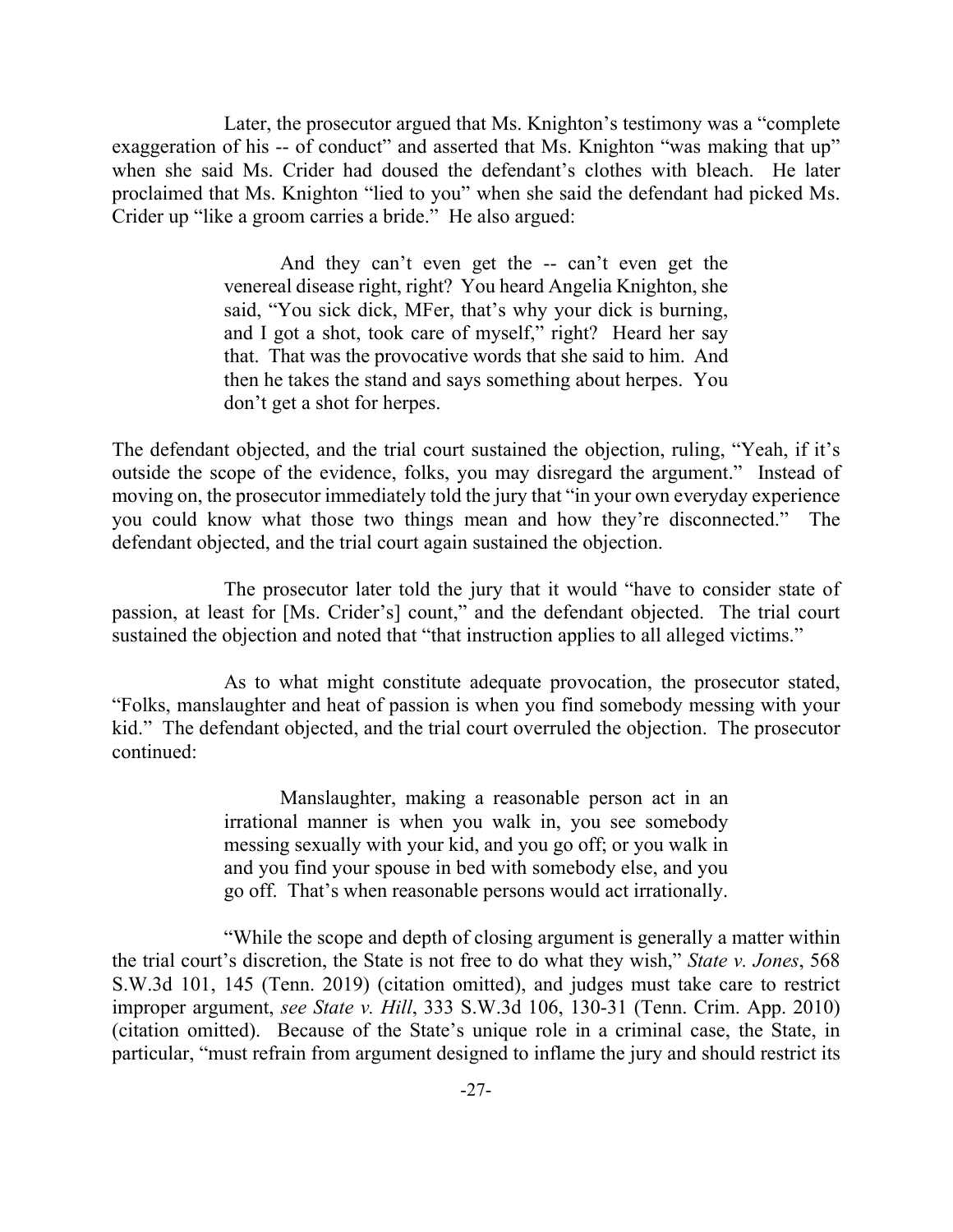commentary to matters in evidence or issues at trial." *Hill*, 333 S.W.3d at 131. Our supreme court

> has recognized five general areas of potential prosecutorial misconduct during closing arguments: (1) intentionally misstating the evidence or misleading the jury as to the inferences it may draw; (2) expressing personal beliefs or opinions as to the truth or falsity of any testimony or the guilt of the defendant; (3) inflaming or attempting to inflame the passions or prejudices of the jury; (4) injecting issues broader than the guilt or innocence of the accused; and (5) arguing or referring to facts outside the record unless the facts are matters of common knowledge.

*Jones*, 568 S.W.3d at 145 (citing *State v. Goltz*, 111 S.W.3d 1, 6 (Tenn. Crim. App. 2003)).

The prosecutor's rebuttal argument clearly violated three and, arguably, all five of the categories listed above. He began by arguing that everything defense counsel had argued "lacks sense." "The prosecution is not permitted to reflect unfavorably upon defense counsel or the trial tactics employed during the course of the trial." *State v. Gann*, 251 S.W.3d 446, 460 (Tenn. Crim. App. 2007) (citing *Dupree v. State*, 410 S.W.2d 890, 892 (Tenn. 1967); *Moore v. State*, 17 S.W.2d 30, 35 (Tenn. 1929); *Watkins v. State*, 203 S.W. 344, 346 (Tenn. 1918); *McCracken v. State*, 489 S.W.2d 48, 50 (Tenn. Crim. App. 1972)). He improperly expressed his opinion that Ms. Knighton had "lied to" the jury. *See State v. Thornton*, 10 S.W.3d 229, 235 (Tenn. Crim. App. 1999); *see also State v. Hall*, 976 S.W.2d 121 (Tenn. 1998); *State v. Henley*, 774 S.W.2d 908, 911 (Tenn. 1989). He improperly inflamed or attempted to inflame the passions of the jury by referring to the defendant as a "gun-toting, poison-pedaling, dope-dealing" predator, and argued facts outside the record by stating that a herpes infection would not have been treated by "a shot." He arguably injected broader issues than the defendant's guilt of the charged offenses by repeatedly referring to the fact that the defendant was dealing drugs at the time of the offenses We do not agree that the prosecutor intentionally misstated the applicable law. He did, however, come close to mischaracterizing the inferences to be drawn from the location of the shell casings. We are particularly concerned with the prosecutor's insistence on referring to the defendant as a predator. The courts of this state have repeatedly held that referring to the defendant as a predator is improper. *See Curtis Keller v. State*, No. W2020-00590-CCA-R3-PC, 2021 WL 2886338, at \*10 (Tenn. Crim. App., Jackson, July 9, 2021) (providing examples of such cases). Indeed, the State should refrain from calling names. We are also concerned about the prosecutor's insistence on referring to the defendant as a "poison-peddl[er]" and "dope-deal[er]" because the defendant's alleged drug dealing, the only evidence of which came from the defendant's own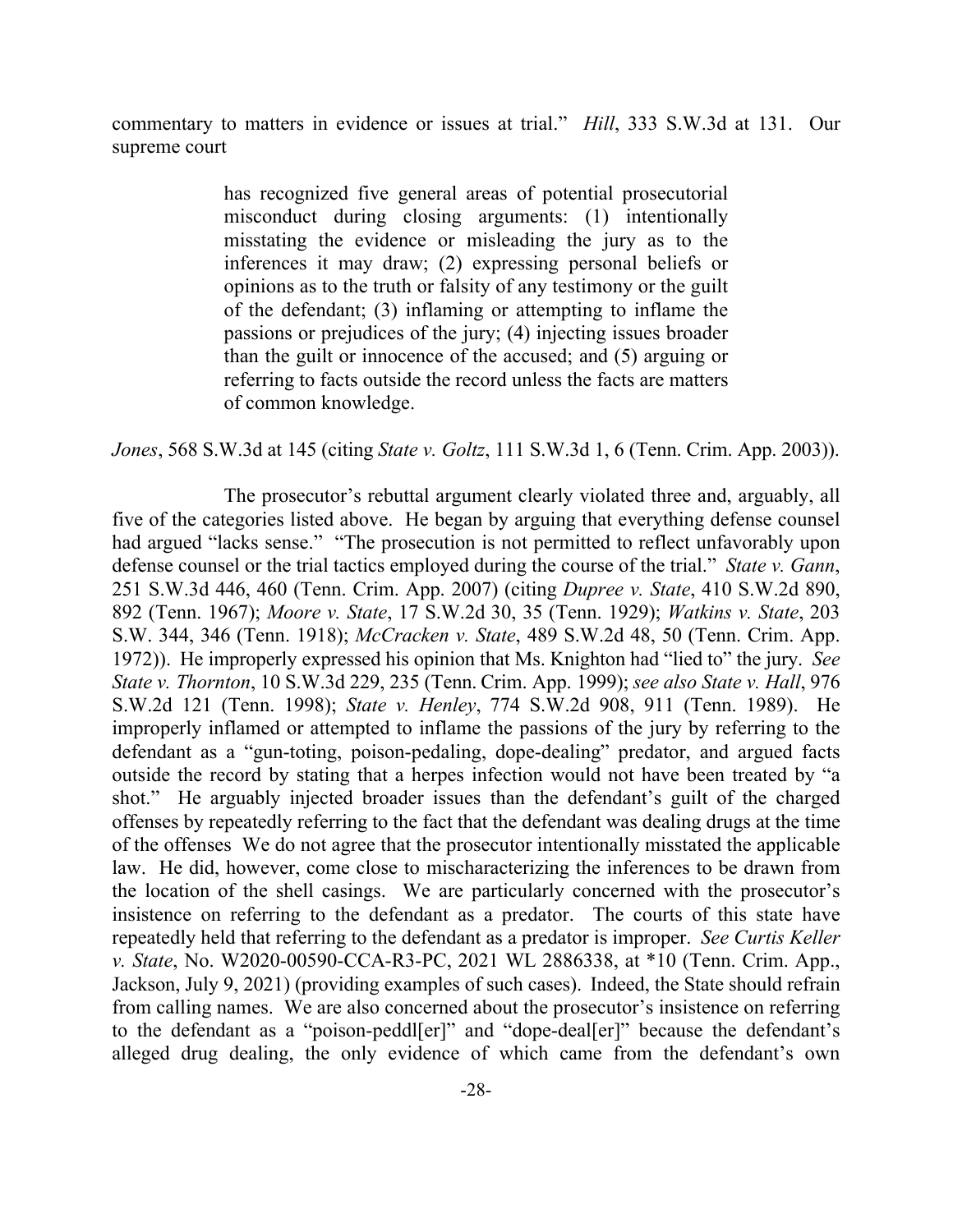testimony, was completely irrelevant to the issues presented at trial. We can only surmise that the prosecutor was particularly enamored of the sound of that phrase since he uttered it twice. The most concerning thing about the comments is that they were not only improper, designed to invite the jury to convict the defendant on a basis other than his guilt of the offenses on trial, they were wholly unnecessary. As we will discuss more fully below, the proof of the defendant's guilt was overwhelming. Because the evidence was overwhelming, we cannot fathom why a veteran prosecutor would jeopardize the validity of a second trial by calling the defendant names and providing other obviously improper commentary during closing argument.

Even inappropriate closing argument, however, will not warrant a new trial unless it was so inflammatory or improper as to affect the verdict. *See Hill*, 333 S.W.2d at 131 (citation omitted); *see also Jones*, 568 S.W.3d at 145 ("In other words, [improper argument] will be reversible error if the improper comments of the prosecutor were so improper or the argument so inflammatory that it affected the verdict."). An appellate court considering the harmful effect of improper closing argument examines the following factors:

> (1) The conduct complained of viewed in the context and in light of the facts and circumstances of the case[;]

> (2) [t]he curative measures undertaken by the court and the prosecution[;]

> (3) [t]he intent of the prosecutor in making the improper statements[;]

> (4) [t]he cumulative effect of the improper conduct and any other errors in the record[; and]

(5) [t]he relative strength or weakness of the case.

*Judge v. State*, 539 S.W.2d 340, 344 (Tenn. Crim. App. 1976). Here, the defendant objected to each of the challenged comments, and the trial court sustained many of the objections. The court specifically instructed the jury to disregard the characterization of the defendant as a predator and any fact or inference argued that was not supported by the evidence. Additionally, as indicated, the evidence of the defendant's guilt was overwhelming. Although it is a close question, we cannot say that the prosecutor's argument was so inflammatory or improper that it affected the verdict.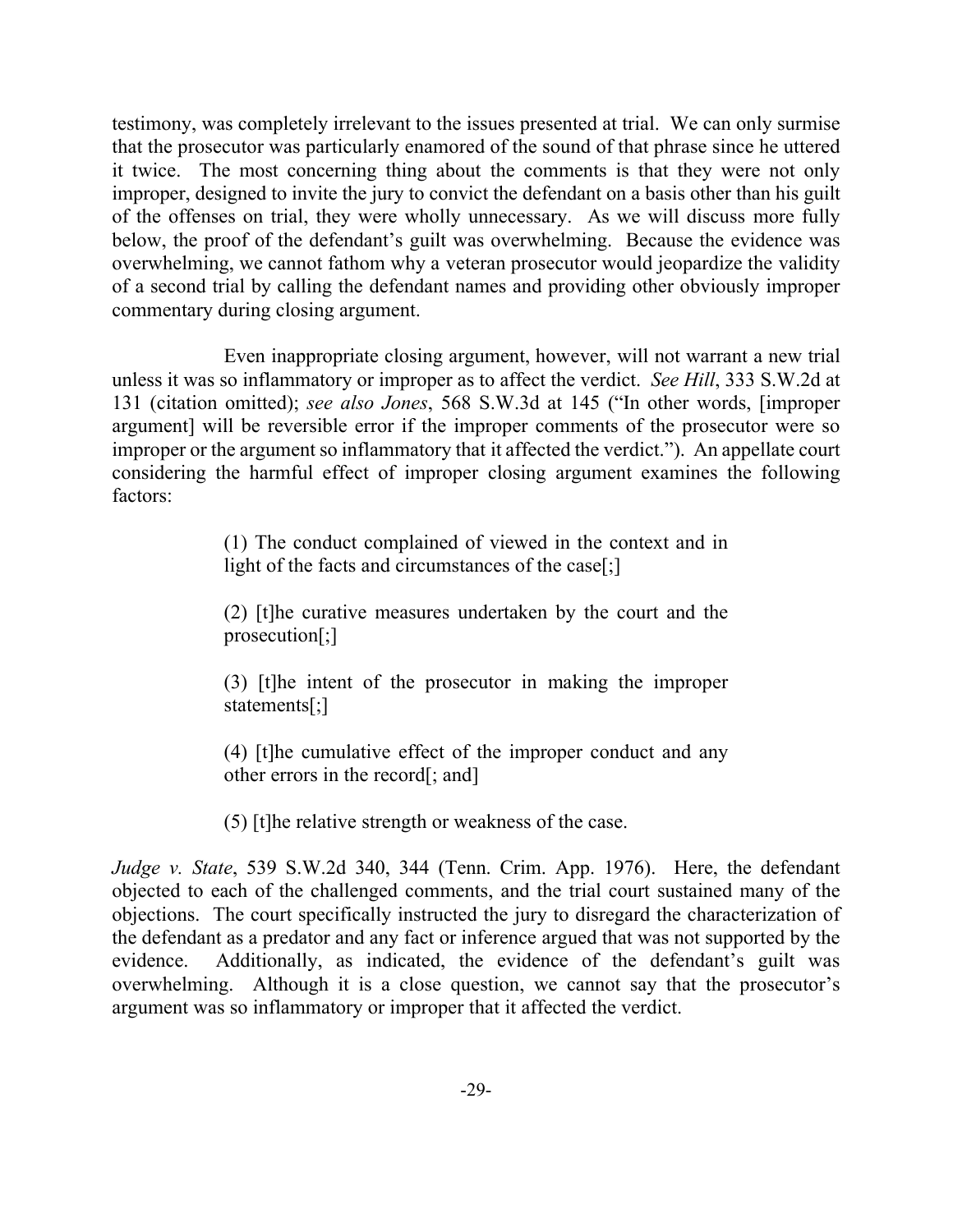### *VI. Jury Instructions*

The defendant challenges the jury instructions relative to the offenses of second degree murder and voluntary manslaughter and the interplay between the two. He argues that the trial court's definition of the offense of voluntary manslaughter was legally incorrect because it improperly placed the burden on the State to prove beyond a reasonable doubt that the killing was done in a state of passion produced by adequate provocation. He also argues that because both second degree murder and voluntary manslaughter share a "knowing" mens rea, the acquittal-first jury instruction essentially precluded the jury's considering the lesser included offense of voluntary manslaughter. The State contends that the jury instructions were proper.

Because the constitutional right to trial by jury encompasses the right to a correct and complete charge of the law, the trial court's failure to fulfill its duty to give a complete charge of the law applicable to the facts of a case deprives the defendant of the constitutional right to a jury trial. *State v. Garrison*, 40 S.W.3d 426, 432 (Tenn. 2000); *State v. Thompson*, 519 S.W.2d 789, 792 (Tenn. 1975). The trial court must provide all instructions properly raised by the proof, regardless of the instructions requested by either party. *State v. Dorantes*, 331 S.W.3d 370, 390 (Tenn. 2011). To evaluate a claim of error in the jury charge, this court reviews the charge in its entirety. *State v. Leach*, 148 S.W.3d 42, 58 (Tenn. 2004). A jury instruction is considered "prejudicially erroneous if it fails to fairly submit the legal issues or if it misleads the jury as to the applicable law." *State v. Hodges*, 944 S.W.2d 346, 352 (Tenn. 1997).

The legal accuracy of the trial court's instructions is a question of law subject to de novo review. *See Troup v. Fischer Steel Corp.*, 236 S.W.3d 143, 149 (Tenn. 2007). The propriety of a given instruction is a mixed question of law and fact to be reviewed de novo with a presumption of correctness. *Carpenter v. State*, 126 S.W.3d 879, 892 (Tenn. 2004); *State v. Smiley*, 38 S.W.3d 521, 524 (Tenn. 2001).

As charged in this case, "[s]econd degree murder is . . . [a] knowing killing of another." T.C.A.§ 39-13-210(a). "Voluntary manslaughter is the intentional or knowing killing of another in a state of passion produced by adequate provocation sufficient to lead a reasonable person to act in an irrational manner." T.C.A. § 39-13-211(a).

Immediately after defining the offense of second degree murder, the trial court instructed the jury as follows:

> The distinction between voluntary manslaughter and second-degree murder is that voluntary manslaughter requires that the killing result from a state of passion produced by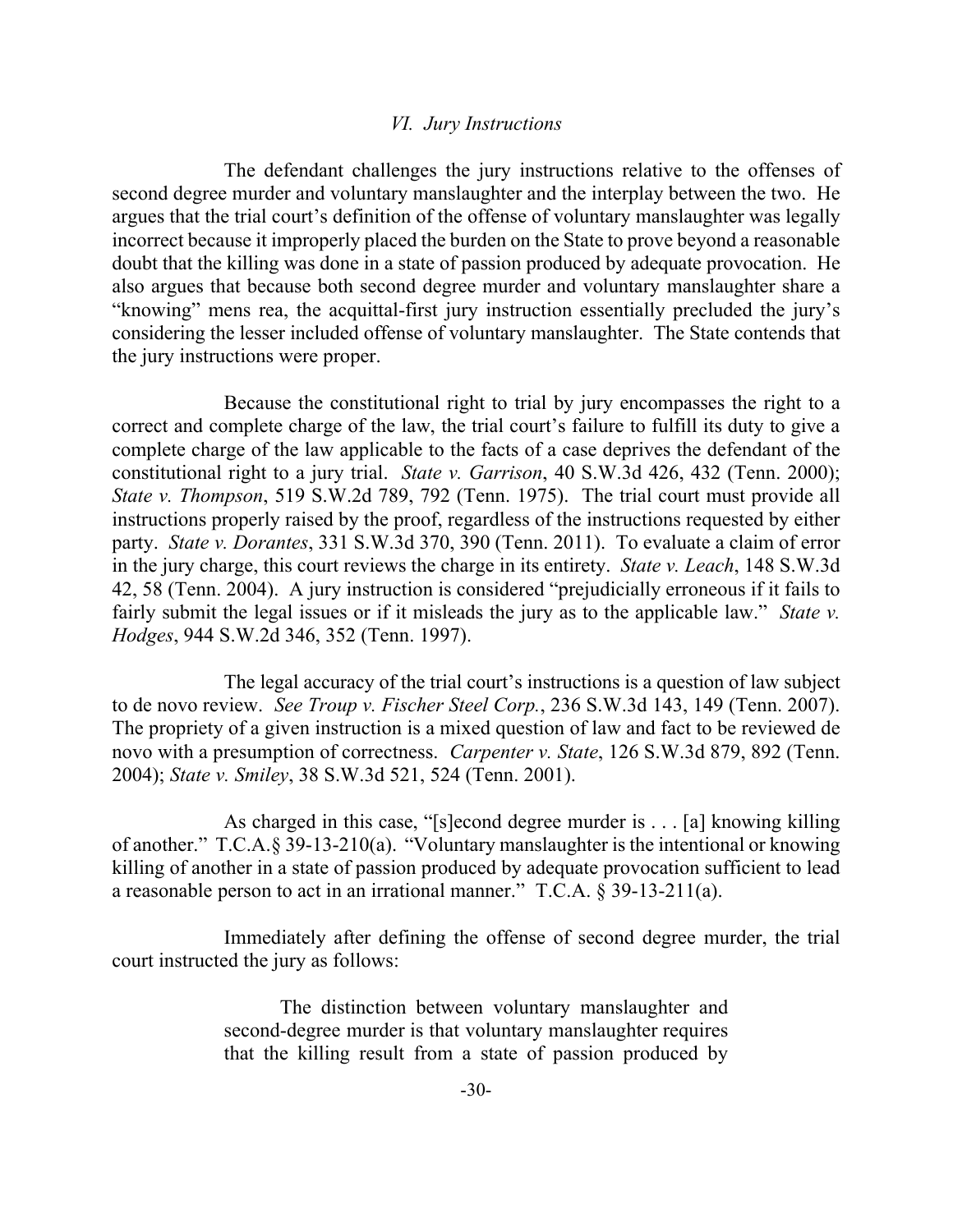adequate provocation from the alleged victim sufficient to lead a reasonable person to act in an irrational manner. You must consider this distinction when deciding whether or not the state has proven second-degree murder beyond a reasonable doubt.

The court then instructed the jury:

If you have a reasonable doubt as to the defendant's guilt of second-degree murder as charged in the first and/or second counts, then your verdict must be not guilty as to that offense or offenses, and then you shall proceed to determine his guilt or innocence of voluntary manslaughter, a lesserincluded offense of the first and second counts.

Any person who commits voluntary manslaughter is guilty of a crime.

For you to find the defendant guilty of this offense, the state must have proven beyond a reasonable doubt the existence of the following essential elements:

(1) that the defendant unlawfully killed the alleged victim.

. . . .

(2) the defendant acted intentionally or knowingly; and

(3) that the killing resulted from a state of passion produced from the alleged victim sufficient to lead a reasonable person to act in an irrational manner.

Again, the distinction between voluntary manslaughter and second-degree murder is that voluntary manslaughter requires that the killing result from a state of passion produced by adequate provocation from the alleged victim sufficient to lead a reasonable person to act in an irrational manner.

The court also instructed the jury:

Order of consideration.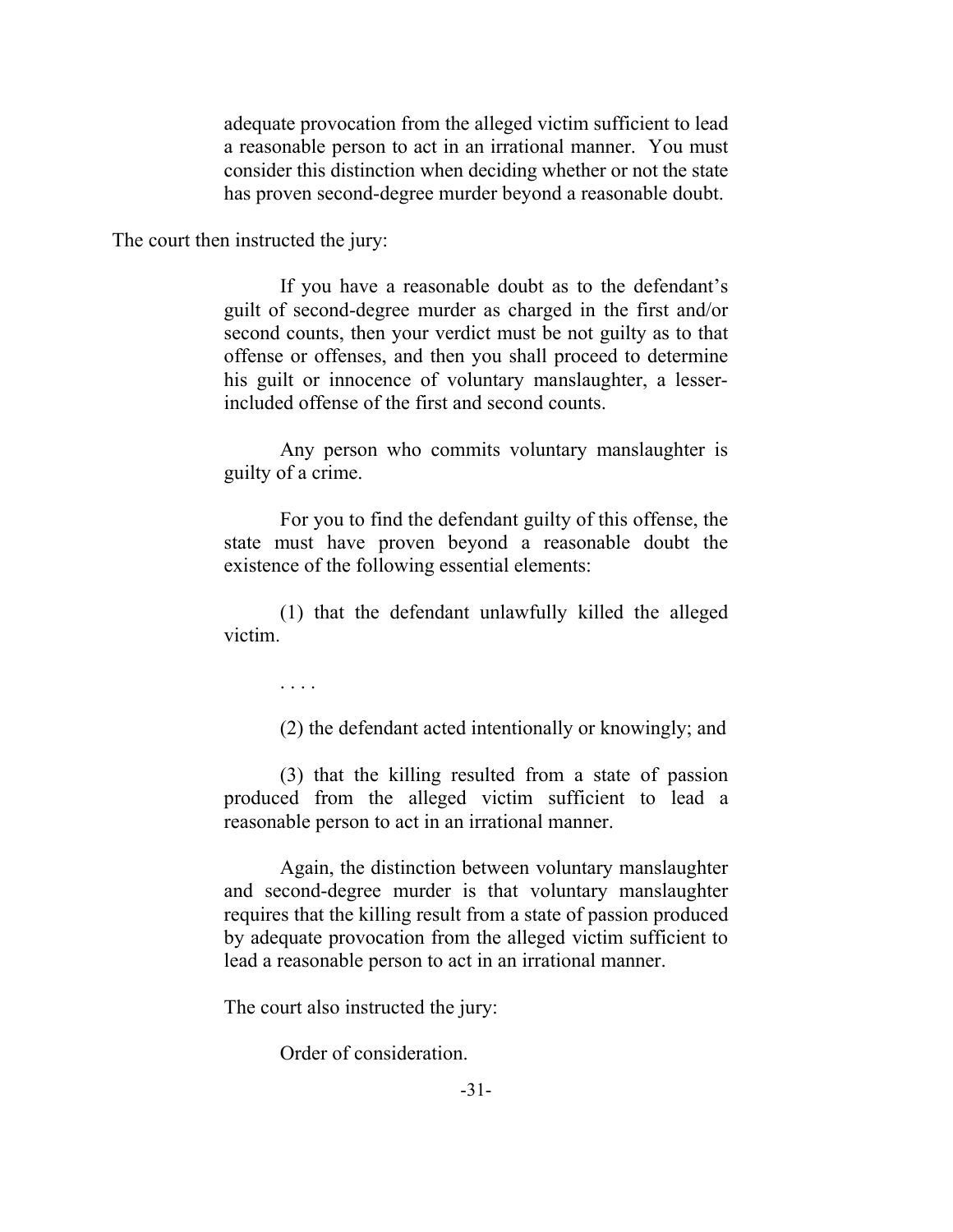In reaching your verdict, you shall first consider the offense charged in the presentment. If you unanimously find the defendant guilty of that offense beyond a reasonable doubt, you shall return a verdict of guilty for that offense. If you unanimously find the defendant not guilty of that offense, or have a reasonable doubt of the defendant's guilt of that offense, you shall then proceed to consider whether or not the defendant is guilty of the next lesser-included offense in order from greatest to least within that count of the indictment.

You shall not proceed to consider any lesser-included offense until you have first made a unanimous determination that the defendant is not guilty of the immediately-preceding greater offense or you unanimously have a reasonable doubt of the defendant's guilt of that offense.

#### *A. Ms. Crider's Unborn Child*

As an initial matter, we address specifically voluntary manslaughter as a lesser included offense of the second degree murder of Ms. Crider's unborn child. Prior to trial, the defendant moved the trial court to instruct the jury on voluntary manslaughter as a lesser included offense of the second degree murder of Ms. Crider's unborn child. In a memorandum in support of his motion, the defendant acknowledged that some cases from this court appeared to indicate that an instruction on voluntary manslaughter was appropriate only when the victim of the homicide furnished the provocation but asserted that "a close examination of the authorities" demonstrated no such bright-line rule. Ultimately, the trial court agreed to provide the instruction. Although neither party has challenged this ruling on appeal, we must examine the issue because, if the defendant could not have been convicted of voluntary manslaughter as a lesser included offense of the second degree murder of Ms. Crider's unborn child, then any error in the trial court's instructions on voluntary manslaughter would necessarily be harmless beyond a reasonable doubt with regard to that count.

In *State v. Tilson*, our supreme court, considering the common law version of voluntary manslaughter, concluded that this court had erred by reducing a conviction to voluntary manslaughter when someone other than the victim provided the provocation. *State v. Tilson*, 503 S.W.2d 921, 924 (Tenn. 1974). The court was particularly concerned that to hold otherwise would permit a conviction of voluntary manslaughter for the death of "a noncombatant by-stander, provided either by association or friendship, or both, with the other combatant, the by-stander could be characterized as 'on the side' of the one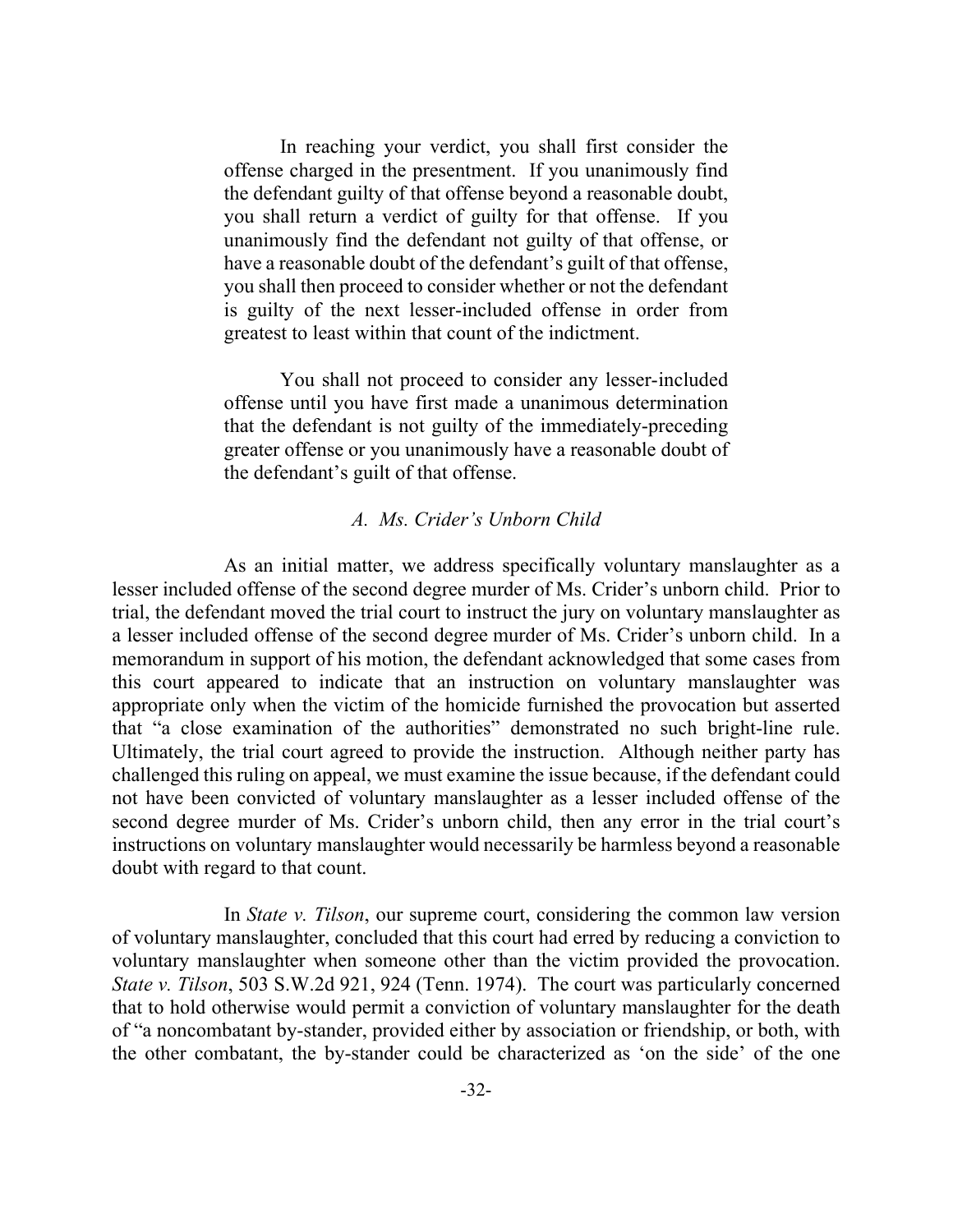actually provoking the fight." *Id.* Later, in *State v. Brown*, the high court concluded that the defendant was not entitled to a jury instruction on voluntary manslaughter for the death of his young son because "it is a virtual legal impossibility for a small child to commit an act that would amount to provocation sufficient to make his subsequent death voluntary manslaughter rather than murder." *State v. Brown*, 836 S.W.2d 530, 554 (Tenn. 1992), *overruled on other grounds by State v. Reynolds*, 635 S.W.3d 893, 917 (Tenn. 2021). The ruling in *Brown* specifically overruled an earlier ruling of this court that had affirmed a conviction of voluntary manslaughter for a mother who had beaten her young child to death. *Capps v. State*, 478 S.W.2d 905, 907 (Tenn. Crim. App. 1972), *overruled by Brown*, 836 S.W.2d at 554. Contrary to the defendant's assertions in the trial court, neither of these well-settled principles has been overruled.

The defendant argued that the law of the case doctrine required an instruction on voluntary manslaughter because this court's ruling in his previous appeal vacating both convictions of second degree murder and remanding the case for a new trial implicitly included a ruling that voluntary manslaughter would be an appropriate verdict for the death of Ms. Crider's unborn child. We reversed the defendant's convictions, however, because the trial court improperly excluded evidence that touched on all of the charged offenses and impacted the trial as a whole. Our ruling was not one on the legal sufficiency of a verdict of voluntary manslaughter for the unborn child. Moreover, because jury instructions depend entirely on the facts elucidated at trial, even if our prior ruling could be construed has having touched on the propriety of a voluntary manslaughter instruction in the prior trial, it would not necessarily mandate such an instruction upon retrial. Had we intended to make such a ruling, we would have done so. Because it was impossible for the unborn child to have committed an act sufficient to provoke his death, an instruction on voluntary manslaughter as a lesser included offense of the second degree murder of the unborn child was not warranted, and any error in the one provided at trial would be harmless beyond a reasonable doubt.

### *B. Ms. Crider*

We turn, then, to the propriety of the jury instructions as to the death of Ms.

Crider.

In his first direct appeal, the defendant challenged the propriety of the trial court's instructions on second degree murder and voluntary manslaughter, arguing much as he does here "that the trial court erroneously instructed the jury that a 'state of passion' was an element of voluntary manslaughter rather than a defense and that the trial court erred by its use of sequential jury instructions." *Brandon Scott Donaldson*, slip op. at 18. In that opinion, this author expressed the view that "the references to passion and provocation by their very nature express neither elements of voluntary manslaughter that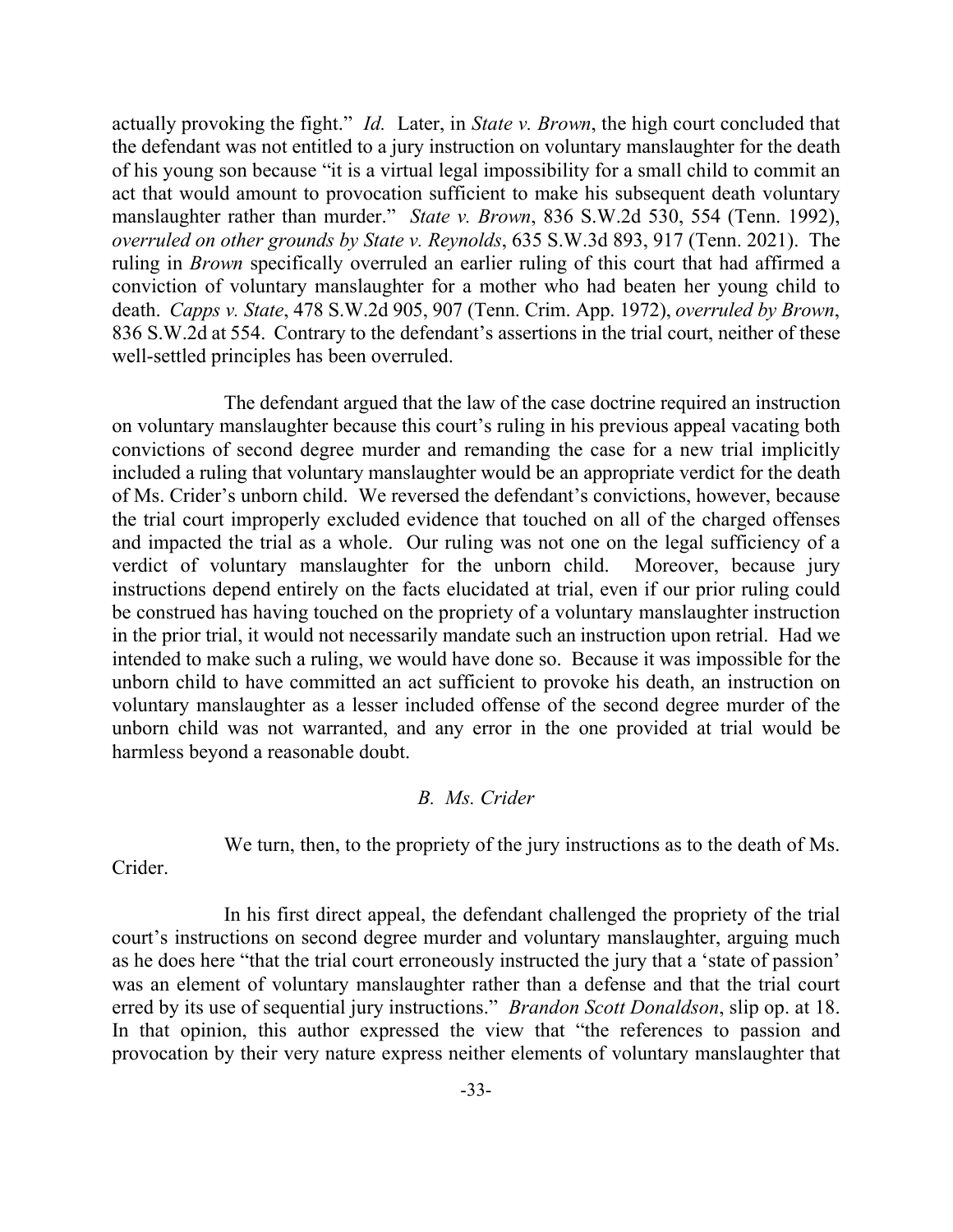the State is required to prove nor an absolute defense; instead, they are a type of built-in mitigation to a knowing or intentional killing." *Id.*, slip op. at 20. Instructing the jury that a state of passion produced by adequate provocation are elements to be proved by the State combined with the use of the acquittal-first instruction "creates a conundrum." *Id.* This author expressed the view that "the notion that passion and provocation in the manslaughter statute are essential elements of that offense is analytically unsound" and that "[r]equiring the State to prove what is essentially an exculpatory circumstance is akin to a house divided unto itself." *Id.*, slip op at 24.

Confusion about the passion/provocation construct has emanated from *State v. Williams*, 38 S.W.3d 532 (Tenn. 2001). There, our supreme court considered the issue "whether the doctrine of mutual combat remain[ed] viable" following the 1989 amendment to the homicide statutes. *State v. Williams*, 38 S.W.3d 532, 538 (Tenn. 2001). In *Williams*, the court observed that, at common law, "the essential element required to distinguish second (2nd) degree murder from voluntary manslaughter is the presence or absence of malice at the time of the killing." *Id.* at 536 (quoting *Wilson v. State*, 574 S.W.2d 52, 55 (Tenn. Crim. App. 1978)). The court then "[c]ompar[ed] the revised second degree murder and voluntary manslaughter statutes" and concluded that "the essential element that now distinguishes these two offenses (which are both 'knowing' killings) is whether the killing was committed 'in a state of passion produced by adequate provocation sufficient to lead a reasonable person to act in an irrational manner.'" *Id.* at 538. This language has led any number of panels of this court to conclude that "a state of passion produced by adequate provocation" is an "essential element" of the offense of voluntary manslaughter. A close reading of *Williams*, a thorough examination of the history of homicide offenses in Tennessee, and the application of old-fashioned common sense, however, leads to the inevitable conclusion that the *Williams* court did not use the word "element" as it is generally understood in the criminal law but instead used it in its more common form, i.e., "a constituent part."

The threshold question is: Why does it matter whether the passion/provocation construct is deemed an element of voluntary manslaughter? It matters because treating passion/provocation as an element of the offense of voluntary manslaughter alters the quantum of proof necessary to warrant an instruction on that offense and impacts the evaluation of the sufficiency of the convicting evidence. An instruction on a lesser included offense is not warranted unless the trial court, viewing the evidence "liberally in the light most favorable to the existence of the lesser included offense without making any judgment on the credibility of evidence," "determines that the record contains any evidence which reasonable minds could accept as to the lesser included offense" and that "the evidence, viewed in this light, is legally sufficient to support a conviction for the lesser included offense." T.C.A. § 40-18-110(a). On the other hand, the general standard for jury instructions provides that a particular instruction should be given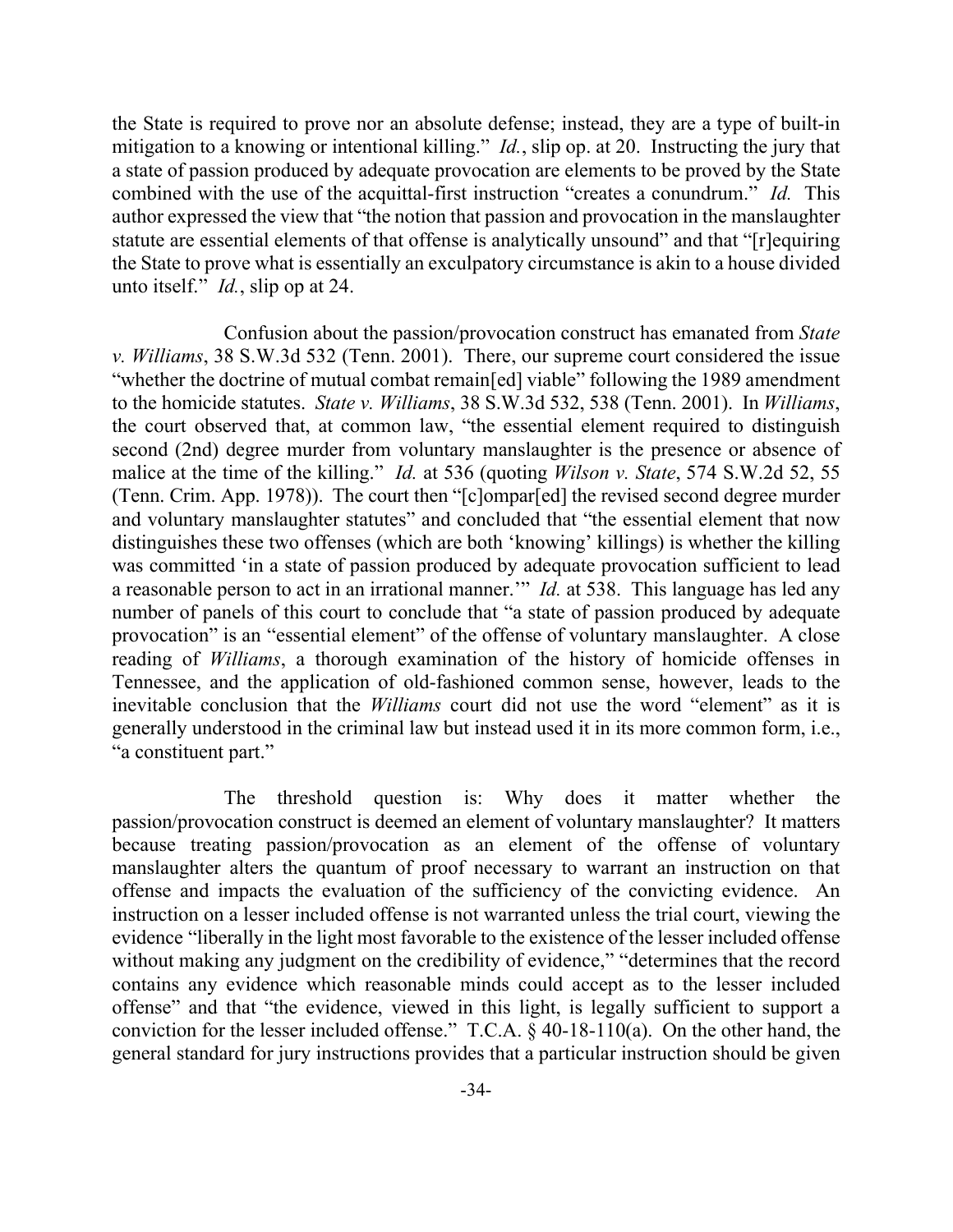when "fairly raised" by the proof. *See, e.g.*, *Lester v. State*, 370 S.W.2d 405, 409 (1963) ("Of course, it is well settled that the accused was entitled to an affirmative instruction upon every issue raised by the evidence. This though does not require the court to instruct on matters not raised by the evidence."); *State v. Townes*, 56 S.W.3d 30, 36 (Tenn. Crim. App. 2000), *overruled on other grounds by State v. Terry*, 118 S.W.3d 355 (Tenn. 2003) ("The duty of the trial court to charge the jury arises when an issue is fairly raised by the evidence."); *see also, e.g.*, *State v. Benson*, 600 S.W.3d 896, 903 (Tenn. 2020), *cert. denied* 141 S. Ct. 427 (2020) (general defenses); *State v. Little*, 402 S.W.3d 202, 217 (Tenn. 2013) (criminal responsibility); *State v. Brown*, 823 S.W.2d 576, 585 (Tenn. Crim. App. 1991) (unanimity).

Understanding the historical framework is important. At common law, murder occurred "where a person of sound mind and discretion, unlawfully killeth any reasonable creature, in being, and under the king's peace, with malice aforethought either express or implied." *Fields v. State*, 9 Tenn. 156, 159 (1829) (citation omitted). This general definition of murder was adopted into our first official Code in 1858, where it remained, largely unchanged, until the 1989 amendment to the criminal code: "If any person of sound memory and discretion, unlawfully kill any reasonable creature in being, and under the peace of the state, with malice aforethought, either express or implied, such person shall be guilty of murder." T.C.A. § 39-2-201 (1982); *see also* T.C.A. § 39-2401 (1956); 1932 Code § 10767; Shannon's Code § 6438; 1858 Code § 4597. All forms of murder, or felonious homicide, were included in this definition unless adequate provocation existed to mitigate the offense to manslaughter, *Mitchell v. State*, 16 Tenn. (8 Yer.) 514, 530 (1835), which was defined at common law as "the unlawful killing of another, without malice either express or implied," *Fields*, 9 Tenn. at 159 (citation omitted). Prior to 1989, the Code "did not consider manslaughter, voluntary or involuntary, 'murder.'" *Issac Lydell Herron v. Fred Raney, Warden*, No. 02C01-9805-CC-00153, 1998 WL 725797, at \*3 (Tenn. Crim. App., Jackson, Oct. 19, 1998). As a result of this structure, "once the homicide ha[d] been established, it [was] presumed to be murder in the second degree." *Brown*, 836 S.W.2d at 543, *superseded by statute on other grounds as stated in Reynolds*, 635 S.W.3d at 917 (citing *Witt v. State*, 46 Tenn. (6 Cold.) 5, 8 (1868)). For a time, under this structure, "[t]o reduce the degree of the homicide" the defendant was required to "prove an absence of malice, and a corresponding burden rest[ed] on the State to prove premeditation or some other ingredient to raise the degree of the homicide." *Shanklin v. State*, 491 S.W.2d 97, 99 (Tenn. Crim. App. 1972); *see also, e.g.*, *Mullaney v. Wilbur*, 421 U.S. 684, 694 (1975) (stating that "at common law the burden of proving heat of passion on sudden provocation appears to have rested on the defendant"); *Thomas v. State*, 358 S.W.2d 315, 316 (1962) ("The onus of showing circumstances which mitigate the crime from second degree murder to manslaughter or justified homicide is imposed upon the defendant."). In any event, "the presence or absence of the heat of passion on sudden provocation—has been, almost from the inception of the common law of homicide,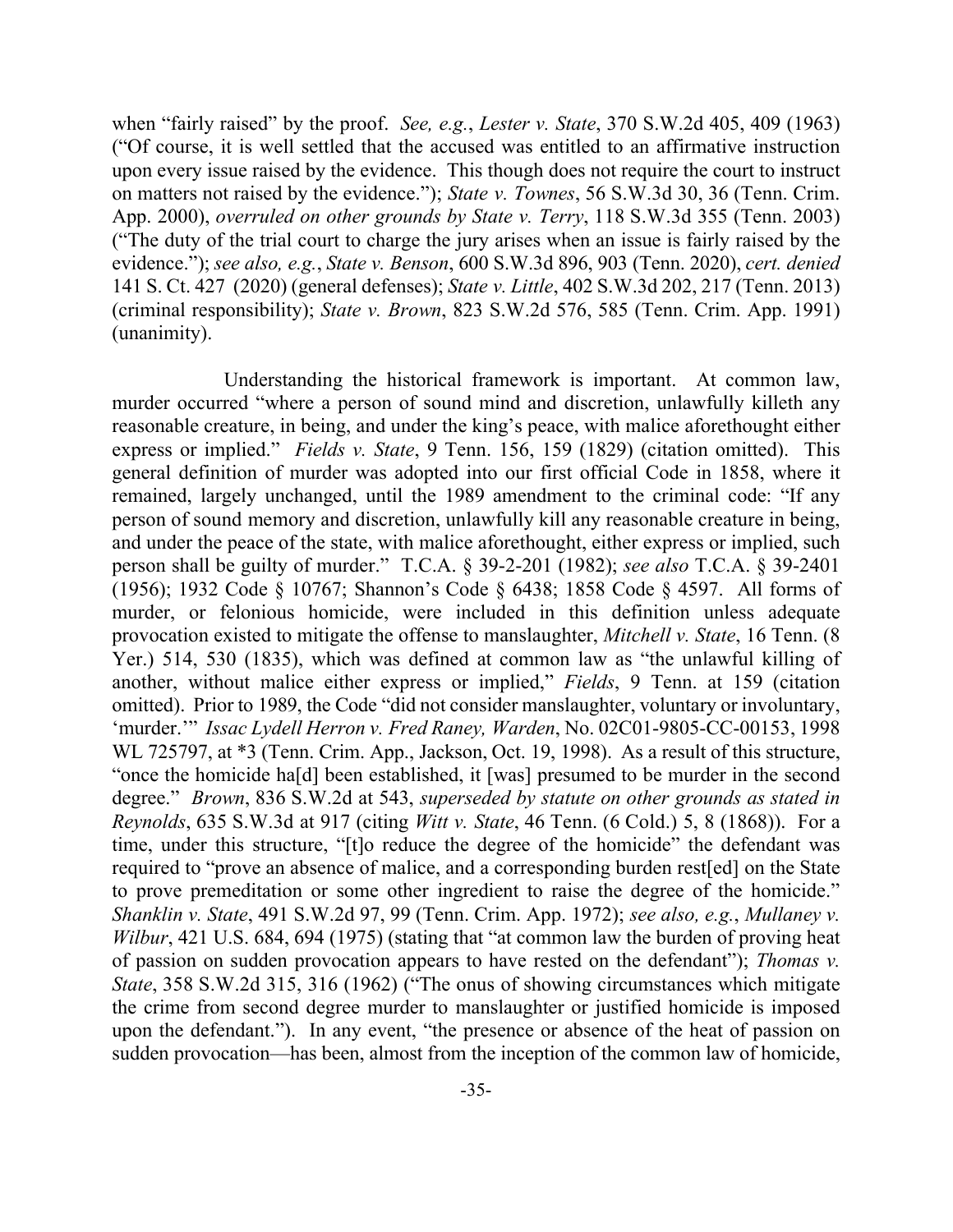the single most important factor in determining the degree of culpability attaching to an unlawful homicide," and "the clear trend has been toward requiring the prosecution to bear the ultimate burden of proving this fact." *Mullaney*, 421 U.S. at 696 (citations omitted). Clearly, evidence that the killing resulted from passion produced by adequate provocation historically acted as a dispensation to the defendant, regardless of whether the burden of establishing its existence shifted over time.

The 1989 Code, however, redefined "criminal homicide" as "the unlawful killing of another person, which may be first degree murder, second degree murder, voluntary manslaughter, criminally negligent homicide or vehicular homicide." T.C.A. § 39-13-201 (1989). The *Williams* court was tasked with determining the continued existence of the mutual combat doctrine, which developed alongside the offense of voluntary manslaughter, in light of the 1989 amendments to the homicide statutes. The court found that "mutual combat did not, as a matter of law, reduce second degree murder convictions to voluntary manslaughter" but instead provided a framework "to determine whether the killing resulted from provocation sufficient to *negate the existence of malice*." *Williams*, 38 S.W.3d at 537 (emphasis added). The court observed "that evidence of the confrontation between the defendant and the victim sufficiently proved that the killing occurred as a result of provocation or the 'heat of passion,' thus negating the element of malice necessary to support a conviction for second degree murder." *Id.* at 538. The court then concluded that "[b]ecause 'malice aforethought' is no longer an element of second degree murder, it is now inaccurate to state that the element of malice is the essential distinction between second degree murder and manslaughter" and that, instead "the essential element that now distinguishes these two offenses (which are both "knowing" killings) is whether the killing was committed 'in a state of passion produced by adequate provocation sufficient to lead a reasonable person to act in an irrational manner.'" *Id.* The court held that the consequence of its holding was "simply that *the defendant* may contend that the particular facts concerning the homicide, including proof of mutual combat, warrant a finding that the killing was the result of 'adequate provocation,' thereby constituting voluntary manslaughter." *Id.* at 539. This language demonstrates that "the passion/provocation formulation" is best treated "not as a true element of the proscribed offense to be established by the State but rather as a dispensational defense to a defendant who committed an otherwise intentional or knowing killing." *State v. Khaliq Ra-El*, No. W2013-01130-CCA-R3-CD, 2014 WL 3511038, at \*6 (Tenn. Crim. App., Jackson, July 11, 2014) (Witt, J., concurring in results only).

When placed in proper context, the holding in *Williams* cannot be understood to hold that passion induced by provocation became an essential element of the offense of voluntary manslaughter following the 1989 amendment because such treatment would have been a fundamental departure from the historical understanding of the offense. To hold that the *Williams* court intended to deem passion induced by adequate provocation an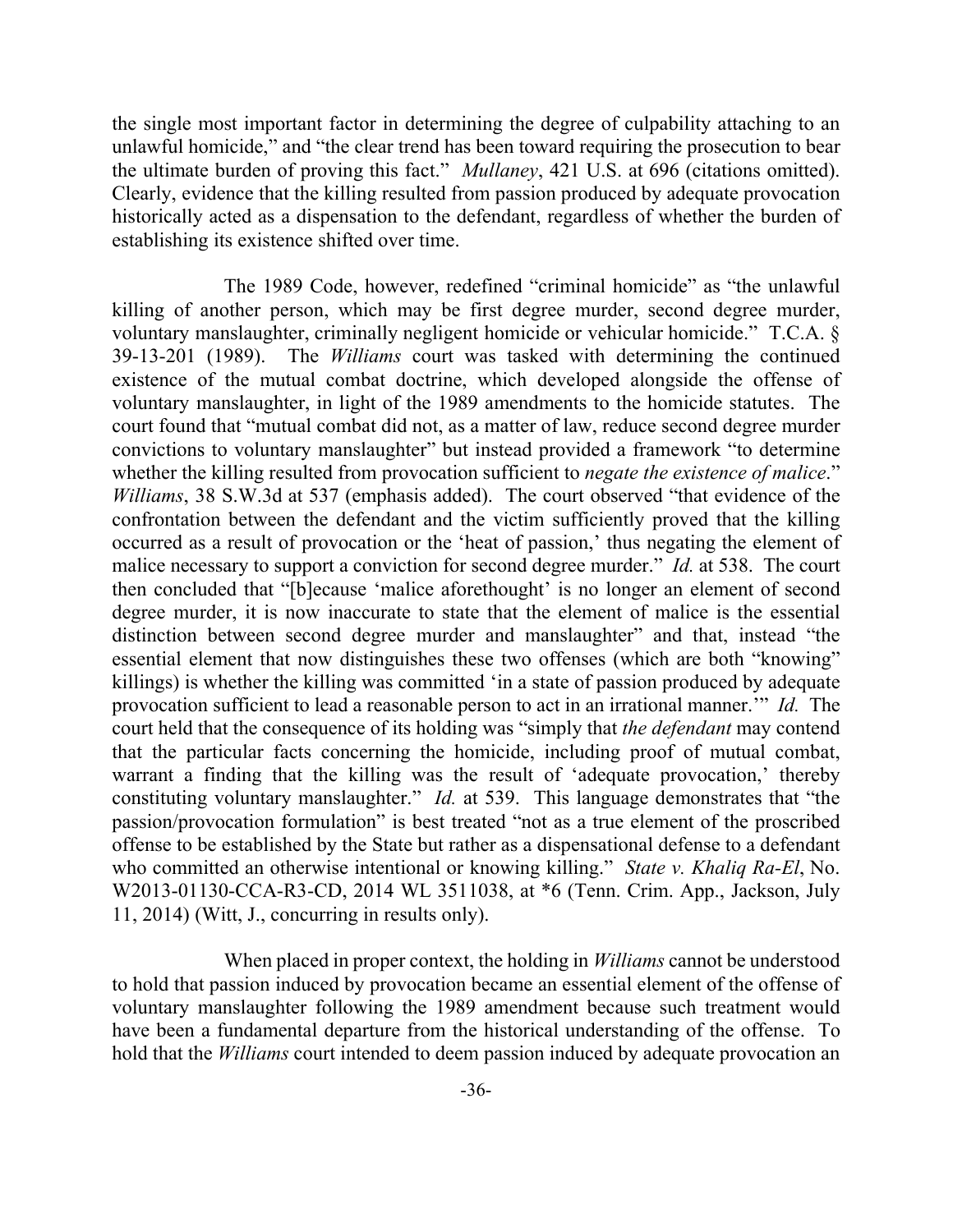essential element to be proven by the State is to say that the court intended to turn on its head the historical underpinning of the offense of voluntary manslaughter by way of a single sentence unaccompanied by any analysis of the historical treatment of evidence of passion induced by provocation.

Additionally, such treatment necessarily leads to absurd results. When passion induced by provocation is treated as an essential element of voluntary manslaughter, a reviewing court has no choice but to reverse a conviction for voluntary manslaughter where the State has clearly established a "knowing killing" but failed to establish that the killing was committed "in a state of passion produced by adequate provocation." *See State v. Lumpkin*, No. M2019-01912-CCA-R3-CD, 2020 WL 7682239, at \*6 (Tenn. Crim. App., Nashville, Dec. 23, 2020), *perm. app. denied* (Tenn. Apr. 7, 2021); *see also, e.g.*, *State v. Edward Joseph Benesch*, No. M2015-02124-CCA-R3-CD, 2017 WL 3670196, at \*18 (Tenn. Crim. App., Nashville, Aug. 25, 2017) (reversing defendant's conviction of voluntary manslaughter "because no rational trier of fact could have found that the [victim's] behavior, normal for a child her age, constituted 'adequate provocation sufficient to lead a reasonable person to act in an irrational manner.'"). In *Lumpkin*, a panel of this court reversed a conviction of voluntary manslaughter after finding that although the evidence adduced at Lumpkin's trial overwhelmingly supported a conviction of "either felony murder or second degree murder," "[n]o evidence, direct or circumstantial, was introduced at trial to support a conclusion that the perpetrator who shot the victim in the head acted in a state of 'passion,' produced by 'adequate provocation,' which was legally sufficient to cause a reasonable person to act in an irrational manner." *Id.* Given the dearth of evidence that Lumpkin acted in a state of passion produced by adequate provocation, this court modified his conviction to one of reckless homicide. Of course the State presented no proof to support a conclusion that Lumpkin acted in a state of passion produced by adequate provocation. Why would it ever do so when it has charged the defendant with first degree murder? And what of evidence of passion and provocation presented by the defendant? Where does consideration of this evidence fall when the burden lies with the State to present evidence to support those "elements" beyond a reasonable doubt? "One of the accepted rules of statutory interpretation is that courts must presume that the legislature in enacting the provision in question did not intend an absurdity, and that such a result must be avoided, if possible, by reasonable construction of the statute." *State v. Harrison*, 692 S.W.2d 29, 31 (Tenn. Crim. App. 1985).

One need only conduct a brief survey of the plethora of cases on this issue after *Williams* to understand that the law is not nearly well-settled. We would ask, as other panels have done since as early as 2004, that our supreme court address this issue.

The problem occasioned by treating passion induced by provocation as an element that must be proved by the State is compounded by the acquittal-first jury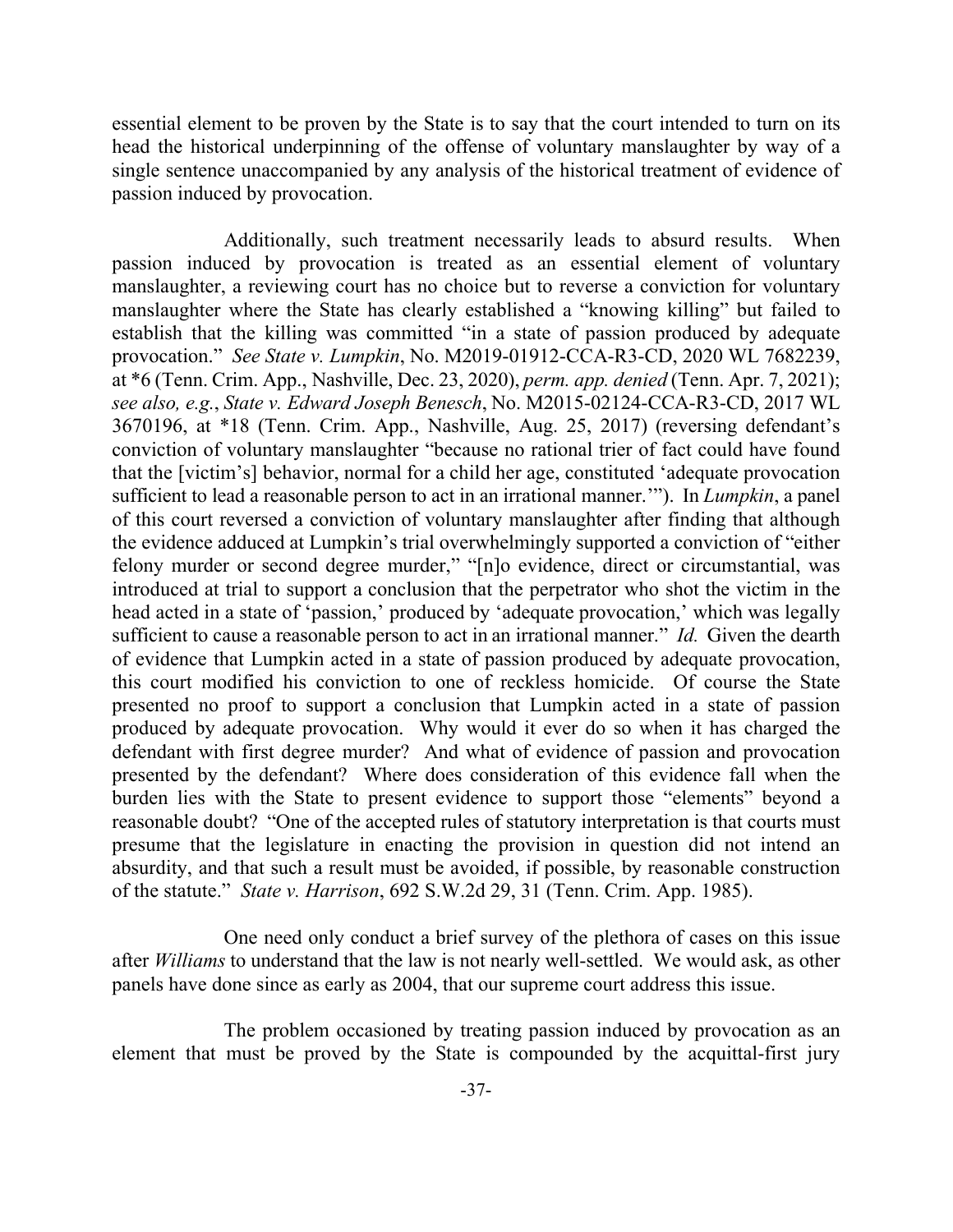instruction, which, completely appropriate in nearly every other situation, acts as a practical barrier to the jury's consideration of voluntary manslaughter as a lesser included offense of first or second degree murder. Once the jury finds that the defendant has committed a knowing killing, it *cannot* move on to consider voluntary manslaughter as a lesser included offense if it follows the pattern jury instruction. Moreover, the additional instruction to the jury that it should consider the difference between the two offenses does little to break down this barrier given that it does not actually guide the jury's consideration. Additionally, that instruction is sandwiched between two others that specifically prohibit consideration of the offense of voluntary manslaughter before the jury has decided on the offense of second degree murder.

All that being said, however, we find that any error occasioned by the jury instructions in this case was harmless beyond a reasonable doubt. "When an appellate court undertakes a harmless error analysis its purpose is to ascertain the actual basis for the jury's verdict . . . , [t]he crucial consideration is what impact the error may reasonably be taken to have had on the jury's decision-making." *State v. Rodriguez*, 254 S.W.3d 361, 372 (Tenn. 2008). Here, the evidence clearly supported a conclusion that the defendant knowingly killed Ms. Crider and her unborn child. No evidence, presented by either the State or the defendant, supported a conclusion that he acted "in a state of passion *produced by adequate provocation sufficient to lead a reasonable person to act in an irrational manner*." T.C.A. § 39-13-211 (emphasis added). The evidence established that the defendant and Ms. Crider argued and that she said provocative things to the defendant. "[G]enerally, 'the law regards no mere epithet or language, however violent or offensive, as sufficient provocation for taking [a] life.'" *State v. Gary E. Floyd*, No. M2017-00272- CCA-R3-CD, 2018 WL 1560079, at \*9 (Tenn. Crim. App., Nashville, Mar. 29, 2018), *perm. app. denied* (Tenn. July 18, 2018) (quoting *Freddo v. State*, 155 S.W. 170, 172 (Tenn. 1913)); *see also State v. Christopher Michael Ferrell*, No. M2015-01011-CCA-R3- CD, 2016 WL 6819784, at \*14 (Tenn. Crim. App., Nashville, Nov. 18, 2016) (observing that "the verbal altercation between the victim and the [d]efendant and the victim's threats to kill the [d]efendant, standing alone, could not provide 'sufficient provocation for taking [a] life.""). Ms. Crider was not armed, and she did not overtly threaten the defendant's life. Certainly none of Ms. Crider's provocative statements or behavior, even construed in the light most favorable to the defendant, was so provocative as to lead a reasonable person to run into the street and fire 11 times at a car carrying a woman, her mother, and her unborn child. Accordingly, the defendant is not entitled to relief on this issue.

### *VII. Sufficiency*

The defendant challenges the sufficiency of the convicting evidence, arguing that the State failed to establish that he acted knowingly. The State asserts that the evidence was sufficient.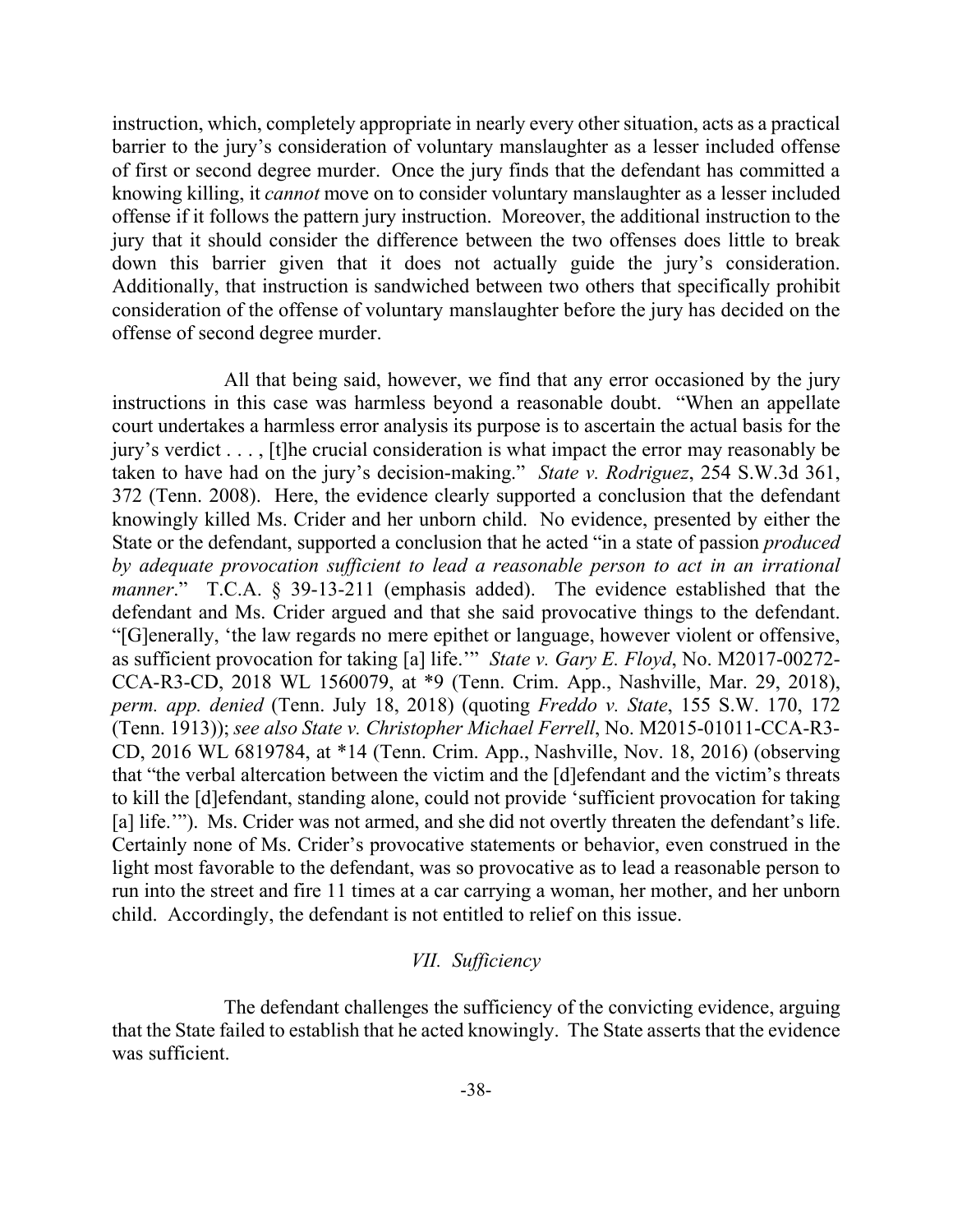Sufficient evidence exists to support a conviction if, after considering the evidence—both direct and circumstantial—in the light most favorable to the prosecution, any rational trier of fact could have found the essential elements of the crime beyond a reasonable doubt. Tenn. R. App. P. 13(e); *Jackson v. Virginia*, 443 U.S. 307, 319 (1979); *State v. Dorantes*, 331 S.W.3d 370, 379 (Tenn. 2011). This court will neither re-weigh the evidence nor substitute its inferences for those drawn by the trier of fact. *Dorantes*, 331 S.W.3d at 379. The verdict of the jury resolves any questions concerning the credibility of the witnesses, the weight and value of the evidence, and the factual issues raised by the evidence. *State v. Cabbage*, 571 S.W.2d 832, 835 (Tenn. 1978). Significantly, this court must afford the State the strongest legitimate view of the evidence contained in the record as well as all reasonable and legitimate inferences which may be drawn from the evidence. *Id.*

As charged in this case, "[s]econd degree murder is . . . [a] knowing killing of another." T.C.A. § 39-13-210(a). "A person acts knowingly with respect to a result of the person's conduct when the person is aware that the conduct is reasonably certain to cause the result." *Id.* § 39-11-106(23).

The evidence adduced at trial, examined in the light most favorable to the State, established that the defendant and Ms. Crider argued on February 13, 2013. During their argument, Ms. Crider hurled any number of nasty insults at the defendant and even suggested that he had given her a sexually transmitted disease. Ms. Jones went to pick Ms. Crider up, and Ms. Crider hurled one last insult at the defendant as she left, telling him that she had poured Sprite into his shoes. Instead of simply allowing Ms. Crider to leave and the situation to deescalate, the defendant went first into his room and then followed Ms. Jones and Ms. Crider outside. He fired at Ms. Jones' car 11 times as she drove away, striking Ms. Crider twice in the back, killing her and her unborn child. In our view, this evidence was more than sufficient to support the defendant's convictions of second degree murder.

### *VIII. Sentencing*

The defendant contends that the trial court erred by imposing sentences of 25 years, the maximum within the range, for each of the defendant's convictions and by aligning the sentences consecutively, there by "essentially ensuring that the defendant will never be released." The State contends that the trial court did not err.

At the August 2018 sentencing hearing, the trial court found that enhancement factors 1, that the defendant had a history of criminal convictions or criminal behavior in addition to that necessary to establish the appropriate range; 3, that the offense involved more than one victim; 4, that a victim was particularly vulnerable because of age;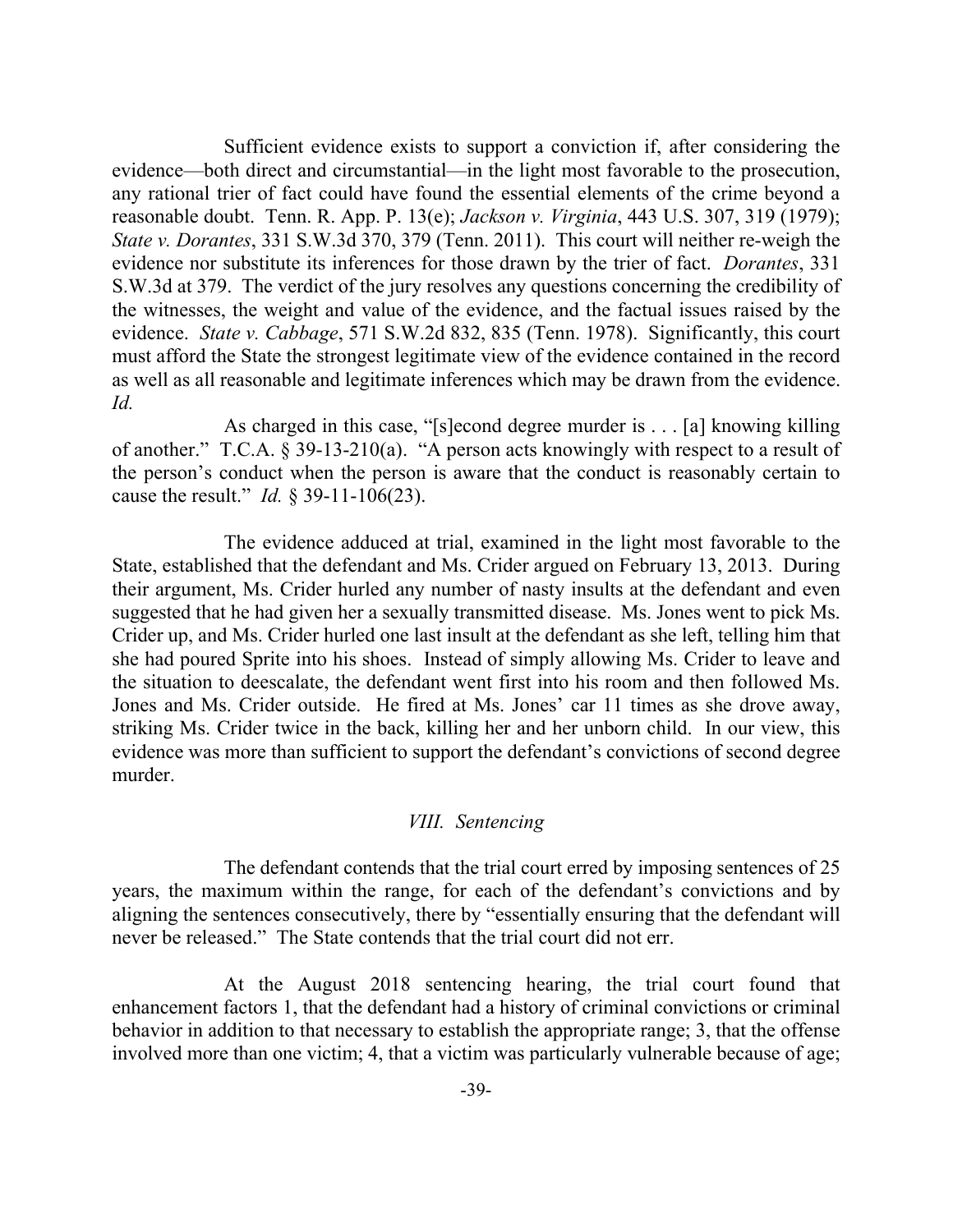8, that the defendant had previously failed to comply with the conditions of a sentence involving release into the community; 9, that the defendant employed a firearm during the commission of the offense; 10, that the defendant had no hesitation about committing a crime when the risk to human life was high; and 13, that the offense was committed while the defendant was on probation, applied to both of the defendant's convictions. The court gave great weight to factors 1, 9, and 10; "a little less" weight to factors 8 and 13; and "probably not much" weight "at all" to factors 3 and 4. The trial court found that neither mitigating factor 2, that the defendant acted under strong provocation, nor mitigating factor 3, that substantial grounds existed tending to excuse or justify the defendant's conduct, applied, explaining

> I just don't think this is a case of strong provocation. The jury rejected the voluntary manslaughter argument, but beyond that it's not what I would call strong provocation. People do things like Ms. Crider was doing and saying that day all the time, and it's certainly not grounds or even an excuse to engage in the conduct that [the defendant] did, and I don't think that it was what I would consider strong provocation. May have been some provocation to say something back to her, maybe even throw a rock at the car, but certainly not to fire repeatedly into a moving vehicle that contained three individuals . . . .

The court also concluded that mitigating factor 6, that the 22-year-old defendant lacked judgment because of his youth, did not apply, finding, "I certainly think at his age [the defendant] knew that you don't shoot into a carload of people. He had been convicted of a felony offense already and was on probation where he certainly should have seen that there are consequences for criminal behavior in those actions." The court did consider the defendant's youth under the catch-all provision in mitigating factor 13. Finally, the court refused to apply mitigating factor 11, that the offense was committed under such unusual circumstances that it was not motivated by a sustained intent to violate the law, concluding that it did not "see unusual circumstances here. People argue and get in fusses all the time and say really bad things and do bad things to people, but that's not an unusual circumstance that in anyway I think would lead somebody to engage in this behavior."

The court found that the weight of the mitigating factors did not "come[] close to outweighing the enhancement factors" and "that a sentence near the top of the range is appropriate." The court imposed sentences of 25 years for each of the defendant's convictions.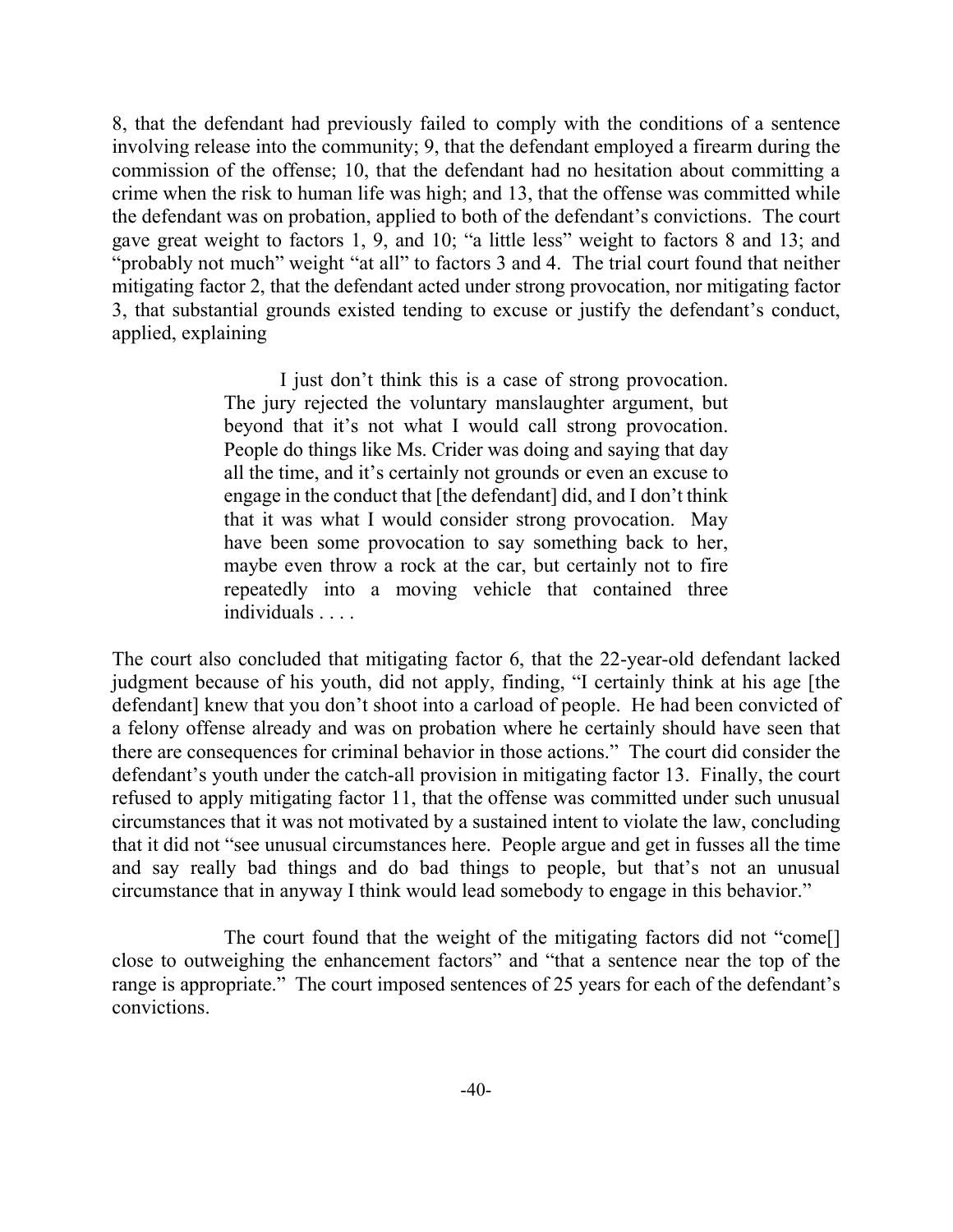As to sentence alignment, the court determined that the defendant was a dangerous offender whose behavior indicated little or no regard for human life and no hesitation about committing a crime in which the risk to human life was high. The court observed that the defendant had no hesitation about committing an offense that not only resulted in the deaths of Ms. Crider and her unborn child but also endangered the lives of Ms. Jones and others in the nearby area. The court noted that the defendant "came out with a gun" and fired 11 times. In describing the circumstances of the offenses as "aggravated," the trial court found that the age of Ms. Crider's unborn child "increases the aggravation" and "that there was absolutely no justification whatsoever, regardless of what she did to his property or what she said to him." The court added that there was "no justification whatsoever about committing this offense where you have somebody who's been on probation, a convicted felon, knows they can't have a gun, and then takes this gun and just opens fire with quite a bit of accuracy." The court concluded that the circumstances of the offenses coupled with the fact that the defendant "was dealing drugs" indicated that "confinement for an extended period of time is, in fact, necessary to protect society from that further conduct." Finally, the court explained why it believed that an aggregate sentence of 50 years was the least severe sentence appropriate to accomplish the purposes of sentencing "and to administer justice":

[T]here's really three principles that I follow.

First is be merciful when justice can still be obtained by granting mercy, 'cause sometimes granting mercy thwarts the ends of justice. And so if you can grant mercy and still achieve justice, you should still do it.

Second is be as merciful as possible and still achieve that justice, and our laws support that. . . . . Give the least sentence that is possible.

And then the last one is to err on the side of mercy. When in doubt, the [c]ourt should grant mercy when they can. That's why we have presumption of innocence, and lots of other laws that are designed to be sure that we're a merciful society.

And so when I weigh these things and come down to whether or not the aggregate length of sentences reasonably relate to the offense for which the defendant stands convicted, I do not -- I do not have that struggle in my mind on whether or not granting mercy in the form of a lower sentence would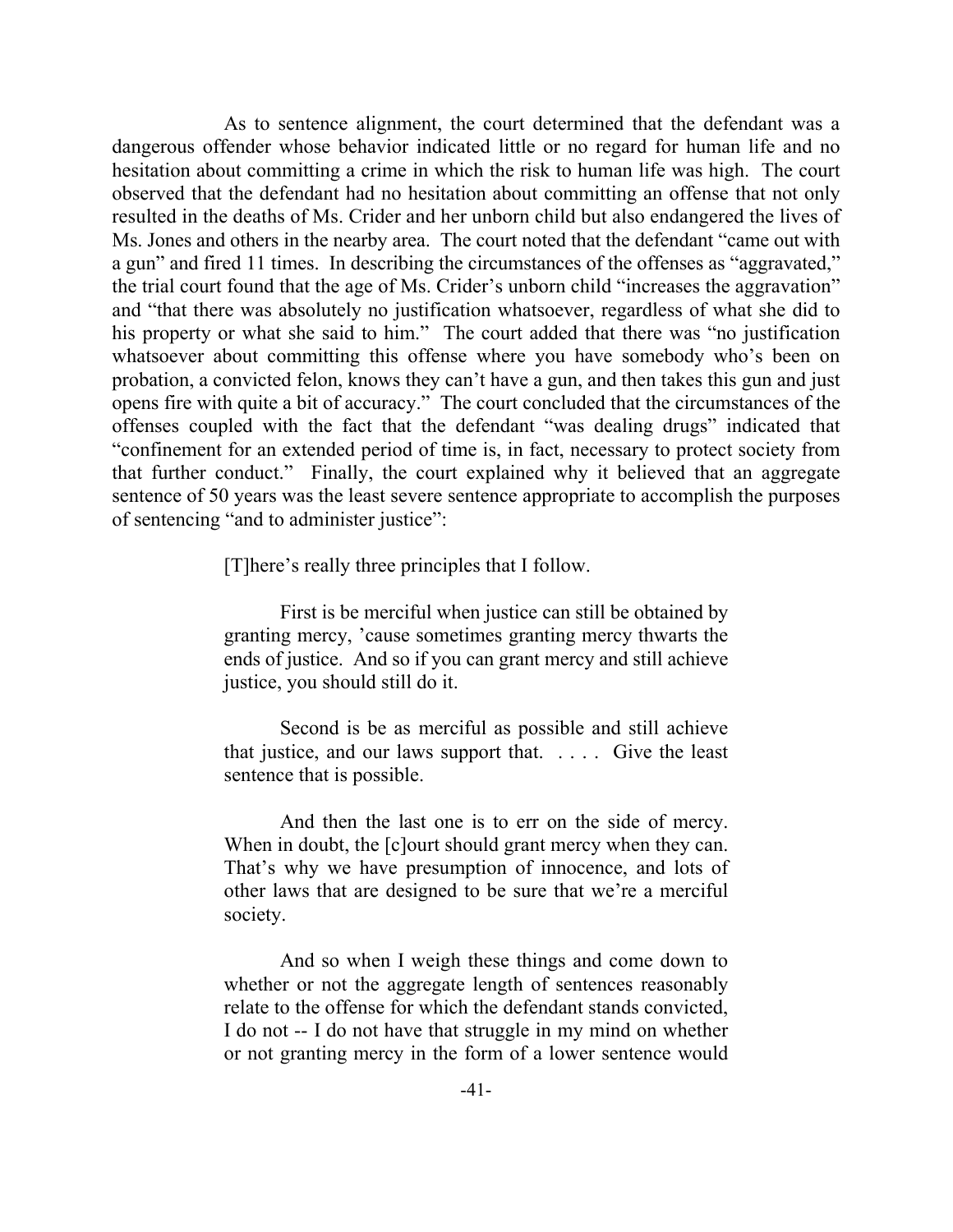achieve justice. To me, in my mind, after considering all these factors, the circumstances of this case, I believe justice is served by consecutive sentences.

The court ordered the defendant to serve the 25-year sentences consecutively to one another, for a total effective sentence of 50 years' incarceration, to be served at 100 percent by operation of law.

Our supreme court has adopted an abuse of discretion standard of review for sentencing and has prescribed "a presumption of reasonableness to within-range sentencing decisions that reflect a proper application of the purposes and principles of our Sentencing Act." *State v. Bise*, 380 S.W.3d 682, 707 (Tenn. 2012). The application of the purposes and principles of sentencing involves a consideration of "[t]he potential or lack of potential for the rehabilitation or treatment of the defendant . . . in determining the sentence alternative or length of a term to be imposed." T.C.A. § 40-35-103(5). Trial courts are "required under the 2005 amendments to 'place on the record, either orally or in writing, what enhancement or mitigating factors were considered, if any, as well as the reasons for the sentence, in order to ensure fair and consistent sentencing.'" *Bise*, 380 S.W.3d at 698- 99 (quoting T.C.A. § 40-35-210(e)). Under the holding in *Bise*, "[a] sentence should be upheld so long as it is within the appropriate range and the record demonstrates that the sentence is otherwise in compliance with the purposes and principles listed by statute." *Id.* at 709.

The standard of review adopted in *Bise* "applies similarly" to the imposition of consecutive sentences, "giving deference to the trial court's exercise of its discretionary authority to impose consecutive sentences if it has provided reasons on the record establishing at least one of the seven grounds listed in Tennessee Code Annotated section 40-35-115(b)." *State v. Pollard*, 432 S.W.3d 851, 861 (Tenn. 2013). In *State v. Wilkerson*, the supreme court held that the trial court must find that consecutive sentences are reasonably related to the severity of the offenses committed and are necessary to protect the public from further criminal conduct before utilizing the "dangerous offender" category to impose consecutive sentencing, *see State v. Wilkerson*, 905 S.W.2d 933, 937-39 (Tenn. 1995), and "[t]he adoption of the abuse of discretion standard with the presumption of reasonableness has not eliminated this requirement," *Pollard*, 432 S.W.3d at 863.

In our view, the trial court did not abuse its discretion by imposing an aggregate sentence of 50 years. The defendant does not argue that the trial court misapplied the enhancement or mitigating factors and does not contend that the trial court failed to comply with *Wilkerson.* Instead he asks this court to second guess the trial court's conclusion, arguing that "the severity of the tragedy does not require imposition of the harshest possible sentence." Our standard of review does not permit us the luxury of simply